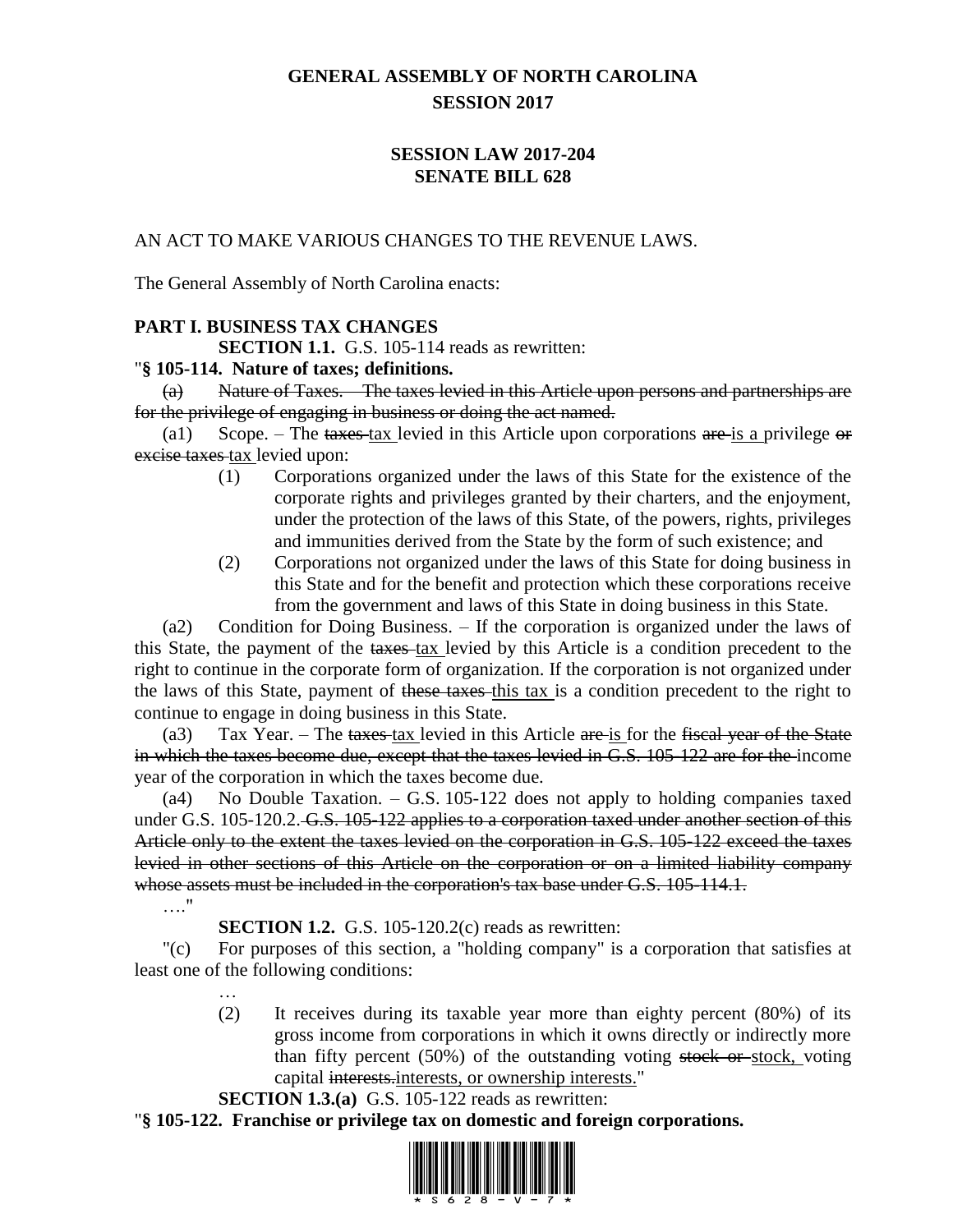(a) Tax Imposed. – An annual franchise or privilege tax is imposed on a corporation doing business in this State. State for the privilege of doing business in this State and for the continuance of articles of incorporation or domestication of each corporation in this State. The tax is determined on the basis of the books and records of the corporation as of the close of its income year. A corporation subject to the tax must file a return under affirmation with the Secretary at the place and in the manner prescribed by the Secretary. The return must be signed by the president, vice-president, treasurer, or chief financial officer of the corporation. The return is due on or before the fifteenth day of the fourth month following the end of the corporation's income year.

(d) Tax Base and Tax Rate. – After determining the Base.  $- A$  corporation's tax base is the greatest of the following:

- (1) The proportion of its net worth as set out in subsection  $(c1)$  of this section, which amount shall not be less than fifty-five percent (55%) section.
- (2) Fifty-five percent (55%) of the corporation's appraised value as determined for ad valorem taxation of all the real and tangible personal property in this State of each corporation nor less than its State. For purposes of this subdivision, the appraised value of tangible property, including real estate, is the ad valorem valuation for the calendar year next preceding the due date of the franchise tax return.
- (3) The corporation's total actual investment in tangible property in this State, every corporation taxed under this section shall annually pay to the Secretary of Revenue, at the time the return is due, a franchise or privilege tax at the rate of one dollar and fifty cents (\$1.50) per one thousand dollars (\$1,000) of the total amount of net worth as provided in this section. The tax imposed in this section shall not be less than two hundred dollars (\$200.00) and is for the privilege of carrying on, doing business, and/or the continuance of articles of incorporation or domestication of each corporation in this State. Appraised value of tangible property including real estate is the ad valorem valuation for the calendar year next preceding the due date of the franchise tax return. The term "total State. For purposes of this subdivision, the total actual investment in tangible property" as used in this section means property in this State is the total original purchase price or consideration to the reporting taxpayer of its tangible properties, including real estate, in this State plus additions and improvements thereto less reserve for depreciation as permitted for income tax purposes.

… (d2) Tax Rate. – The tax rate is one dollar and fifty cents (\$1.50) per one thousand dollars (\$1,000) of the corporation's tax base as determined under subsection (d) of this section. The tax imposed in this section shall not be less than two hundred dollars (\$200.00).  $\mathbb{R}^n$ 

**SECTION 1.3.(b)** G.S. 105-122(d), as amended by subsection (a) of this section, reads as rewritten:

 $"$ (d) Tax Base.  $- A$  corporation's tax base is the greatest of the following:

(3) The corporation's total actual investment in tangible property in this State. For purposes of this subdivision, the total actual investment in tangible property in this State is the total original purchase price or consideration to the reporting taxpayer of its tangible properties, including real estate, in this State plus additions and improvements thereto less (i) reserve for depreciation as permitted for income tax purposes.purposes and (ii) any

…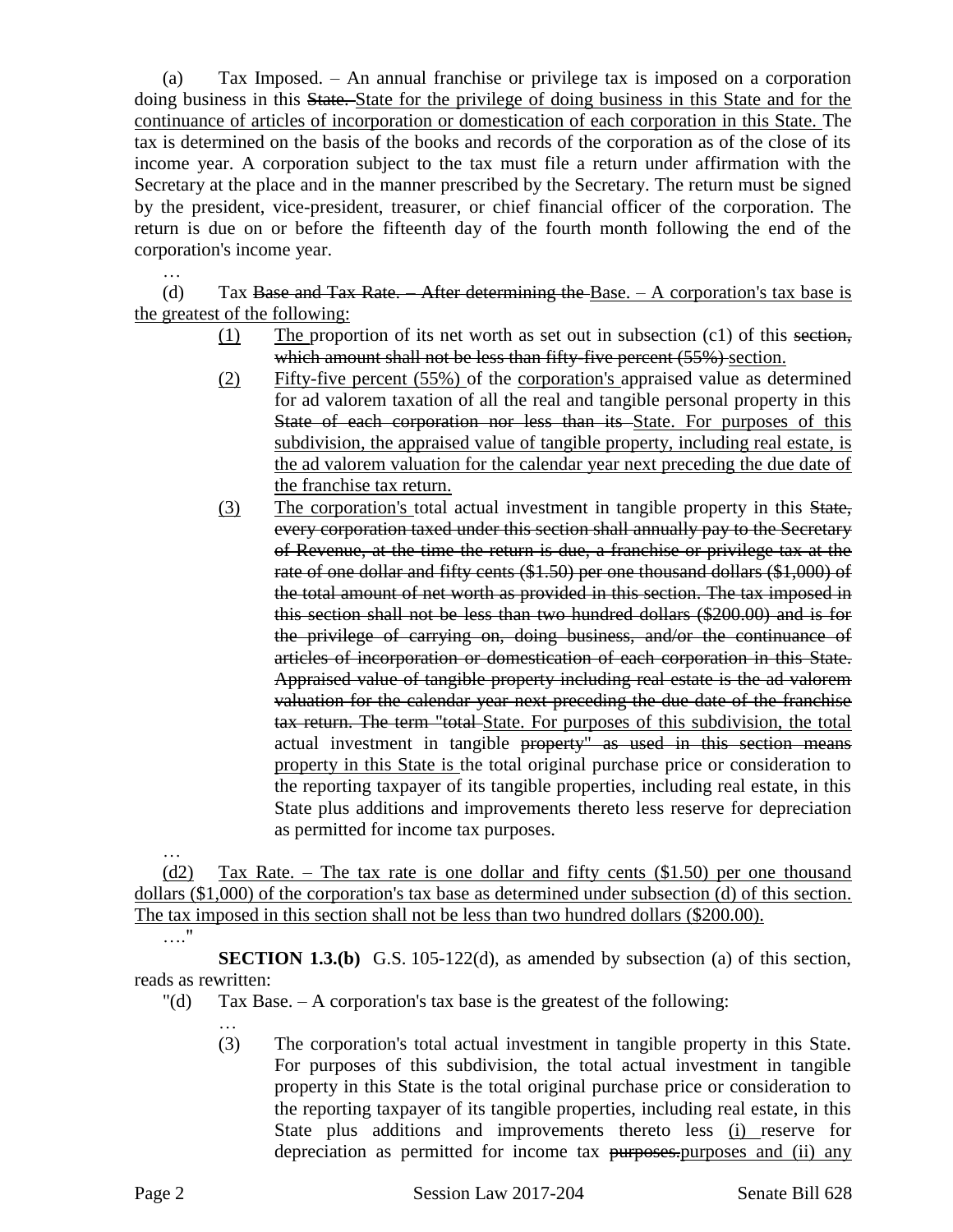indebtedness specifically incurred and existing solely for and as the result of the purchase of any real estate and any permanent improvements made on the real estate."

**SECTION 1.3.(c)** If Senate Bill 257, 2017 Regular Session, becomes law, then Section 38.6(a) of that act is rewritten to read:

"**SECTION 38.6.(a)** G.S. 105-122(d2) reads as rewritten:

"(d2) Tax Rate. – The For a C corporation, as defined in G.S. 105-130.2, tax rate is one dollar and fifty cents (\$1.50) per one thousand dollars (\$1,000) of the corporation's tax base as determined under subsection (d) of this section. For an S Corporation, as defined in G.S. 105-130.2, the tax rate is two hundred dollars (\$200.00) for the first one million dollars (\$1,000,000) of the corporation's tax base as determined under subsection (d) of this section and one dollar and fifty cents (\$1.50) per one thousand dollars (\$1,000) of its tax base that exceeds one million dollars  $(\$1,000,000)$ . The In no event may the tax imposed in by this section shall not be less than two hundred dollars (\$200.00)."

**SECTION 1.3.(d)** Subsection (b) of this section becomes effective for taxable years beginning on or after January 1, 2020, and is applicable to the calculation of franchise tax reported on the 2019 and later corporate income tax returns. The remainder of this section is effective when it becomes law.

**SECTION 1.4.(a)** G.S. 105-129.106(b) reads as rewritten:

"(b) Limitations. – The amount of credit allowed under this section with respect to rehabilitation expenses for a non-income-producing certified historic structure may not exceed twenty-two thousand five hundred dollars (\$22,500) per discrete property parcel. In the event that the taxpayer is the transferee of a State-certified historic structure for which rehabilitation expenses were made, the taxpayer as transferee is allowed a credit under this section for the rehabilitation expenses made by the transferor only if the transfer takes place before the structure is placed in service. In this event, no-the transferor must provide the transferee with documentation detailing the amount of rehabilitation expenses and credit. No other taxpayer may claim such credit. A taxpayer is allowed to claim a credit under this section no more than once in any five-year period, carryovers notwithstanding."

**SECTION 1.4.(b)** This section becomes effective for taxable years beginning on or after January 1, 2017.

**SECTION 1.5.(a)** G.S. 105-130.4 reads as rewritten:

# "**§ 105-130.4. Allocation and apportionment of income for corporations.**

(a) As used in this section, unless the context otherwise requires:Definitions. – The following definitions apply in this section:

- (1) "Apportionable income" means all Apportionable income. All income that is apportionable under the United States Constitution.Constitution, including income that arises from either of the following:
	- a. Transactions and activities in the regular course of the taxpayer's trade or business.
	- b. Tangible and intangible property if the acquisition, management, employment, development, or disposition of the property is or was related to the operation of the taxpayer's trade or business.
- (2) Business activity. Any activity by a corporation that would establish nexus, except as limited by 15 U.S.C. § 381.
- (3) Casual sale of property. The sale of any property that was not purchased, produced, or acquired primarily for sale in the corporation's regular trade or business.
- (4) "Commercial domicile" means the Commercial domicile. The principal place from which the trade or business of the taxpayer is directed or managed.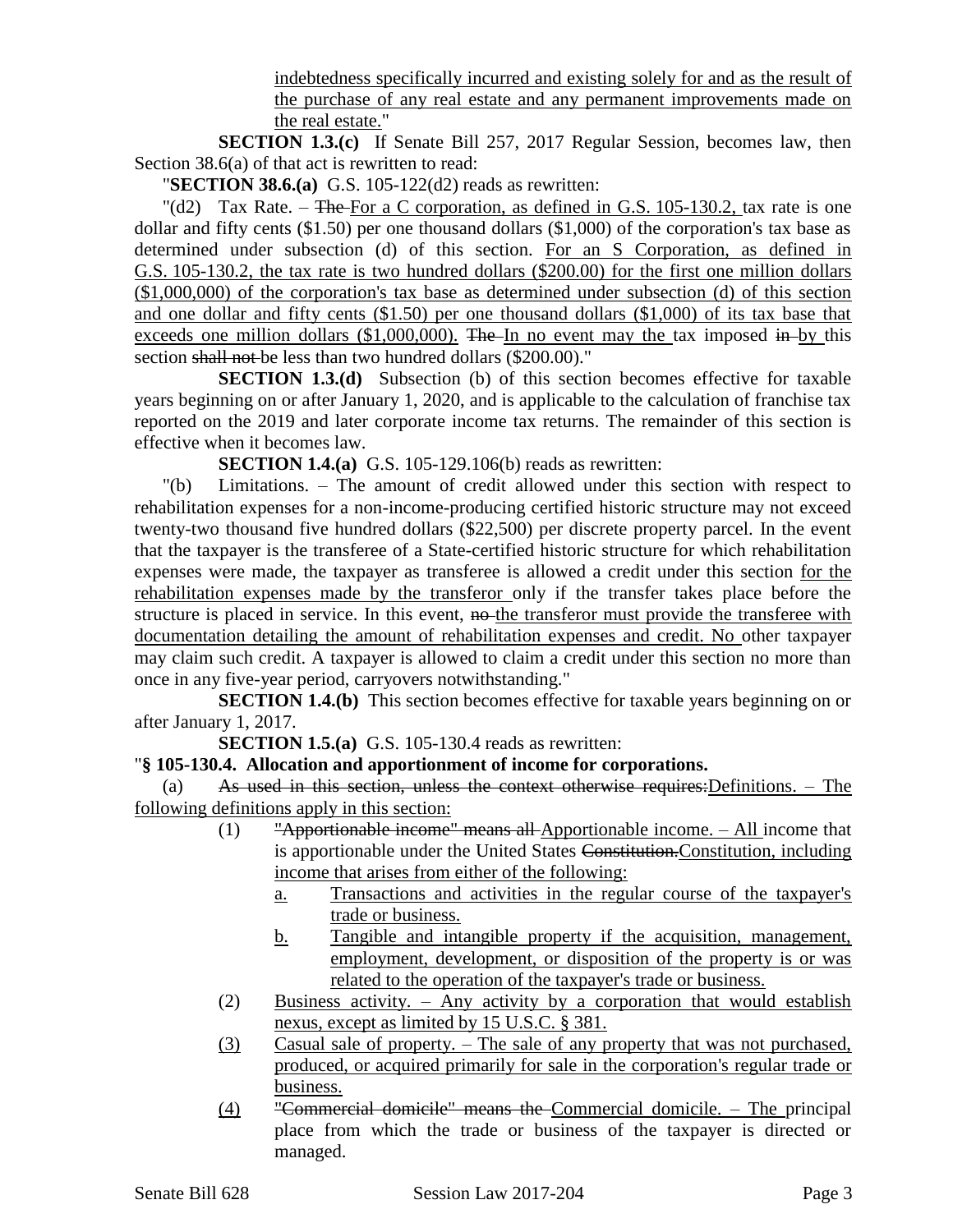- (3)(5) "Compensation" means wages, Compensation. Wages, salaries, commissions and any other form of remuneration paid to employees for personal services.
- (4) "Excluded corporation" means any corporation engaged in business as a building or construction contractor, a securities dealer, or a loan company or a corporation that receives more than fifty percent (50%) of its ordinary gross income from intangible property.
- (5)(6) "Nonapportionable income" means all Nonapportionable income. All income other than apportionable income.
- (6) "Public utility" means any corporation that is subject to control of one or more of the following entities: the North Carolina Utilities Commission, the Federal Communications Commission, the Federal Energy Regulatory Commission, or the Federal Aviation Agency; and that owns or operates for public use any plant, equipment, property, franchise, or license for the transmission of communications, the transportation of goods or persons, or the production, storage, transmission, sale, delivery or furnishing of electricity, water, steam, oil, oil products, or gas. The term also includes a motor carrier of property whose principal business activity is transporting property by motor vehicle for hire over the public highways of this State.
- $(7)$  "Sales" means all Sales. All gross receipts of the corporation except for the following receipts:
- … (8) "Casual sale of property" means the sale of any property which was not purchased, produced or acquired primarily for sale in the corporation's regular trade or business.
- $(9)(8)$  "State" means any State. A state of the United States, the District of Columbia, the Commonwealth of Puerto Rico, any territory or possession of the United States, and any foreign country or political subdivision thereof.

(b) Multistate Corporations. – A corporation having income from business activity which is taxable both within and without this State shall allocate and apportion its net income or net loss as provided in this section. For purposes of allocation and apportionment, a corporation is taxable in another state if  $\overrightarrow{(i)}$  the either of the following applies:

- (1) The corporation's business activity in that state subjects it to a net income tax or a tax measured by net income, or (ii) that income.
- (2) That state has jurisdiction based on the corporation's business activity in that state to subject the corporation to a tax measured by net income regardless whether that state exercises its jurisdiction. For purposes of this section, "business activity" includes any activity by a corporation that would establish a taxable nexus pursuant to 15 United States Code section 381.

(c) Nonapportionable Income. – Rents and royalties from real or tangible personal property, gains and losses, interest, dividends, patent and copyright royalties and other kinds of income, to the extent that they constitute nonapportionable income, less related expenses shall be allocated as provided in subsections (d) through (h) of this section.

- (d) Rents and Royalties. Net rents and royalties are allocable to this State as follows:
- … (e) Gains and Losses. – Gains and losses are allocable to this State as follows: …

(f) Interest and Net Dividends. – Interest and net dividends are allocable to this State if the corporation's commercial domicile is in this State. For purposes of this section, the term "net dividends" means gross dividend income received less related expenses.

(g) Intangible Property. – Intangible property is allocable to this State as follows: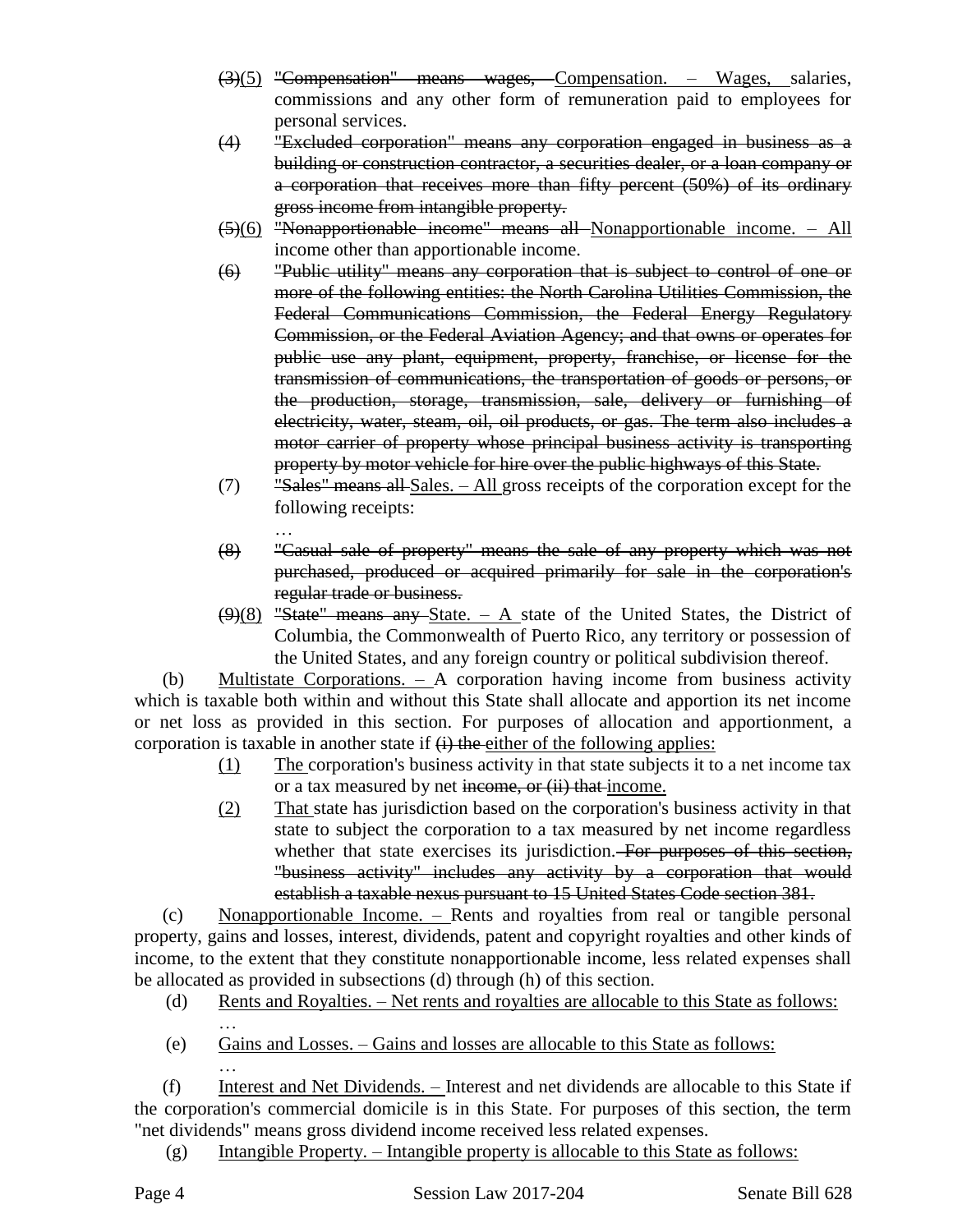… (h) Other Income. – The income less related expenses from any other activities producing nonapportionable income or investments not otherwise specified in this section is allocable to this State if the business situs of the activities or investments is located in this State.

(m) Railroad Company. – All apportionable income of a railroad company shall be apportioned to this State by multiplying the income by a fraction, the numerator of which is the "railway operating revenue" from business done within this State and the denominator of which is the "total railway operating revenue" from all business done by the company as shown by its records kept in accordance with the standard classification of accounts prescribed by the Interstate Commerce Commission.generally accepted accounting principles.

"Railway operating revenue" from business done within this State shall mean "railway operating revenue" from business wholly within this State, plus the equal mileage proportion within this State of each item of "railway operating revenue" received from the interstate business of the company. "Equal mileage proportion" shall mean the proportion which the distance of movement of property and passengers over lines in this State bears to the total distance of movement of property and passengers over lines of the company receiving such revenue. "Interstate business" shall mean "railway operating revenue" from the interstate transportation of persons or property into, out of, or through this State. If the Secretary of Revenue finds, with respect to any particular company, that its accounting records are not kept so as to reflect with exact accuracy such division of revenue by State lines as to each transaction involving interstate revenue, the Secretary of Revenue may adopt such regulations, based upon averages, as will approximate with reasonable accuracy the proportion of interstate revenue actually earned upon lines in this State. Provided, that where a railroad is being operated by a partnership which is treated as a corporation for income tax purposes and pays a net income tax to this State, or if located in another state would be so treated and so pay as if located in this State, each partner's share of the net profits shall be considered as dividends paid by a corporation for purposes of this Part and shall be so treated for inclusion in gross income, deductibility, and separate allocation of dividend income.

The following definitions apply in this subsection:

- (1) Equal mileage proportion. The proportion which the distance of movement of property and passengers over lines in this State bears to the total distance of movement of property and passengers over lines of the company receiving such revenue.
- (2) Interstate business. Railroad operating revenue from the interstate transportation of persons or property into, out of, or through this State.
- (3) Railway operating revenue from business done within this State. Railroad operating revenue from business wholly within this State, plus the equal mileage proportion within this State of each item of railway operating revenue received from the interstate business of the company.

 $(n)$  All apportionable income of a telephone company shall be apportioned to this State by multiplying the income by a fraction, the numerator of which is gross operating revenue from local service in this State plus gross operating revenue from toll services performed wholly within this State plus the proportion of revenue from interstate toll services attributable to this State as shown by the records of the company plus the gross operating revenue in North Carolina from other service less the uncollectible revenue in this State, and the denominator of which is the total gross operating revenue from all business done by the company everywhere less total uncollectible revenue. Provided, that where a telephone company is required to keep its records in accordance with the standard classification of accounts prescribed by the Federal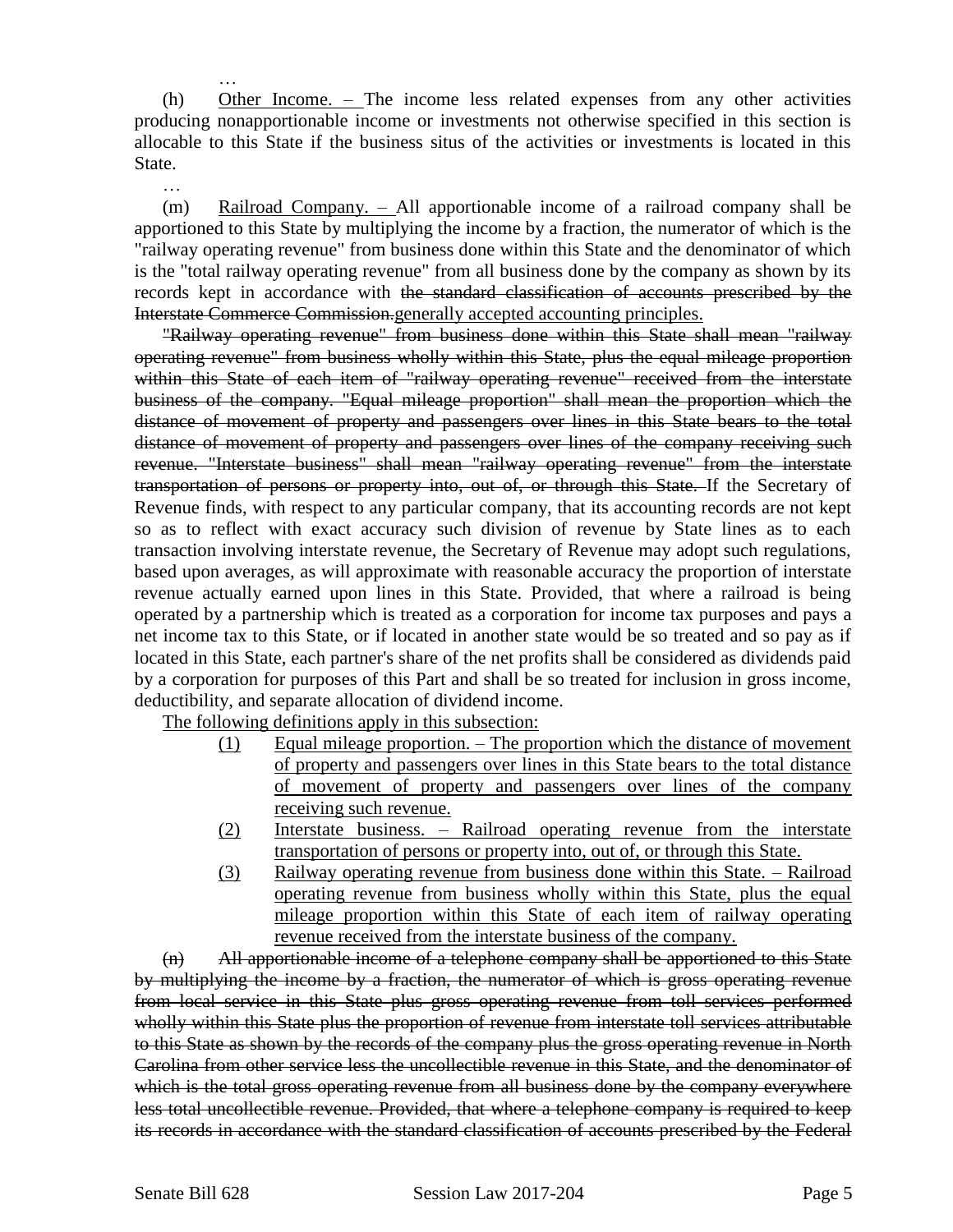Communications Commission the amounts in such accounts shall be used in computing the apportionment fraction as provided in this subsection.

Motor Carrier. – All apportionable income of a motor carrier of property or a motor carrier of people shall be apportioned by multiplying the income by a fraction, the numerator of which is the number of vehicle miles in this State and the denominator of which is the total number of vehicle miles of the company everywhere. The words "vehicle miles" shall mean miles traveled by vehicles owned or operated by the company based upon one of the following:

- (1) Miles on a scheduled route.
- (2) Miles hauling property for a charge or traveling on a scheduled route.charge.
- (3) Miles carrying passengers for a fare.

(p) All apportionable income of a motor carrier of passengers shall be apportioned by multiplying the income by a fraction, the numerator of which is the number of vehicle miles in this State and the denominator of which is the total number of vehicle miles of the company everywhere. The words "vehicle miles" shall mean miles traveled by vehicles owned or operated by the company carrying passengers for a fare or traveling on a scheduled route.

(q) All apportionable income of a telegraph company shall be apportioned by multiplying the income by a fraction, the numerator of which is the property factor plus the payroll factor plus the sales factor and the denominator of which is three.

The property factor shall be as defined in subsection (j) of this section, the payroll factor shall be as defined in subsection (k) of this section, and the sales factor shall be as defined in subsection (1) of this section.

(r) All apportionable income of an excluded corporation and of all other public utilities shall be apportioned by multiplying the income by the sales factor as determined under subsection (*l*) of this section.

The following definitions apply in this subsection:

- (1) Excluded corporation. Any corporation engaged in business as a building or construction contractor, a securities dealer, or a loan company or a corporation that receives more than fifty percent (50%) of its ordinary gross income from intangible property.
- (2) Public utility. Any corporation that is subject to control of one or more of the following entities: the North Carolina Utilities Commission, the Federal Communications Commission, the Federal Energy Regulatory Commission, or the Federal Aviation Agency; and that owns or operates for public use any plant, equipment, property, franchise, or license for the transmission of communications, the transportation of goods or persons, or the production, storage, transmission, sale, delivery, or furnishing of electricity, water, steam, oil, oil products, or gas. The term also includes a motor carrier of property whose principal business activity is transporting property by motor vehicle for hire over the public highways of this State.

(s) Transportation Corporation. – All apportionable income of an air transportation corporation or a water transportation corporation shall be apportioned by a fraction, the numerator of which is the corporation's revenue ton miles in this State and the denominator of which is the corporation's revenue ton miles everywhere. A qualified air freight forwarder shall use the revenue ton mile fraction of its affiliated air carrier. The following definitions apply in this subsection:

(s2) Pipeline Company. – Receipts from transportation of a petroleum-based liquids pipeline company shall be apportioned by multiplying the income by a fraction, the numerator of which is the number of barrel miles in this State during the tax year and the denominator of which is the total number of barrel miles everywhere during the tax year. For purposes of this section, the term "barrel mile" means one barrel of liquid property transported one mile.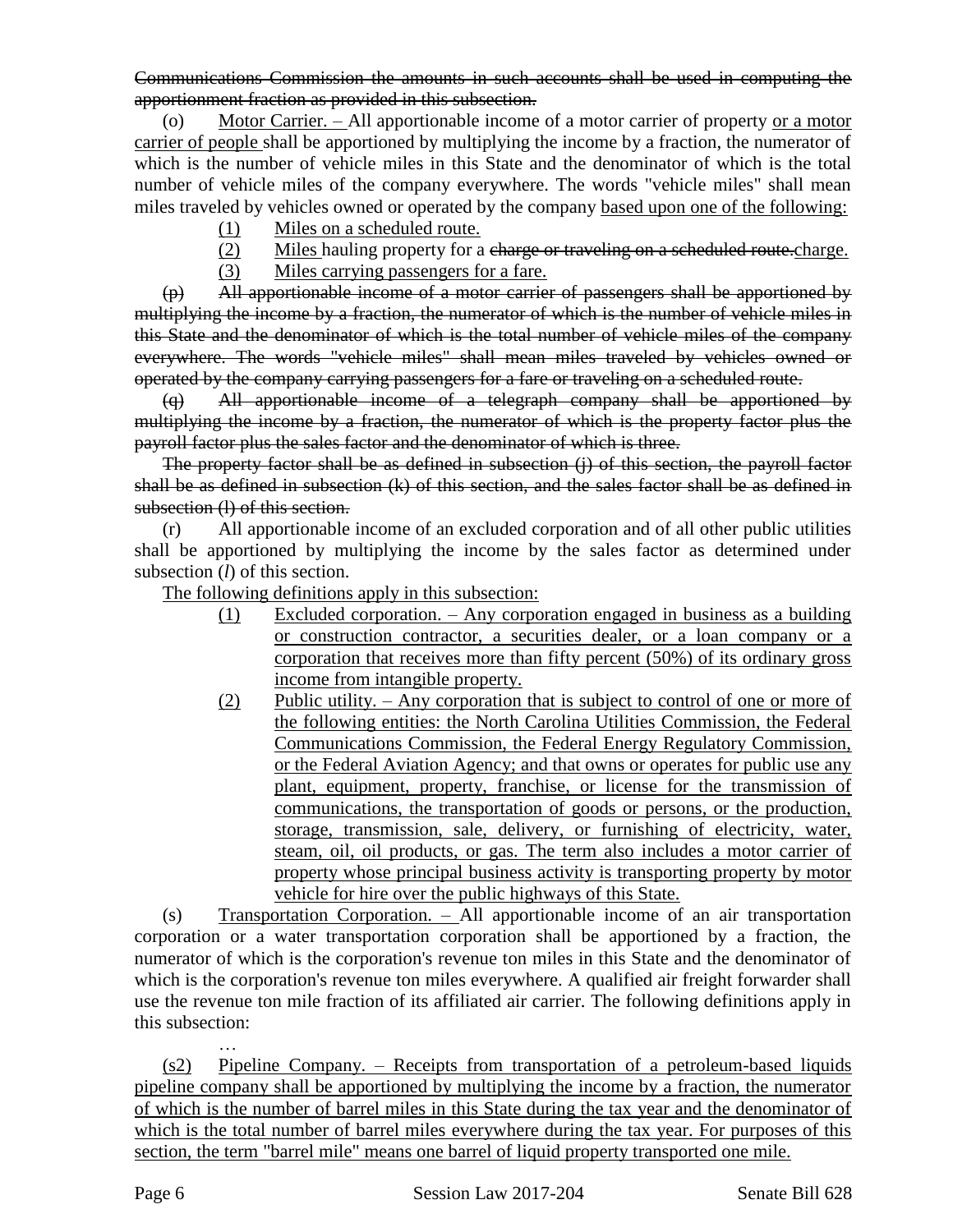**SECTION 1.5.(b)** This section is effective for taxable years beginning on or after January 1, 2017.

**SECTION 1.6.(a)** G.S. 105-130.7B(b)(1) is repealed.

**SECTION 1.6.(b)** G.S. 105-130.7B(b) reads as rewritten:

"(b) Definitions. – The definitions in G.S. 105-130.7A apply in this section. In addition, the following definitions apply in this section:

- … (3a) Proportionate share of interest. – The amount of taxpayer's net interest expense paid or accrued directly to or through a related member to an ultimate payer divided by the total net interest expense of all related members that is paid or accrued directly to or through a related member to the same ultimate payer, multiplied by the interest paid or accrued to a person who is not a related member by the ultimate payer. Any amount that is distributed, paid, or accrued directly or through a related member that is not treated as interest under this Part does not qualify. In determining whether a nominal debt instrument creates deductible interest allowable under this section, the Secretary will not apply the covered debt instrument rules contained in the regulations promulgated under section 385 of the Code.
- (4) Qualified interest expense. The amount of net interest expense paid or accrued to a related member in a taxable year with the amount limited to the greater of (i) fifteen percent (15%) of the taxpayer's adjusted taxable income or (ii) the taxpayer's proportionate share of interest paid or accrued to a person who is not a related member during the same taxable year. This limitation does not apply to interest paid or accrued to a related member if one or more of the following applies: …."

**SECTION 1.6.(c)** This section is effective for taxable years beginning on or after January 1, 2017.

**SECTION 1.7.(a)** G.S. 105-131.5 reads as rewritten:

#### "**§ 105-131.5. Part-year resident shareholder.**

If a shareholder of an S Corporation is both a resident and nonresident of this State during any taxable period, the shareholder's pro rata share of the S Corporation's income attributable to the State and income not attributable to the State for the taxable period shall be further prorated between the shareholder's periods of residence and nonresidence, in accordance with the number of days in each period, as provided in G.S. 105-134.5.G.S. 105-153.4."

**SECTION 1.7.(b)** This section is effective for taxable years beginning on or after January 1, 2014.

**SECTION 1.8.** G.S. 105-131.7(a) reads as rewritten:

"(a) An S Corporation incorporated or doing business in the State shall file with the Department an annual return, on a form prescribed by the Secretary, on or before the due date prescribed for the filing of C Corporation returns in G.S. 105-130.17. The return shall show the name, address, and social security or federal identification number of each shareholder, income attributable to the State and the income not attributable to the State with respect to each shareholder as defined in G.S.  $105-131(4)$  and  $(5)$ , G.S.  $105-131(b)(4)$  and  $(5)$ , and such other information as the Secretary may require."

**SECTION 1.9.(a)** G.S. 105-134.1 is amended by adding a new subdivision to read:  $\Gamma(5a)$  Guaranteed payments. – Defined in section 707 $(c)$  of the Code."

**SECTION 1.9.(b)** G.S. 105-153.3 is amended by adding a new subdivision to read: "(5a) Guaranteed payments.  $-$  Defined in section 707(c) of the Code."

…."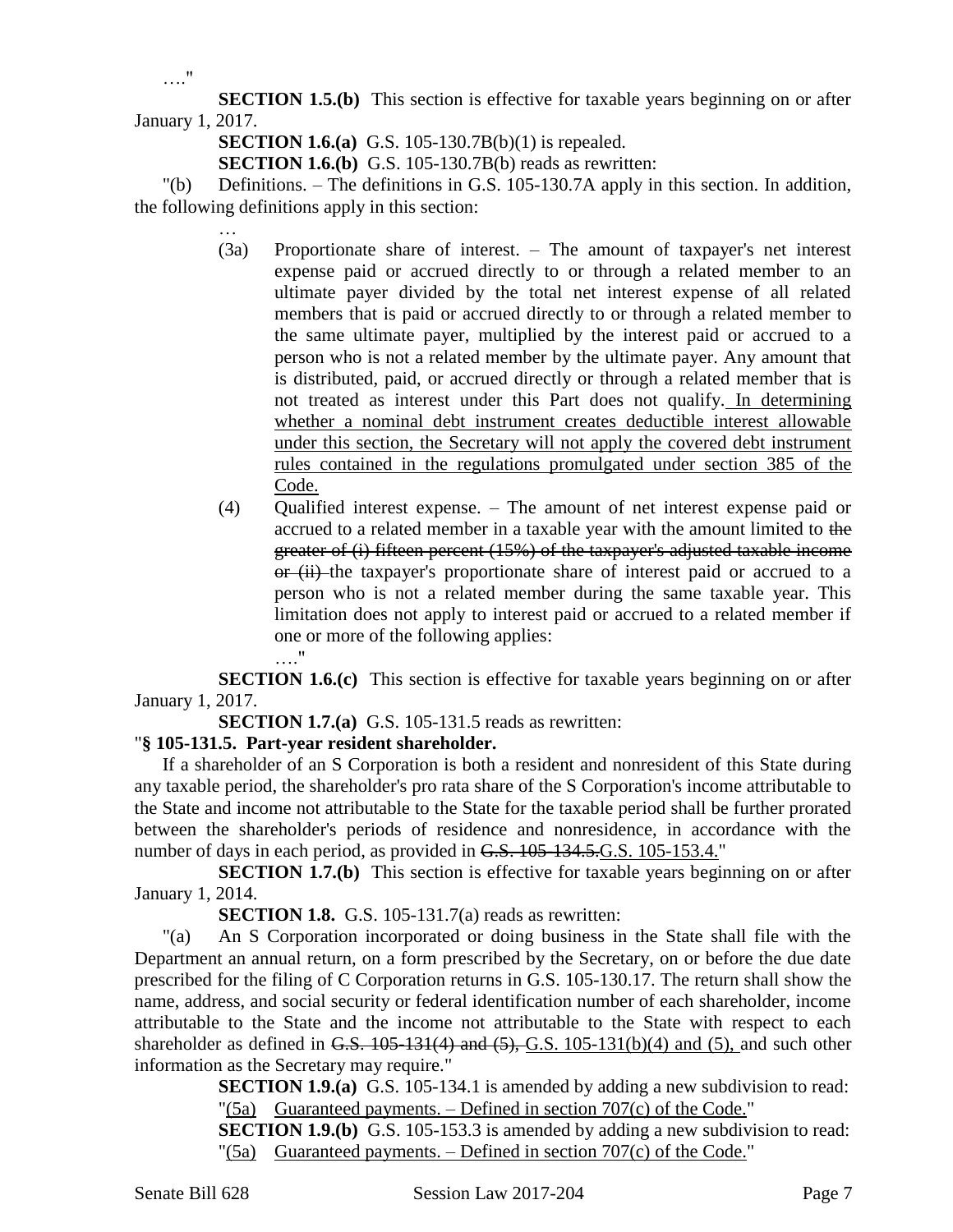#### **SECTION 1.9.(c)** G.S. 105-134.5(d) reads as rewritten:

"(d) S Corporations and Partnerships. – In order to calculate the numerator of the fraction provided in subsection (b) of this section, the amount of a shareholder's pro rata share of S Corporation income that is includable in the numerator is the shareholder's pro rata share of the S Corporation's income attributable to the State, as defined in G.S. 105-131(b)(4). In order to calculate the numerator of the fraction provided in subsection (b) of this section for a partner in a partnership or a member of a partnership or other another unincorporated business that has one or more nonresident partners or members and operates in one or more other states, the amount of the partner's or member's distributive share of income of the business plus any guaranteed payments made to a partner from the partnership that is includable in the numerator is determined by multiplying the total net income of the business by the ratio ascertained under the provisions of G.S. 105-130.4. As used in this subsection, total net income means the entire gross income of the business less all expenses, taxes, interest, and other deductions allowable under the Code that were incurred in the operation of the business."

**SECTION 1.9.(d)** G.S. 105-153.4(d) reads as rewritten:

"(d) S Corporations and Partnerships. – In order to calculate the numerator of the fraction provided in subsection (b) of this section, the amount of a shareholder's pro rata share of S Corporation income that is includable in the numerator is the shareholder's pro rata share of the S Corporation's income attributable to the State, as defined in G.S. 105-131(b)(4). In order to calculate the numerator of the fraction provided in subsection (b) of this section for a partner in a partnership or a member of a partnership or other another unincorporated business that has one or more nonresident partners or members and operates in one or more other states, the amount of the partner's or member's distributive share of income of the business plus any guaranteed payments made to a partner from the partnership that is includable in the numerator is determined by multiplying the total net income of the business by the ratio ascertained under the provisions of G.S. 105-130.4. As used in this subsection, total net income means the entire gross income of the business less all expenses, taxes, interest, and other deductions allowable under the Code that were incurred in the operation of the business."

**SECTION 1.9.(f)** G.S. 105-154 reads as rewritten:

# "**§ 105-154. Information at the source returns.**

(c) Information Returns of Partnerships. – A partnership doing business in this State and required to file a return under the Code shall file an information return with the Secretary. A partnership that the Secretary believes to be doing business in this State and to be required to file a return under the Code shall file an information return when requested to do so by the Secretary. The information return shall contain all information required by the Secretary. It shall state specifically the items of the partnership's gross income, the deductions allowed under the Code, each partner's distributive share of the partnership's income, and the adjustments required by this Part. A partner's distributive share of partnership net income includes any guaranteed payments made to the partner. The information return shall also include the name and address of each person who would be entitled to share in the partnership's net income, if distributable, and the amount each person's distributive share would be. The information return shall specify the part of each person's distributive share of the net income that represents corporation dividends. The information return shall be signed by one of the partners under affirmation in the form required by the Secretary.

A partnership that files an information return under this subsection shall furnish to each person who would be entitled to share in the partnership's net income, if distributable, any information necessary for that person to properly file a State income tax return. The information shall be in the form prescribed by the Secretary and must be furnished on or before the due date of the information return.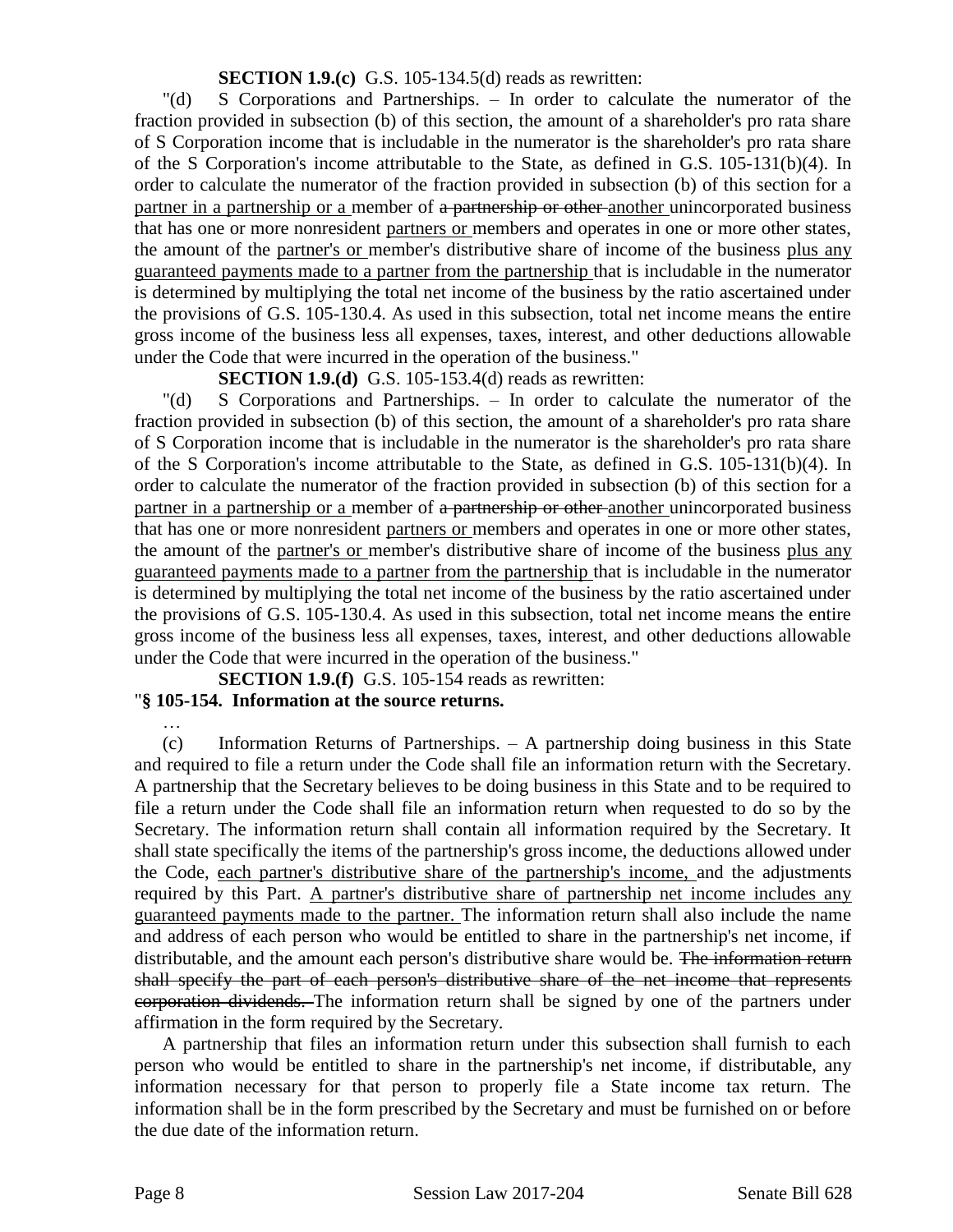(d) Payment of Tax on Behalf of Nonresident Owner or Partner. – If a business conducted in this State is owned by a nonresident individual or by a partnership having one or more nonresident members, the manager of the business shall report information concerning the earnings of the business in this State, the distributive share of the income of each nonresident owner or partner, and any other information required by the Secretary. The distributive share of the income of each nonresident partner includes any guaranteed payments made to the partner. The manager of the business shall pay with the return the tax on each nonresident owner or partner's share of the income computed at the rate levied on individuals under G.S. 105-153.7. The business may deduct the payment for each nonresident owner or partner from the owner or partner's distributive share of the profits-income of the business in this State. If the nonresident partner is not an individual and the partner has executed an affirmation that the partner will pay the tax with its corporate, partnership, trust, or estate income tax return, the manager of the business is not required to pay the tax on the partner's share. In this case, the manager shall include a copy of the affirmation with the report required by this subsection.

**SECTION 1.9.(g)** The General Assembly finds that the amendments made by this section clarify the intent of the existing law and do not represent a change in the law. Accordingly, subsections (a) and (c) of this section apply to taxable years beginning before January 1, 2014, subsections (b) and (d) of this section apply to taxable years beginning on or after January 1, 2014, and subsection (f) of this section applies to all taxable years.

**SECTION 1.11.(a)** G.S. 105-228.5(d)(3) reads as rewritten:

"(3) Additional Rate on Property Coverage Contracts. – An additional tax at the rate of seventy-four hundredths percent (0.74%) applies to gross premiums on insurance contracts for property coverage. The tax is imposed on ten percent (10%) of the gross premiums from insurance contracts for automobile physical damage coverage and on one hundred percent (100%) of the gross premiums from all other contracts for property coverage. Twenty percent (20%) of the net proceeds of this additional tax must be credited to the Volunteer Fire Department Fund established in Article 87 of Chapter 58 of the General Statutes. Twenty percent (20%) of the net proceeds must be credited to the Department of Insurance for disbursement pursuant to G.S. 58-84-25. Up to twenty percent (20%), as determined in accordance with G.S. 58-87-10(f), must be credited to the Workers' Compensation Fund. The remaining net proceeds must be credited to the General Fund. The additional tax imposed on property coverage contracts under this subdivision is a special purpose assessment based on gross premiums and not a gross premiums tax."

**SECTION 1.11.(b)** A taxpayer that elected to take a business energy and tax credit against the gross premiums tax for a taxable year beginning before January 1, 2017, may take an installment or carryforward of the credit against the additional tax imposed under G.S. 105-228.5(d)(3) for taxable years beginning before January 1, 2017. A taxpayer may not take an installment or carryforward of the credit against the additional tax imposed under G.S. 105-228.5(d)(3) for taxable years beginning on or after January 1, 2017. A taxpayer may apply to the Department of Revenue for a refund of any excess tax paid to the extent the refund is the result of the benefit enacted by this subsection. A request for a refund must be made on or before January 1, 2018. A request for a refund received after this date is barred.

**SECTION 1.11.(c)** The gross premiums tax is a tax imposed on the gross premiums of insurers, Article 65 corporations, health maintenance organizations, and self-insurers. Entities subject to the gross premiums tax are not subject to franchise or income taxes. In S.L. 2009-548, the General Assembly broadened the taxes against which the business

…."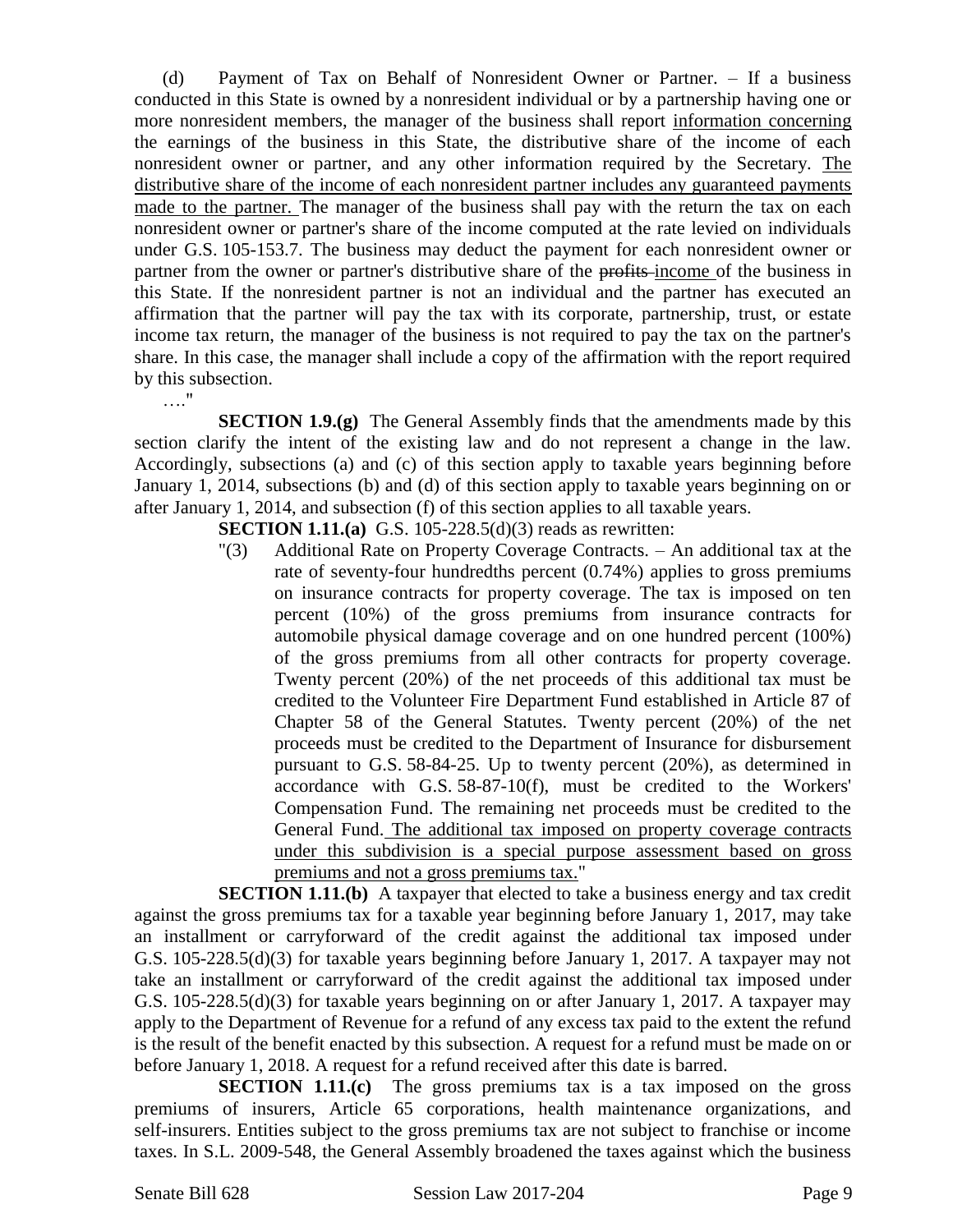and energy tax credits could be taken from income and franchise taxes to income, franchise, and gross premiums taxes.

The gross premiums tax rate is set in G.S.  $105-228.5(d)(1)$  and (2). Separate and apart from the gross premiums taxes, G.S. 105-228.5(d)(3) imposes an additional tax that is calculated using a person's gross premiums but is not considered part of the gross premiums tax imposition. The Department of Revenue has historically administered the gross premium tax and the additional tax imposed under G.S. 105-228.5 as two separate and distinct taxes. Satisfied with this administration, the General Assembly did not address the separate treatment of the two taxes in S.L. 2009-548.

The intent of this section is two-fold, as follows:

- (1) To clarify the accuracy of the Department's interpretation of the current and continuing state of the law by expressly codifying the long-standing interpretation that the additional tax imposed by G.S.  $105-228.5(d)(3)$  is a separate and distinct tax that is based upon gross premiums but is not a gross premiums tax.
- (2) To avoid costly potential litigation with taxpayers that have failed to properly take an installment or carryforward of a business and energy tax credit against only the gross premiums tax by permitting the taxpayers to take installments and carryforwards of that tax credit for taxable years beginning before January 1, 2017, against the additional tax that is imposed under G.S. 105-228.5(d)(3).

**SECTION 1.12.** G.S. 105-160.2 reads as rewritten:

### "**§ 105-160.2. Imposition of tax.**

The tax imposed by this Part applies to the taxable income of estates and trusts as determined under the provisions of the Code except as otherwise provided in this Part. The taxable income of an estate or trust is the same as taxable income for such an estate or trust under the provisions of the Code, adjusted as provided in G.S. 105-153.5 and G.S. 105-153.6, except that the adjustments provided in G.S. 105-153.5 and G.S. 105-153.6 are apportioned between the estate or trust and the beneficiaries based on the distributions made during the taxable year. The tax is computed on the amount of the taxable income of the estate or trust that is for the benefit of a resident of this State, or for the benefit of a nonresident to the extent that the income (i) is derived from North Carolina sources and is attributable to the ownership of any interest in real or tangible personal property in this State or (ii) is derived from a business, trade, profession, or occupation carried on in this State. For purposes of the preceding sentence, taxable income and gross income is computed subject to the adjustments provided in G.S. 105-153.5 and G.S. 105-153.6. The tax on the amount computed above is at the rates rate levied in G.S. 105-153.7. The fiduciary responsible for administering the estate or trust shall pay the tax computed under the provisions of this Part."

**SECTION 1.13.** G.S. 55-16-22 reads as rewritten:

# "**§ 55-16-22. Annual report.**

(a) Requirement. – Except as provided in subsections (a1) and (a2) of this section, each domestic corporation and each foreign corporation authorized to transact business in this State shall deliver an annual report to the Secretary of Revenue in paper form or, in the alternative, directly to the Secretary of State in electronic form or in paper form as prescribed by the Secretary of State under this section.

(a1) Each insurance company subject to the provisions of Chapter 58 of the General Statutes shall deliver an annual report to the Secretary of State.

(a2) Professional Corporations Exempt. – A domestic corporation governed by Chapter 55B of the General Statutes is exempt from this section.

(a3) Form; Required Information. – The annual report required by this section shall be in a form jointly prescribed by the Secretary of Revenue and the Secretary of State. The Secretary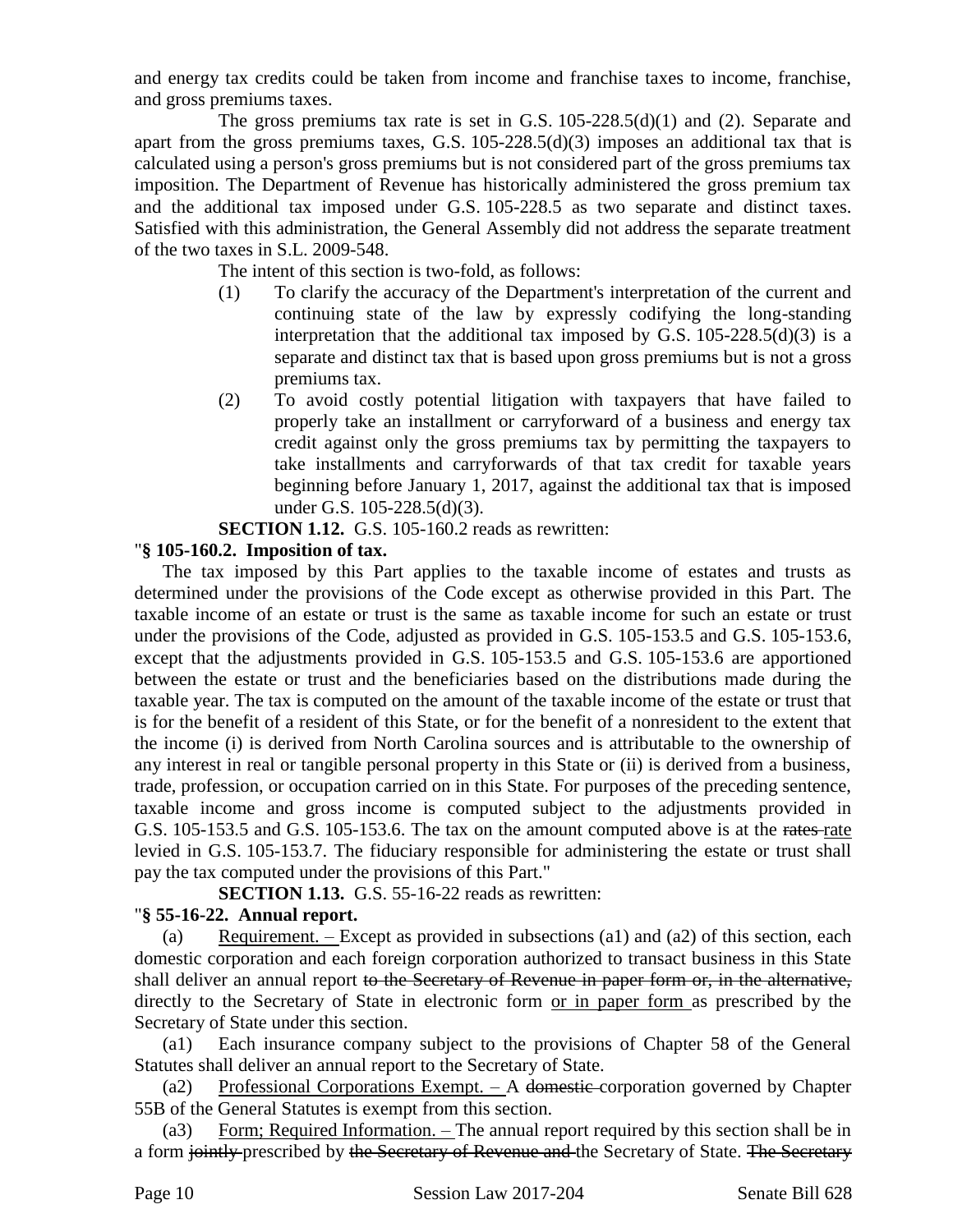of Revenue shall provide the form needed to file an annual report. The Secretary of State shall prescribe the form needed to file an annual report electronically and shall provide this form by electronic means. The annual report shall set forth all of the following:

- (1) The name of the corporation and the state or country under whose law it is incorporated.
- (2) The street address, and the mailing address if different from the street address, of the registered office, the county in which its registered office is located, and the name of its registered agent at that office in this State, and a statement of any change of such registered office or registered agent, or both.
- (3) The address and telephone number of its principal office.
- (4) The names, titles, and business addresses of its principal officers.
- (4a) Repealed by Session Laws 1997-475, s. 6.1, effective January 1, 1998.
- (5) A brief description of the nature of its business.

If the information contained in the most recently filed annual report has not changed, a certification to that effect may be made instead of setting forth the information required by subdivisions (2) through (5) of this subsection.

(b) Currency of Information. – Information in the annual report must be current as of the date the annual report is executed on behalf of the corporation.

 $(c)$  Due Date. – An annual report eligible to be delivered to the Secretary of Revenue is due by the due date for filing the corporation's income and franchise tax returns. An extension of time to file a return is an extension of time to file an annual report. At the option of the filer, an annual report may be filed directly with the Secretary of State in electronic form. An annual report required to be delivered to the Secretary of State-is due by the fifteenth day of the fourth month following the close of the corporation's fiscal year.

Incomplete Information.  $-$  If an annual report does not contain the information required by this section, the Secretary of State shall promptly notify the reporting domestic or foreign corporation in writing and return the report to it for correction. If the report is corrected to contain the information required by this section and delivered submitted to the Secretary of State within 30 days after the effective date of notice, it is deemed to be timely filed.

(e) Amendments. – Amendments to any previously filed annual report may be filed with the Secretary of State at any time for the purpose of correcting, updating, or augmenting the information contained in the annual report.

(g) When a statement of change of registered office or registered agent is filed in the annual report, the change shall become effective when the statement is received by the Secretary of State.

(h) Delinquency. – If the Secretary of State does not receive an annual report within 120–60 days of the date the return-report is due, the Secretary of State may presume that the annual report is delinquent. This presumption may be rebutted by receipt of the annual report from the Secretary of Revenue or by evidence of delivery presented by the filing corporation."

**SECTION 1.14.** The Department of Revenue shall study the feasibility and cost of allowing the pass-through of a federal extension of time for filing a federal income tax return to serve as an application for a State extension of time for filing a corporate franchise and other income tax returns. The Department is directed to work with the Internal Revenue Service and consult with or identify other states that use the federal extension to serve as the application for a state extension. On or before January 1, 2018, the Department shall report its findings, along with any legislative recommendations, to the Revenue Laws Study Committee regarding options to eliminate the mandatory State extension of time filing for corporate franchise and other income tax returns beginning January 1, 2019, for the tax year 2018.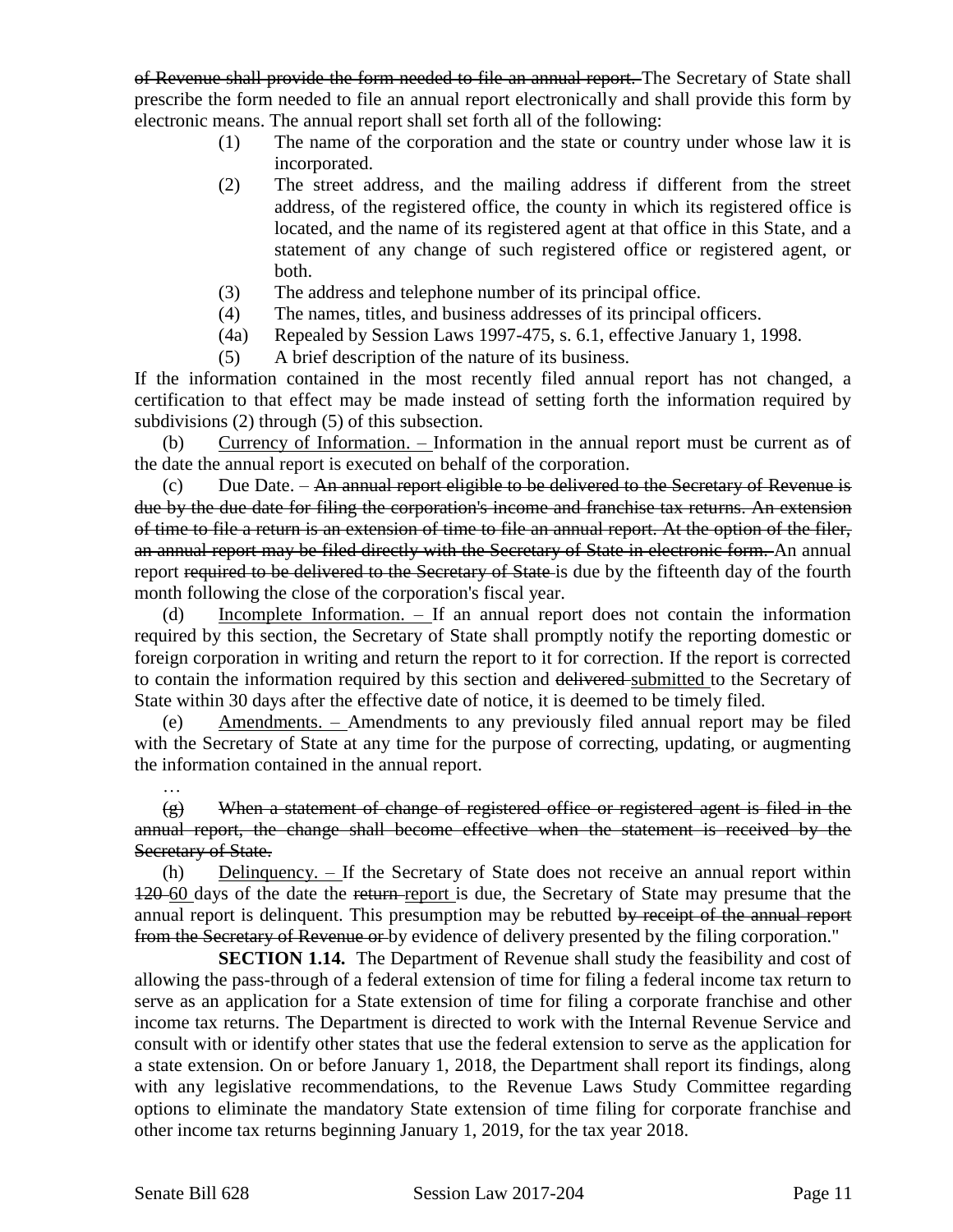### **PART II. SALES AND USE TAX**

**SECTION 2.1.** G.S. 105-164.3 reads as rewritten:

#### "**§ 105-164.3. Definitions.**

The following definitions apply in this Article:

(1i) Bundled transaction. – A retail sale of two or more distinct and identifiable products, at least one of which is taxable and one of which is exempt, for one nonitemized price. The term does not apply to real property and services to real property. Products are not sold for one nonitemized price if an invoice or another sales document made available to the purchaser separately identifies the price of each product. A bundled transaction does not include the retail sale of any of the following:

- (2c) Capital improvement. One or more of the following:
	- a. New construction, reconstruction, or remodeling.
	- b. Performance of work that requires the issuance of a permit under the State Building Code, other than repair or replacement of electrical components, gas logs, water heater, and similar individual items that are not part of new construction, reconstruction, or remodeling.
	- c. Installation of utilities on utility-owned land, right-of-way, or easement, notwithstanding that charges for such may be included in the gross receipts derived from services subject to the combined general rate under G.S. 105-164.4.
	- d. Installation of equipment or a fixture that is attached to real property and that meets one or more of the following conditions:
		- 1. Is capitalized and depreciated under Generally Accepted Accounting Principles or International Financial Reporting Standards.
		- 2. Is depreciated under the Code.
		- 3. Is expensed under Section 179 of the Code.
	- e. Painting or wallpapering of real property, except where painting or wallpapering is incidental to the repair, maintenance, and installation service.
	- f. Replacement or installation of a septic tank system, siding, roof, plumbing, electrical, commercial refrigeration, irrigation, sprinkler, or other similar system. The term does not include the repair, replacement, or installation of electrical or plumbing components, water heaters, gutters, and similar individual items that are not part of new construction, reconstruction, or remodeling.
	- g. Replacement or installation of a heating or air conditioning unit or a heating, ventilation, or air conditioning system. The term does not include the repair, replacement, or installation of gas logs, water heaters, pool heaters, and similar individual items that are not part of new construction, reconstruction, or remodeling.
	- h. Replacement or installation of roads, driveways, parking lots, patios, decks, and sidewalks.
	- i. Services performed to resolve an issue that was part of a real property contract if the services are performed within six months of completion of the real property contract or, for new construction, within 12 months of the new structure being occupied for the first time.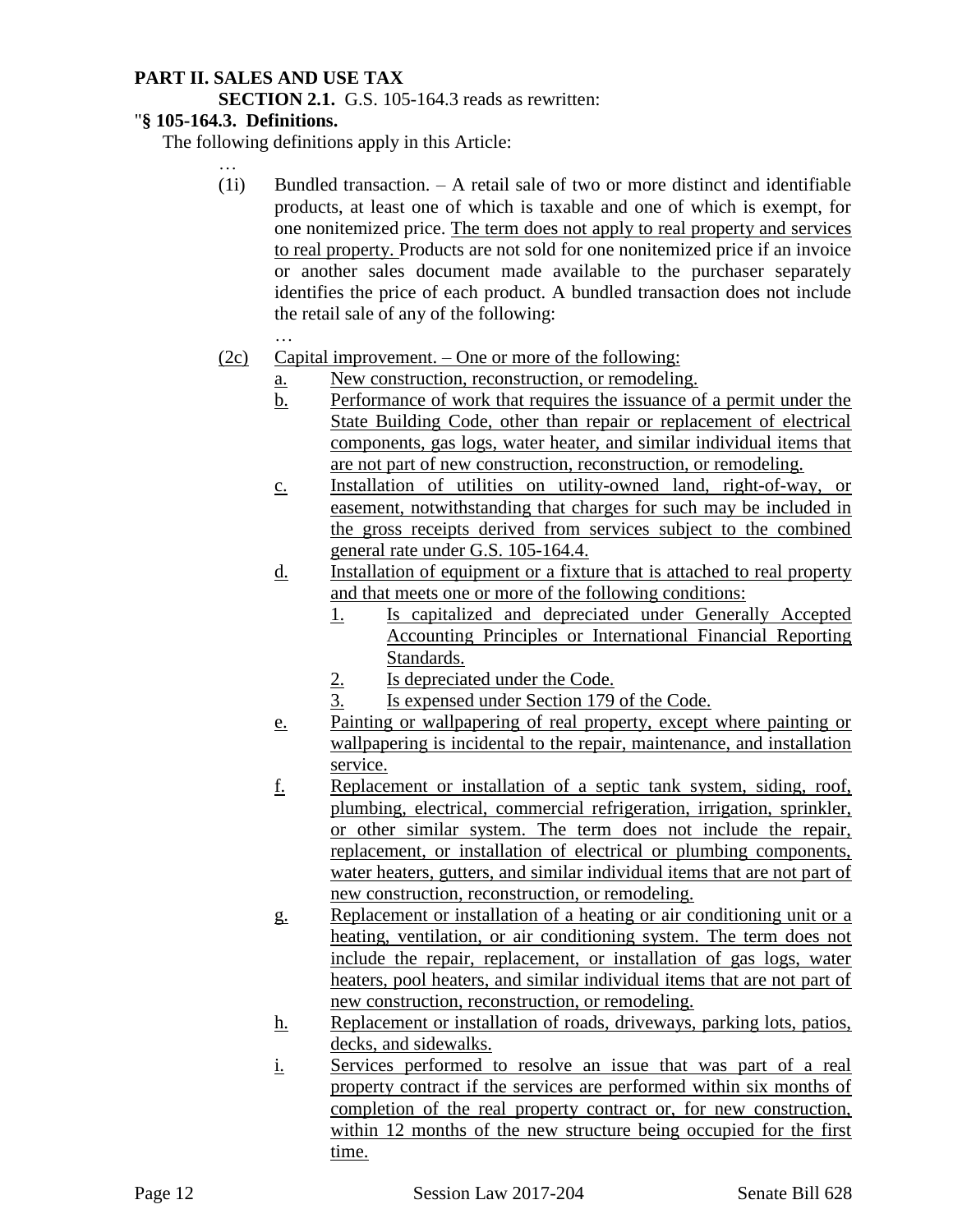- j. Landscaping.
- k. Addition or alteration to real property that is permanently affixed or installed to real property and is not an activity listed in subdivision (33*l*) of this section as a repair, maintenance, and installation service.
- … (1d) Freestanding appliance. – A machine commonly thought of as an appliance operated by gas or electric current. Examples include installation of a dishwasher, washing machine, clothes dryer, refrigerator, freezer, microwave, and range, regardless of whether the range is slide-in or drop-in.
- … (16e) Landscaping service. Landscaping. – A service to maintain or improve lawns, yards, or ornamental plants and trees. that modifies the living elements of an area of land. Examples include the installation of trees, shrubs, or flowers; flowers on land; tree trimming; lawn mowing; and the application of seed, mulch, pine straw, pesticide, or fertilizer to a lawn or yard.an area of land. The term does not include services to trees, shrubs, flowers, and similar items in pots or in buildings.
- … (20b) Mixed transaction contract. – A contract that includes both a real property contract for a capital improvement and a repair, maintenance, and installation service that is not related to the capital improvement.
- … (23a) Motor vehicle service contract. – A service contract for a motor vehicle or for one or more components, systems, or accessories for a motor vehicle when sold by a motor vehicle dealer or by or on behalf of dealer, by a motor vehicle service agreement company for a motor vehicle or for one or more components, systems, or accessories for a motor vehicle. company, or by a motor vehicle dealer on behalf of a motor vehicle service agreement company. For purposes of this subdivision, the term "motor vehicle dealer" has the same meaning as defined in G.S. 20-286 and the term "motor vehicle service agreement company" has the same meaning as defined in G.S. 66-370.is a person other than a motor vehicle dealer that is an obligor of a service contract for a motor vehicle or for one or more components, systems, or accessories for a motor vehicle and who is not an insurer.
- … (24a) New construction. – Construction of or site preparation for a permanent new building, structure, or fixture on land or an increase in the square footage of an existing building, structure, or fixture on land.
- (33d) Real property. Any one or more of the following:
	- a. Land.
	- b. Building or structure on land.
	- c. Permanent fixture on land.
	- d. A manufactured home or a modular home that is placed on a permanent foundation.on land.
- (33e) Real property contract. A contract between a real property contractor and another person to perform construction, reconstruction, or remodeling with respect to a capital improvement to real property.
- (33f) Real property contractor. A person that contracts to perform a real property contract in accordance with G.S. 105-164.4H. The term includes a general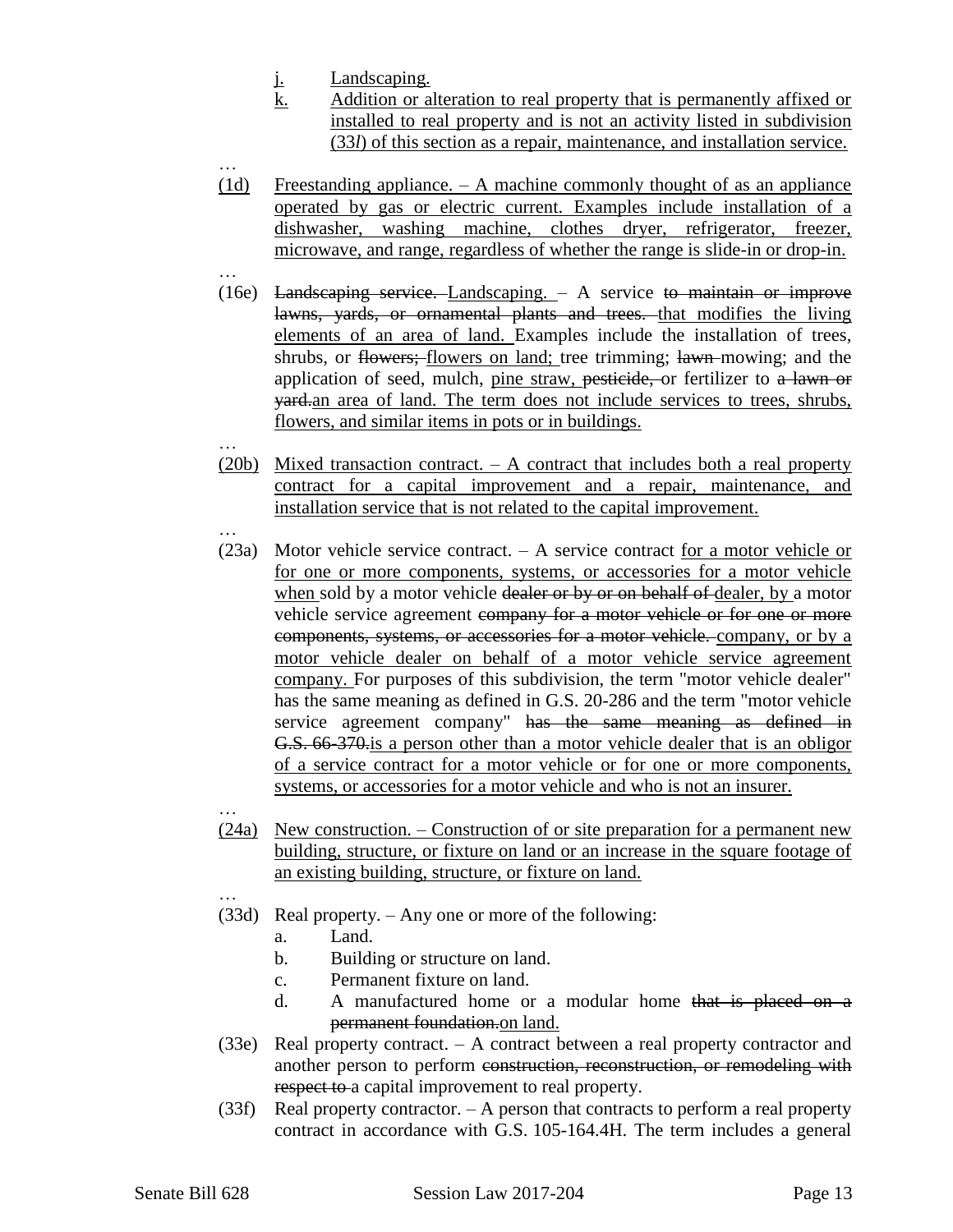contractor, a subcontractor, or a builder for purposes of G.S. 105-164.4H.this Article.

- (33g) Reconstruction. Rebuild or construct again a prior existing permanent building, structure, or fixture on land and may include a change in the square footage from the prior existing building, structure, or fixture on land.
- (33h) Related member. Defined in G.S. 105-130.7A.
- (33i) Remodeling. A transaction comprised of multiple services performed by one or more persons to restore, improve, alter, or update real property that may otherwise be subject to tax as repair, maintenance, and installation services if separately performed. The term includes a transaction where the internal structure or design of one or more rooms or areas within a room or building are substantially changed. The term does not include a single repair, maintenance, and installation service. The term does not include a transaction where the true purpose is a repair, maintenance, and installation service no matter that another repair, maintenance, and installation service is performed that is incidental to the true purpose of the transaction; examples include repair of sheetrock that includes applying paint, replacement of cabinets that includes installation of caulk or molding, and the installation of hardwood floors that includes installation of shoe molding.
- $(33h)(33j)$  Remote sale. A sale of tangible personal property or digital property ordered by mail, by telephone, via the Internet, or by another similar method, to a purchaser who is in this State at the time the order is remitted, from a retailer who receives the order in another state and delivers the property or causes it to be delivered to a person in this State. It is presumed that a resident of this State who remits an order was in this State at the time the order was remitted.
- (33k) Renovation. Same meaning as the term "remodeling."
- (33i)(33*l)* Repair, maintenance, and installation services. The term includes the activities listed in this subdivision and applies to tangible personal property, motor vehicle, digital property, and real property except tangible personal property or digital property installed or applied by a real property contractor pursuant property. The term does not include services used to fulfill a real property contract taxed in accordance with G.S. 105-164.4H:
	- a. To keep or attempt to keep property or a motor vehicle in working order to avoid breakdown and prevent deterioration or repairs. Examples include to clean, wash, or polish property.
	- b. To calibrate, refinish, restore, or attempt to calibrate, refinish, or restore property or a motor vehicle to proper working order or good condition. This activity may include replacing or putting together what is torn or broken.
	- c. To troubleshoot, identify, or attempt to identify the source of a problem for the purpose of determining what is needed to restore property or a motor vehicle to proper working order or good condition. The term includes activities that may lead to the issuance of an inspection report.
	- d. To install, apply, connect, adjust, or set into position tangible personal property, digital property, or a motor vehicle. The term includes floor refinishing and the installation of carpet, flooring, floor coverings, windows, doors, cabinets, countertops, and other installations where the item being installed may replace a similar existing item. The replacement of more than one of a like-kind item,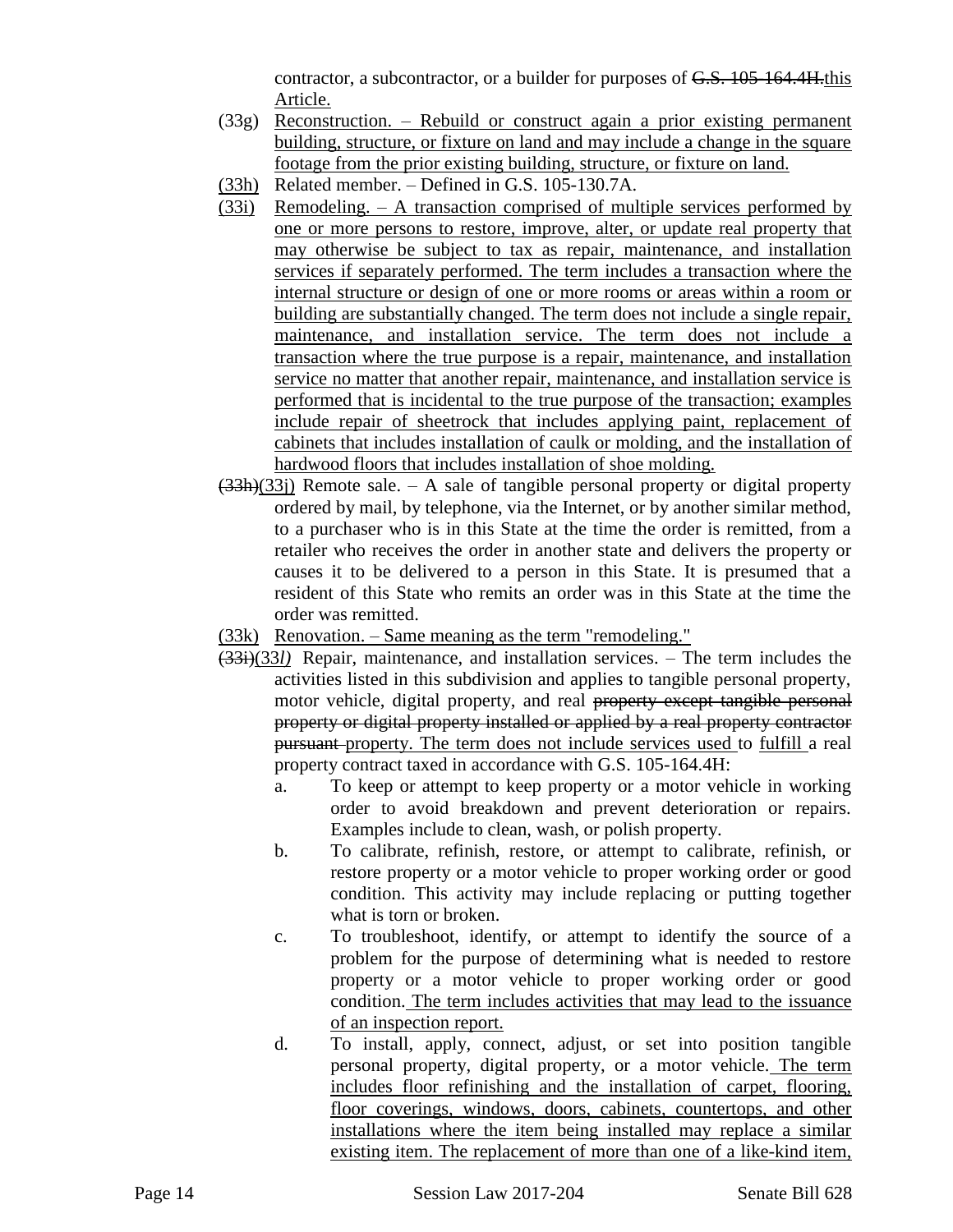such as replacing one or more windows, is a single repair, maintenance, and installation service. The term does not include an installation defined as a capital improvement under subdivision (2c)d. of this section.

- e. To inspect or monitor property or a motor vehicle, but does not include security or similar monitoring services for real property.
- … (38b) Service contract. – A contract where the obligor under the contract agrees to maintain, monitor, inspect, or repair-repair, or provide another service included in the definition of repair, maintenance, and installation service to digital property or property, tangible personal property property, or real property for a period of time or some other defined measure, regardless of whether the property becomes a part of or is applied to real property. measure. The term does not include a single repair, maintenance, or installation service. service, but does include a contract where the obligor may provide a service included in the definition of repair, maintenance, and installation services as a condition of the contract. The term includes a service contract for a pool, fish tank, or similar aquatic feature and a home warranty. Examples include a warranty agreement other than a manufacturer's warranty or dealer's warranty provided at no charge to the purchaser, an extended warranty agreement, a maintenance agreement, a repair contract, agreement, or a similar agreement or contract.

#### …."

**SECTION 2.2.** G.S. 105-164.4(a) reads as rewritten:

"(a) A privilege tax is imposed on a retailer engaged in business in the State at the percentage rates of the retailer's net taxable sales or gross receipts, listed in this subsection. The general rate of tax is four and three-quarters percent (4.75%). The percentage rates are as follows:

- (1) The general rate of tax applies to the sales price of each item or article of tangible personal property that is sold at retail and is not subject to tax under another subdivision in this section. A sale of a freestanding appliance is a retail sale of tangible personal property. This subdivision does not apply to repair, maintenance, and installation services for real property; these services are taxable under subdivision (16) of this subsection.
- (1a) The general rate applies to the sales price of each of the following items sold at retail, including all accessories attached to the item when it is delivered to the purchaser:
	- a. A manufactured home.
	- b. A modular home. The sale of a modular home to a modular homebuilder is considered a retail sale. sale, no matter that the modular home may be used to fulfill a real property contract. A person who sells a modular home at retail is allowed a credit against the tax imposed by this subdivision for sales or use tax paid to another state on tangible personal property incorporated in the modular home. The retail sale of a modular home occurs when a modular home manufacturer sells a modular home to a modular homebuilder or directly to the end user of the modular home.
	- c. An aircraft. The maximum tax is two thousand five hundred dollars (\$2,500) per article.
	- d. A qualified jet engine.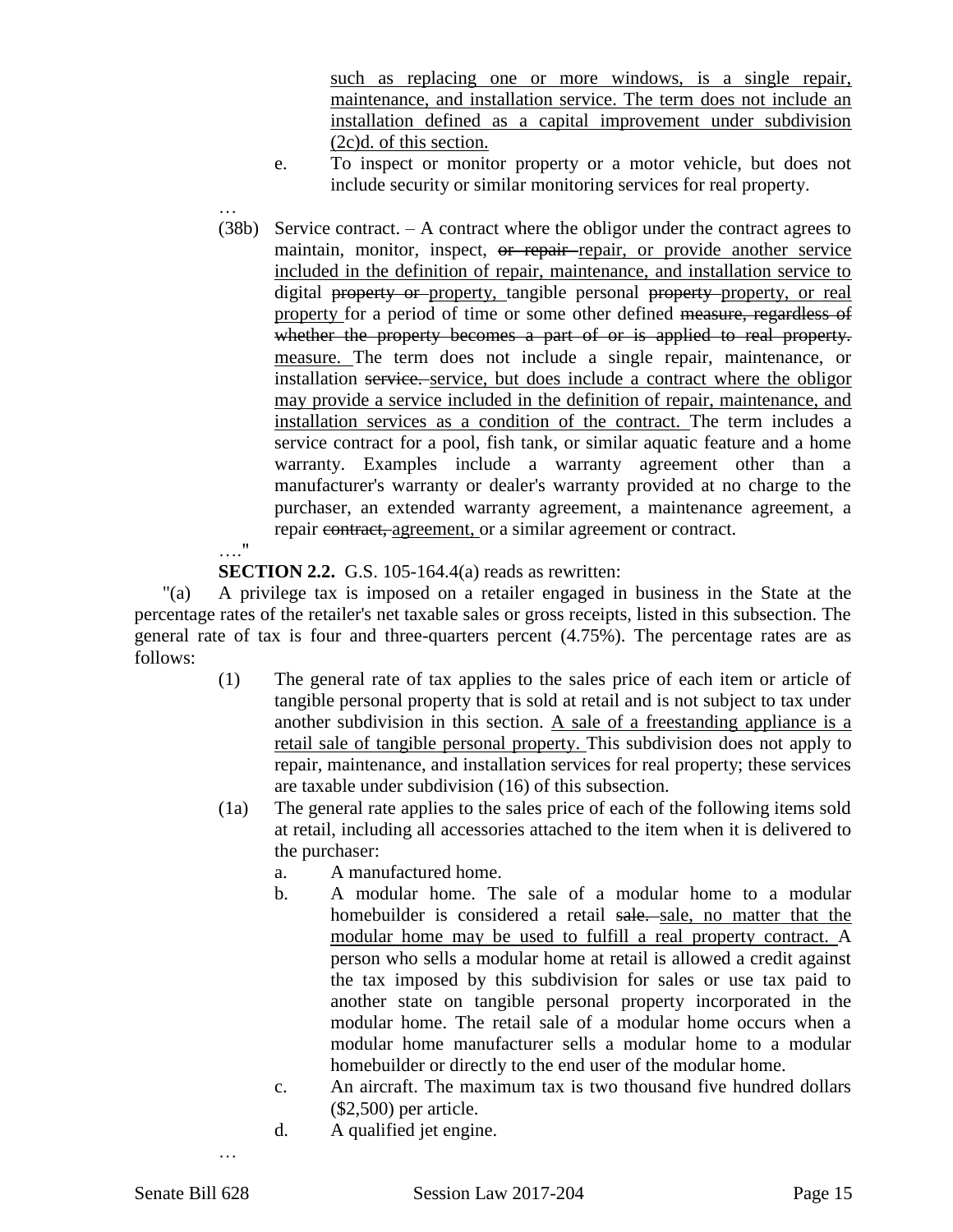- (13) The general rate of tax applies to the sales price of an item or service subject to tax under this Article sold to a real property contractor for use by the real property contractor or to fulfill a real property contract. These sales are taxed in accordance with G.S. 105-164.4H.
- (16) The general rate applies to the sales price of or the gross receipts derived from repair, maintenance, and installation services and generally includes any tangible personal property or digital property that becomes a part of or is applied to a purchaser's property. A mixed transaction contract and a real property contract are taxed in accordance with G.S. 105-164.4H."

**SECTION 2.3.** G.S. 105-164.4B(a) reads as rewritten:

"(a) General Principles. – The following principles apply in determining where to source the sale of a product. Except as otherwise provided in this section, a service is sourced where the purchaser can potentially first make use of the service. These principles apply regardless of the nature of the product, except as otherwise noted in this section:

…."

…

**SECTION 2.4.(a)** G.S. 105-164.4H(b1) and (e) are repealed.

**SECTION 2.4.(b)** G.S. 105-164.4H, as amended by subsection (a) of this section, reads as rewritten:

#### "**§ 105-164.4H. Real property contract.**

(a) Applicability. – A real property contractor is the consumer of the tangible personal property, digital property, or service property or digital property that the real property contractor purchases, installs, or applies for others to fulfill a real property contract and that becomes part of real property or used to fulfill the contract. A retailer engaged in business in the State shall collect tax on the sales price of the tangible personal property, digital property, or service sold at retail to a real property contractor unless a statutory exemption in G.S. 105-164.13 or G.S. 105-164.13E applies. Where a real property contractor purchases tangible personal property or digital property for storage, use, or consumption in this State, or a service sourced to this State, and the tax due is not paid at the time of purchase, the provisions of G.S. 105-164.6 apply except as provided in subsection (b) of this section.

(a1) Substantiation. – Generally, services to real property are retail sales of or the gross receipts derived from, repair, maintenance, and installation services and subject to tax in accordance with G.S. 105-164.4(a)(16), unless a person substantiates that a transaction is subject to tax as a real property contract in accordance with subsection (a) of this section, subject to tax as a mixed transaction in accordance with subsection (d) of this section, or the transaction is not subject to tax. A person may substantiate that a transaction is a real property contract or a mixed transaction by records that establish the transaction is a real property contract or by receipt of an affidavit of capital improvement. The receipt of an affidavit of capital improvement, absent fraud or other egregious activities, establishes that the subcontractor or other person receiving the affidavit should treat the transaction as a capital improvement, and the transaction is subject to tax in accordance with subsection (a) of this section. A person that issues an affidavit of capital improvement is liable for any additional tax due on the transaction, in excess of tax paid on related purchases under subsection (a) of this section, if it is determined that the transaction is not a capital improvement but rather the transaction is subject to tax as a retail sale. A person who receives an affidavit of capital improvement from another person, absent fraud or other egregious activities, is not liable for any additional tax on the gross receipts from the transaction if it is determined that the transaction is not a capital improvement.

The Secretary may establish guidelines for transactions where an affidavit of capital improvement is not required, but rather a person may establish by records that such transactions are subject to tax in accordance with subsection (a) of this section.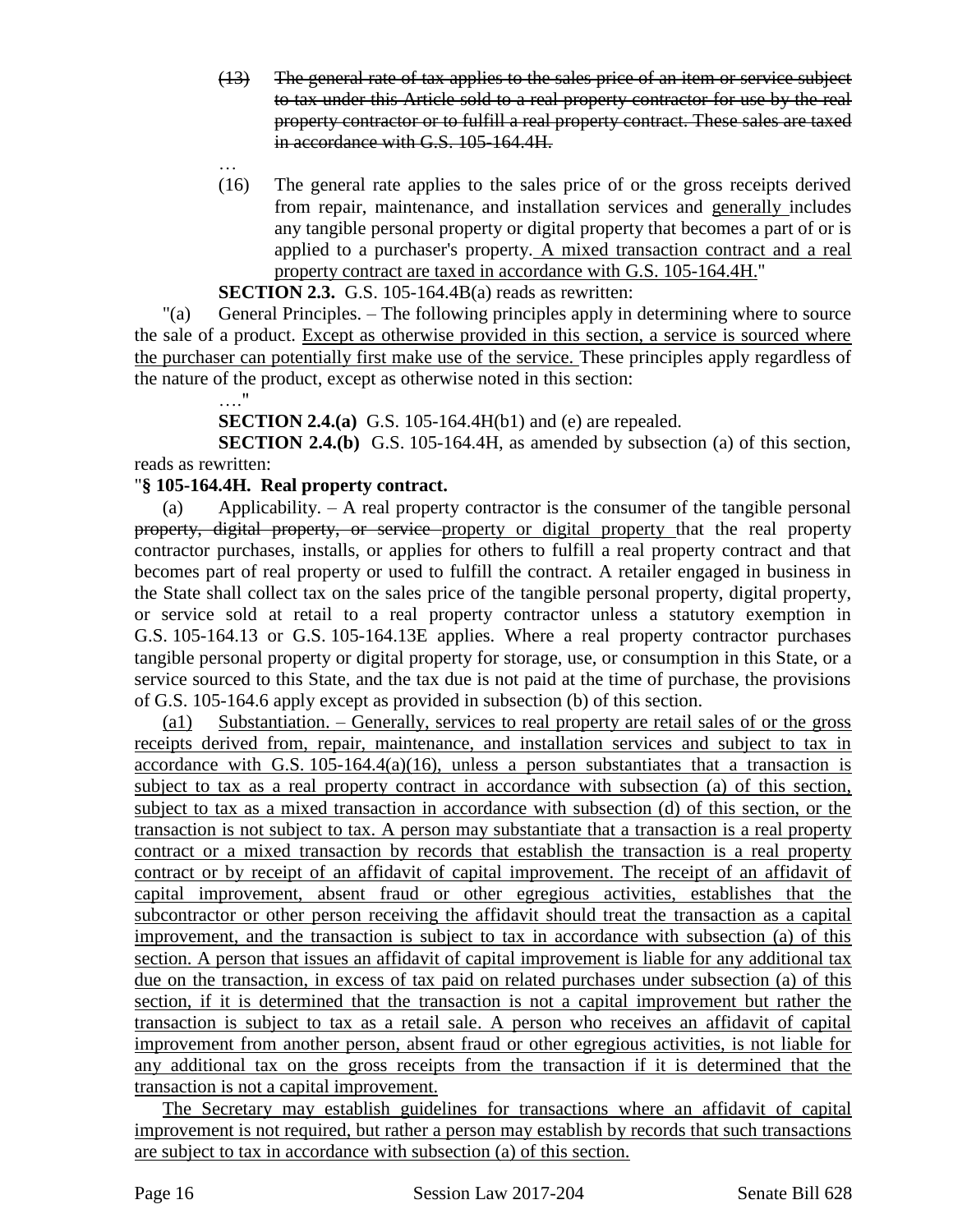- (b) Retailer-Contractor. This section applies to a retailer-contractor as follows:
	- (1) Acting as a real property contractor. A retailer-contractor acts as a real property contractor when it contracts to perform a real property contract. A retailer-contractor that purchases tangible personal property or digital property to be installed or applied to real property or a service to fulfill the contract may purchase those items exempt from tax under a certificate of exemption pursuant to G.S. 105-164.28 provided the retailer-contractor also purchases inventory items or services from the seller for resale. When the property is withdrawn from inventory and installed or applied to real property, or when the service is deemed used, use tax must be accrued and paid on the retailer-contractor's purchase price of the property. Property that the retailer-contractor withdraws from inventory for use that does not become part of real property is also subject to the tax imposed by this Article.
	- (2) Acting as a retailer. A retailer-contractor is acting as a retailer when it makes a sale at retail.

(d) Mixed Transaction Contract.  $-$  A mixed transaction contract that includes both a real property contract for a capital improvement and repair, maintenance, and installation services is taxable as follows:

- (1) If the allocated sales price of the taxable repair, maintenance, and installation services included in the contract does not exceed ten percent  $(10\%)$  is less than or equal to twenty-five percent  $(25\%)$  of the contract price, then the repair, maintenance, and installation services portion of the contract, and the tangible personal property, digital property, or service used to perform that service, those services, are taxable as a real property contract in accordance with this section.
- (2) If the allocated sales price of the taxable repair, maintenance, and installation services included in the contract is equal to or-greater than ten percent (10%) twenty-five percent (25%) of the contract price, then sales and use tax applies to the sales price of or the gross receipts derived from the taxable repair, maintenance, and installation services portion of the contract. The person must determine an allocated price for each the taxable repair, maintenance, and installation service services in the contract based on a reasonable allocation of revenue that is supported by the person's business records kept in the ordinary course of business. Any purchase of tangible personal property, digital property, or services property or digital property to fulfill the real property contract are is taxed in accordance with this section." **SECTION 2.4.(c)** G.S. 105-164.6(b) reads as rewritten:

"(b) Liability. – The tax imposed by this section is payable by the person who purchases, leases, or rents tangible personal property or digital property or who purchases a service. If the property purchased becomes a part of a building or other structure real property in the State and the purchaser is a contractor or subcontractor, State, the real property contractor, the retailer-contractor, the subcontractor, the lessee, and the owner of the building are jointly and severally liable for the tax. tax, except as provided in G.S. 105-164.4H(a) regarding receipt of an affidavit of capital improvement. The liability of a real property contractor, a retailer-contractor, a subcontractor, a lessee, or an owner who did not purchase the property is satisfied by receipt of an affidavit from the purchaser certifying that the tax has been paid."

**SECTION 2.4.(d)** G.S. 105-164.15A(a)(2) reads as rewritten:

"(a) General Rate Items. – The effective date of a tax change for tangible personal property, digital property, or services taxable under this Article is administered as follows: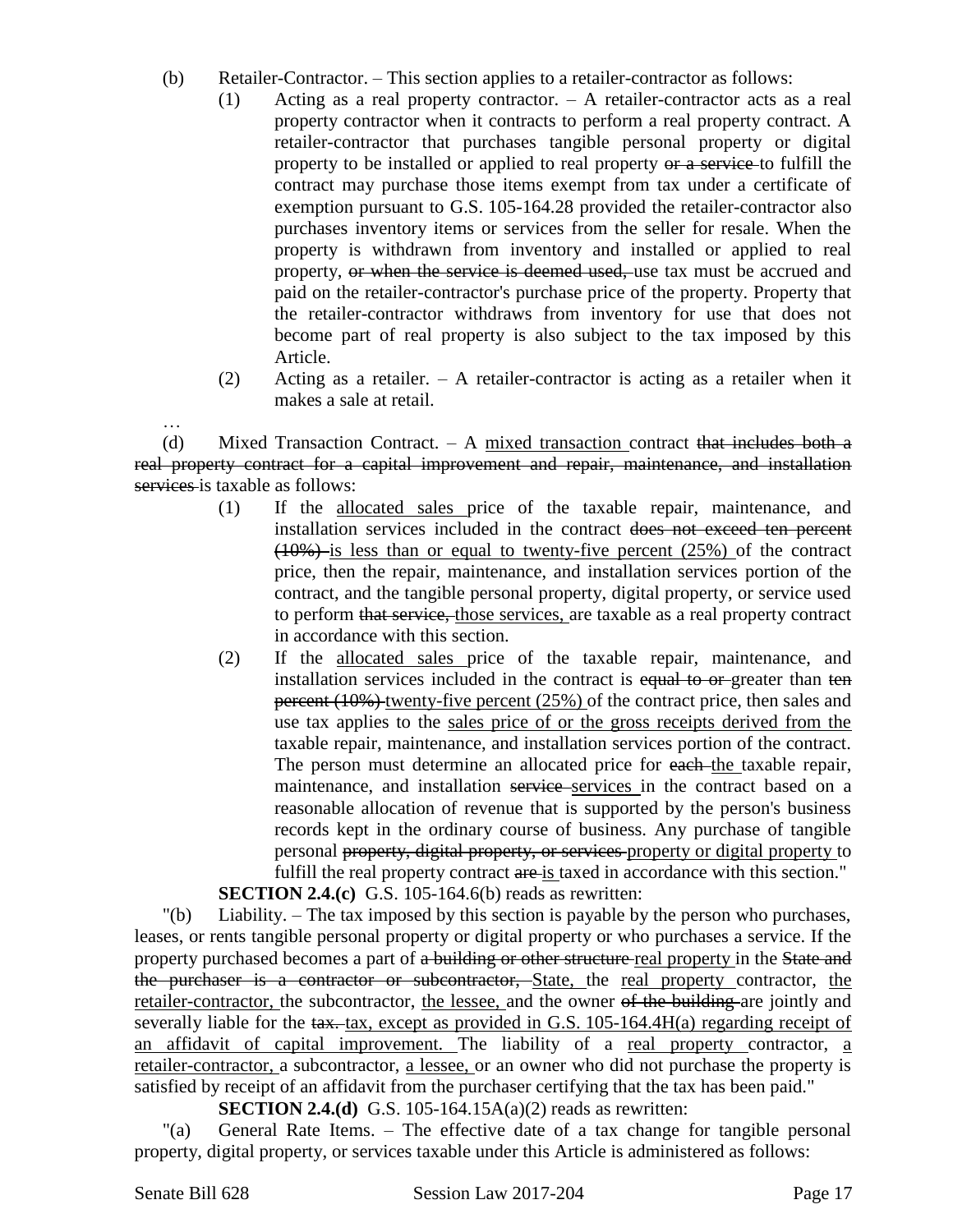… (2) For a taxable item that is not billed on a monthly or other periodic basis, a tax change applies to amounts received for items provided on or after the effective date, except amounts received for items provided under a lump-sum or unit-price contract purchased to fulfill a real property contract for a capital improvement entered into or awarded before the effective date or entered into or awarded pursuant to a bid made before the effective date."

#### **SECTION 2.4.(e)** G.S. 105-468.1 reads as rewritten:

#### "**§ 105-468.1. Certain building materials exempt from sales and use taxes.**

The provisions of this Article shall not be applicable with respect to any building materials tangible personal property or digital property purchased for the purpose of fulfilling any lump sum or unit price contract a real property contract for a capital improvement entered into or awarded, or entered into or awarded pursuant to any bid made, before the effective date of the tax imposed by a taxing county when, absent the provisions of this section, such building materials property would otherwise be subject to tax under the provisions of this Article."

**SECTION 2.5.(a)** G.S. 105-164.4D(a)(6) and G.S. 105-164.4I(b) are repealed.

**SECTION 2.5.(b)** G.S. 105-164.4I, as amended by subsection (a) of this section, reads as rewritten:

#### "**§ 105-164.4I. Service contracts.**

… (a1) Mixed Service Contract. – A service contract for real property that includes two or more services, one of which is subject to tax under this Article and one of which is not subject to tax under this Article, is taxable in accordance with this subsection. Tax applies to the sales price of or gross receipts derived from a mixed service contract unless one of the following applies:

- (1) Allocation. The person determines an allocated price for the taxable portion of the service contract based on a reasonable allocation of revenue that is supported by the person's business records kept in the ordinary course of business. In this circumstance, tax applies to the allocated price of the taxable portion of the service contract.
- (2) Ten percent (10%) test. The allocated price of the taxable portion of the service contract does not exceed ten percent (10%) of the price of the contract.

(c) Exceptions. – The tax imposed by this section does not apply to  $a$ -any of the following:

- (1) A security or similar monitoring contract for real property.
- (2) A contract to provide a certified operator for a wastewater system.

```
…."
```
**SECTION 2.6.** G.S. 105-164.13 reads as rewritten:

# "**§ 105-164.13. Retail sales and use tax.**

The sale at retail and the use, storage, or consumption in this State of the following tangible personal property, digital property, and services are specifically exempted from the tax imposed by this Article:

- … (61) A motor vehicle service contract may be exempt as provided in G.S. 105-164.4I.contract.
- (61a) Repair, maintenance, and installation services provided for an item, other than a motor vehicle, for which a service contract on the item is exempt from tax under G.S. 105-164.4I. Repair, maintenance, and installation services provided for a motor vehicle are subject to tax, except as provided under subdivision (62a) of this subsection. Sales The sales price of or the gross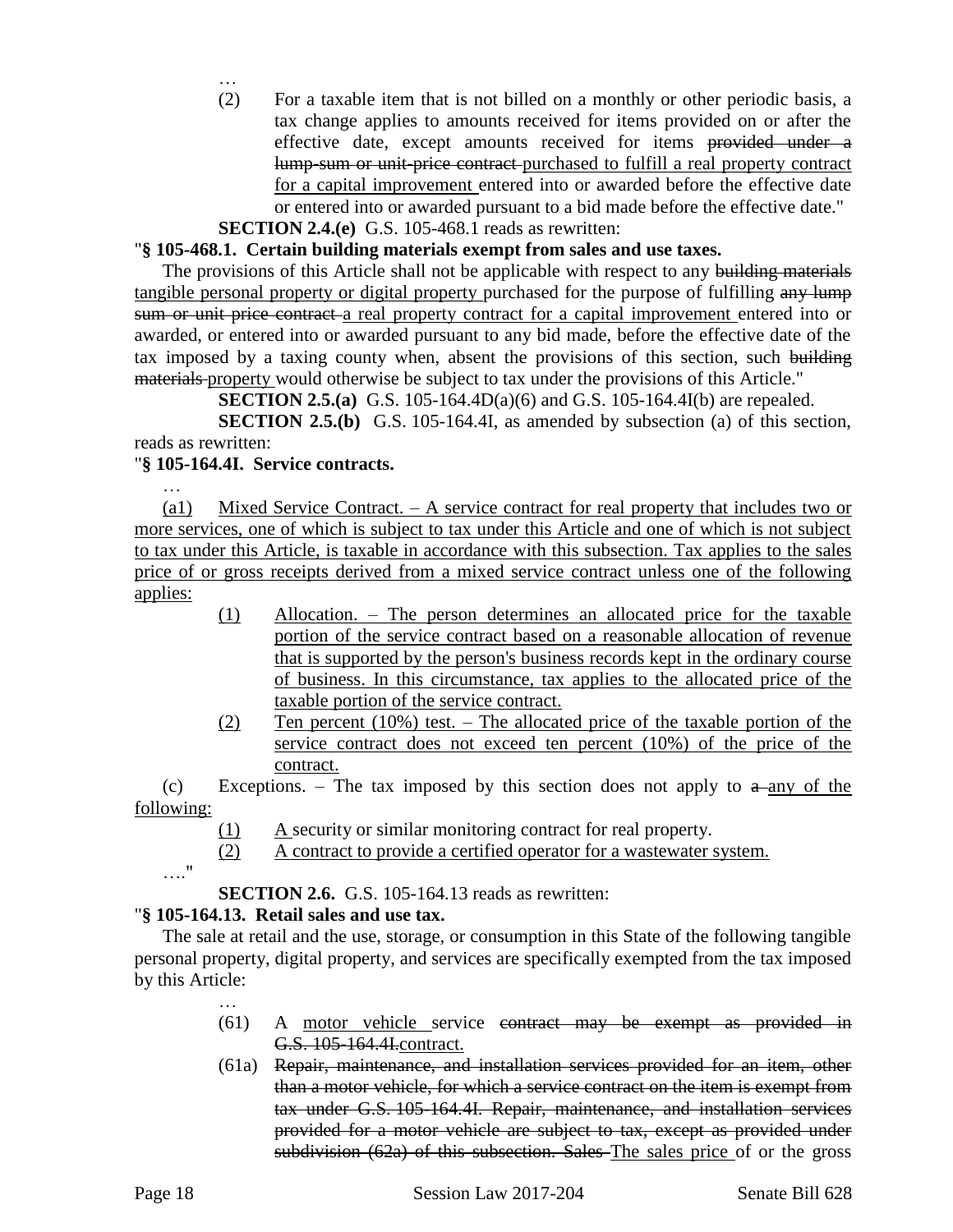receipts derived from the following repair, maintenance, and installation services and service contracts listed in this subdivision are exempt from tax:tax. Except as otherwise provided in this subdivision, property and services used to fulfill either a repair, maintenance, or installation service or a service contract exempt from tax under this subdivision are taxable. The list of repair, maintenance, and installation services and service contracts exempt from tax under this subdivision is as follows:

- a. An item exempt from tax under this Article. Property and services used to fulfill a service or contract exempt under this sub-subdivision are exempt from tax under this Article. This exemption does not apply to water for a pool, fish tank, or similar aquatic feature or to a motor vehicle, except as provided under subdivision (62a) of this section.
- b. A motor vehicle emissions and safety inspection fee or charge for an inspection required by law, regardless of whether the amount is paid to a public or private entity, imposed pursuant to G.S. 20-183.7, provided the charge fee is separately stated on the invoice or other documentation provided to the purchaser at the time of the sale.
- b.c. Services performed for a person by a related member.
- c. Services performed to resolve an issue that was part of a real property contract if the services are performed within six months of completion of the real property contract or, for new construction, within 12 months of the new structure being occupied for the first time.
- d. Cleaning of real property, except where the service constitutes a part of the gross receipts derived from the rental of an accommodation subject to tax under G.S. 105-164.4 or for a pool, fish tank, or other similar aquatic feature. Examples of cleaning of real property include custodial services, window washing, mold remediation services, carpet cleaning, removal of debris from gutters, removal of dust and other pollutants from ductwork, and power washing other than for a pool.
- e. Services on roads, driveways, parking lots, and sidewalks.
- f. Removal of waste, trash, debris, grease, snow, and other similar items from tangible personal property, including a motor vehicle, and real property, other than a motor vehicle. The exemption applies to household and commercial trash collection and removal services. The exemption applies to the removal of septage from property, including motor vehicles, but does not include removal of waste septage from portable toilets.
- g. Home inspections related to the preparation for or the sale of real property. The following inspections:
	- 1. An inspection performed where the results are included in a report for the sale or financing of real property.
	- 2. An inspection of the structural integrity of real property, provided the charge for the inspection is separately stated on the invoice or other documentation given to the purchaser at the time of the sale.
	- 3. An inspection to a system that is a capital improvement under G.S. 105-164.3(2c)f., provided the inspection is to fulfill a safety requirement and provided the charge for the inspection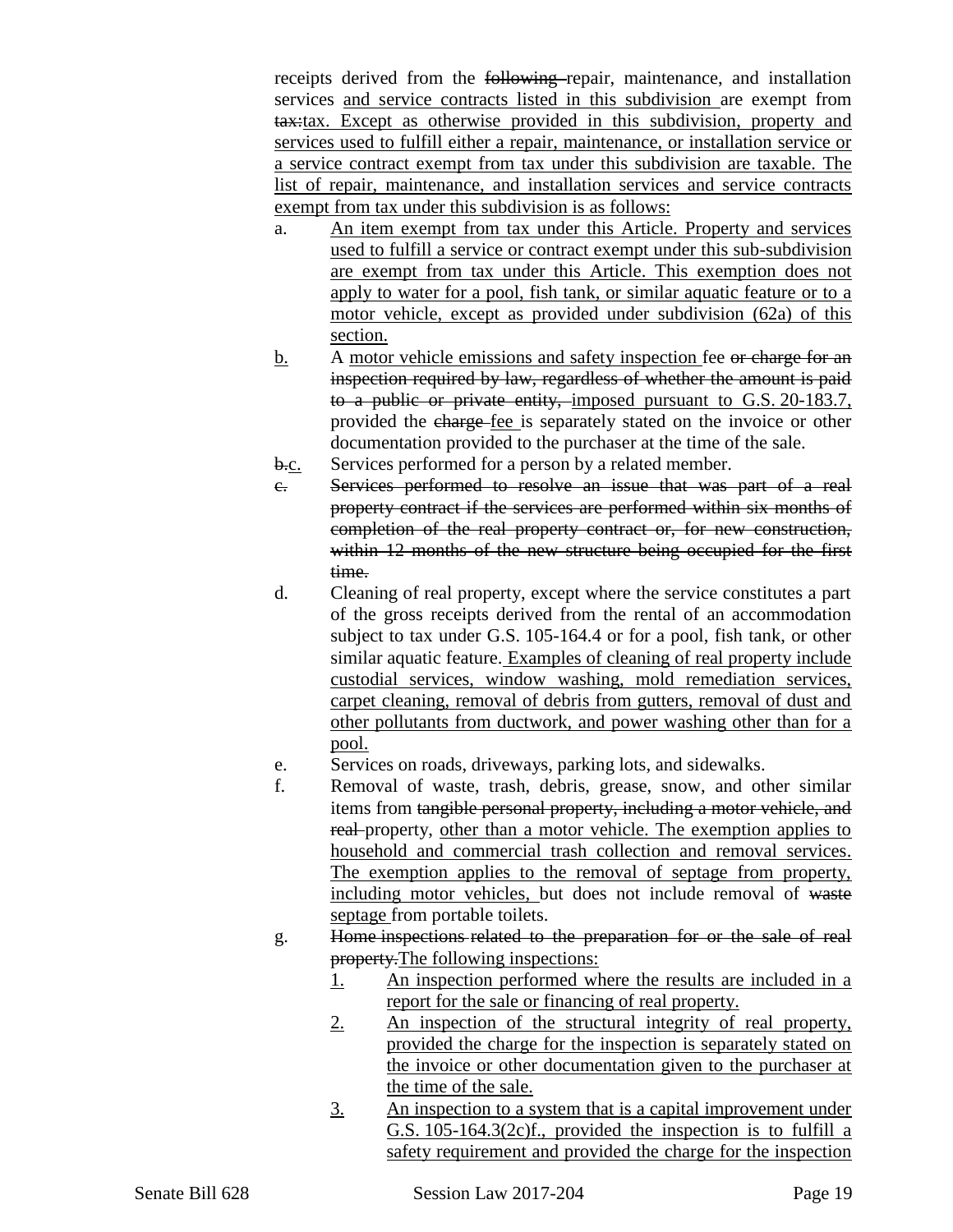is separately stated on the invoice or other documentation given to the purchaser at the time of the sale.

- h. Landscaping service.
- i.h. Alteration and repair of clothing, except where the service constitutes a part of the gross receipts derived from the rental of clothing subject to tax under G.S. 105-164.4 or for alteration and repair of belts and shoes.
- j.i. Pest control service. For purposes of this exemption, the term "pest" control service" means the application of pesticides to real property.
- k.j. Moving services. For purposes of this exemption, the term "moving" services" means a service for hire to transport or relocate a person's existing belongings to or from any destination.
- *l.*k. Self-service car washes.washes and vacuums.
- *l*. A transmission, distribution, or other network asset contained on utility-owned land, right-of-way, or easement.
- m. A qualified aircraft or a qualified jet engine.
- n. Funeral-related services, including services for the burial of remains. This exemption does not apply to the sale of tangible personal property, such as caskets, headstones, and monuments.
- (o) Services performed on an animal, such as hoof shoeing and microchipping a pet.
- … (61c) Installation charges that are a part of the sales price of tangible personal property purchased by a real property contractor to fulfill a real property contract for an item that is installed or applied to real property, provided the installation charges are separately stated and identified as such on the invoice or other documentation given to the real property contractor at the time of the sale. The exemption also applies to installation charges by a retailer-contractor when performing installation services for a real property contract. The exemption includes any labor costs provided by the real property contractor, including employees' wages, or labor purchased from a third party that would otherwise be included in the definition of "purchase price." …
- (62) An item or repair, maintenance, and installation services purchased or used to maintain, monitor, inspect, or repair tangible personal property or digital property pursuant to fulfill a service contract taxable under this Article if the purchaser of the contract is not charged for the item or services. This exemption does not apply to the purchase of tangible personal property or digital property used to fulfill a service contract for real property where the charge being covered would otherwise be subject to tax as a real property contract. For purposes of this exemption, the term "item" does not include a tool, equipment, supply, or similar tangible personal property that is not deemed to be a component or repair part of the tangible personal property property, real property, or digital property for which a service contract is sold to a purchaser.
- $(65)$  The sale, lease, or rental of an engine This subdivision expires January 1, 2020. Sales of the following to a professional motorsports racing team or a related member of a team for use in competition in a sanctioned race series. series: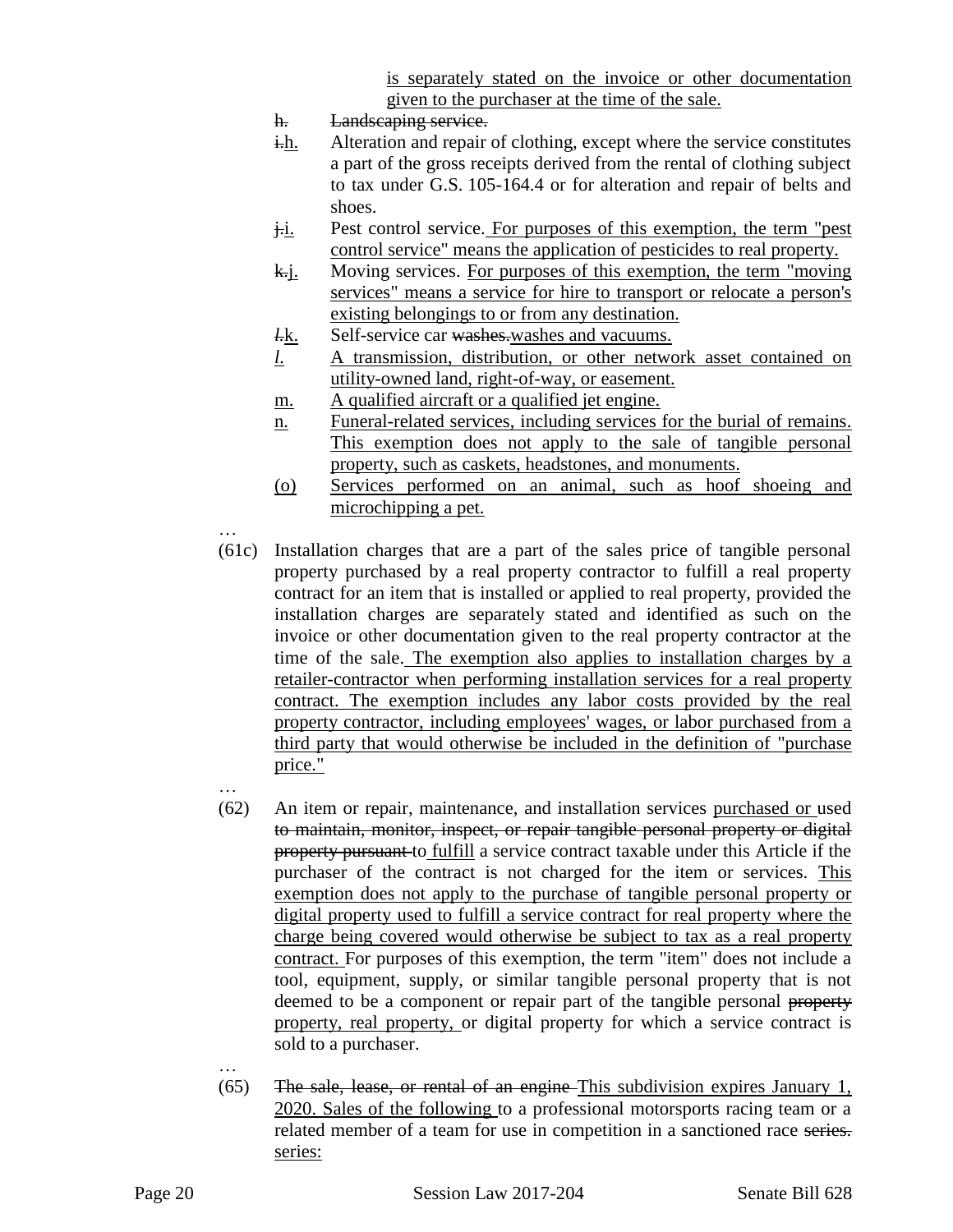- a. The sale, lease, or rental of an engine.
- b. The sales price of or gross receipts derived from a service contract on, or repair, maintenance, and installation services for, a transmission, an engine, rear-end gears, and any other item that is purchased, leased, or rented and that is exempt from tax under this subdivision or that is allowed a sales tax refund under G.S. 105-164.14A(a)(5).
- c. For purposes of this subdivision, the term "sale" includes The gross receipts derived from an agreement to provide an engine to a professional motorsports racing team or related member of a team for use in competition in a sanctioned race series, where such agreement does not meet the definition of a "service contract" as defined in G.S. 105-164.3 but may meet the definition of the term "lease or rental" as defined in G.S. 105-164.3. This subdivision expires January 1, 2020.

**SECTION 2.7.(a)** G.S. 105-164.14(a) reads as rewritten:

"(a) Interstate Carriers. – An interstate carrier is allowed a refund, in accordance with this section, of part of the sales and use taxes paid by it on the purchase in this State of railway cars and locomotives, and fuel, lubricants, repair parts, and accessories accessories, service contracts, and repair, maintenance, and installation services for a motor vehicle, railroad car, locomotive, or airplane the carrier operates. An "interstate carrier" is a person who is engaged in transporting persons or property in interstate commerce for compensation. The Secretary shall prescribe the periods of time, whether monthly, quarterly, semiannually, or otherwise, with respect to which refunds may be claimed, and shall prescribe the time within which, following these periods, an application for refund may be made.

An applicant for refund shall furnish the following information and any proof of the information required by the Secretary:

> (1) A list identifying the railway cars, locomotives, fuel, lubricants, repair parts, and accessories accessories, service contracts, and repair, maintenance, and installation services purchased by the applicant inside or outside this State during the refund period.

**SECTION 2.7.(b)** This section becomes effective retroactively to March 1, 2016.

**SECTION 2.8.(a)** If the Secretary of Revenue determines that a seller paid sales and use taxes on a product and the seller uses the product as part of a taxable repair, maintenance, and installation service to real property, the Secretary will allow the seller to offset the sales tax liability on the taxable repair, maintenance, and installation service with the sales and use tax paid on the products provided the retailer can support the amount of tax originally paid. A retailer entitled to a credit for tax originally paid under this provision may reduce taxable receipts by the taxable amount of the credit for the period in which the credit occurs.

**SECTION 2.8.(b)** The Revenue Laws Study Committee is directed to study the feasibility of providing a seller of taxable repair, maintenance, and installation services to real property the option of paying sales tax on the property used to fulfill the repair, maintenance, and installation service at the time the property is purchased and offsetting the sales tax liability on the taxable repair, maintenance, and installation service with the sales and use tax paid on the products. Subsection (a) of this section provides sellers this option until July 1, 2018. The Revenue Laws Study Committee must recommend to the 2018 Regular Session of the 2017 General Assembly whether this option should be allowed on a permanent basis.

…."

…."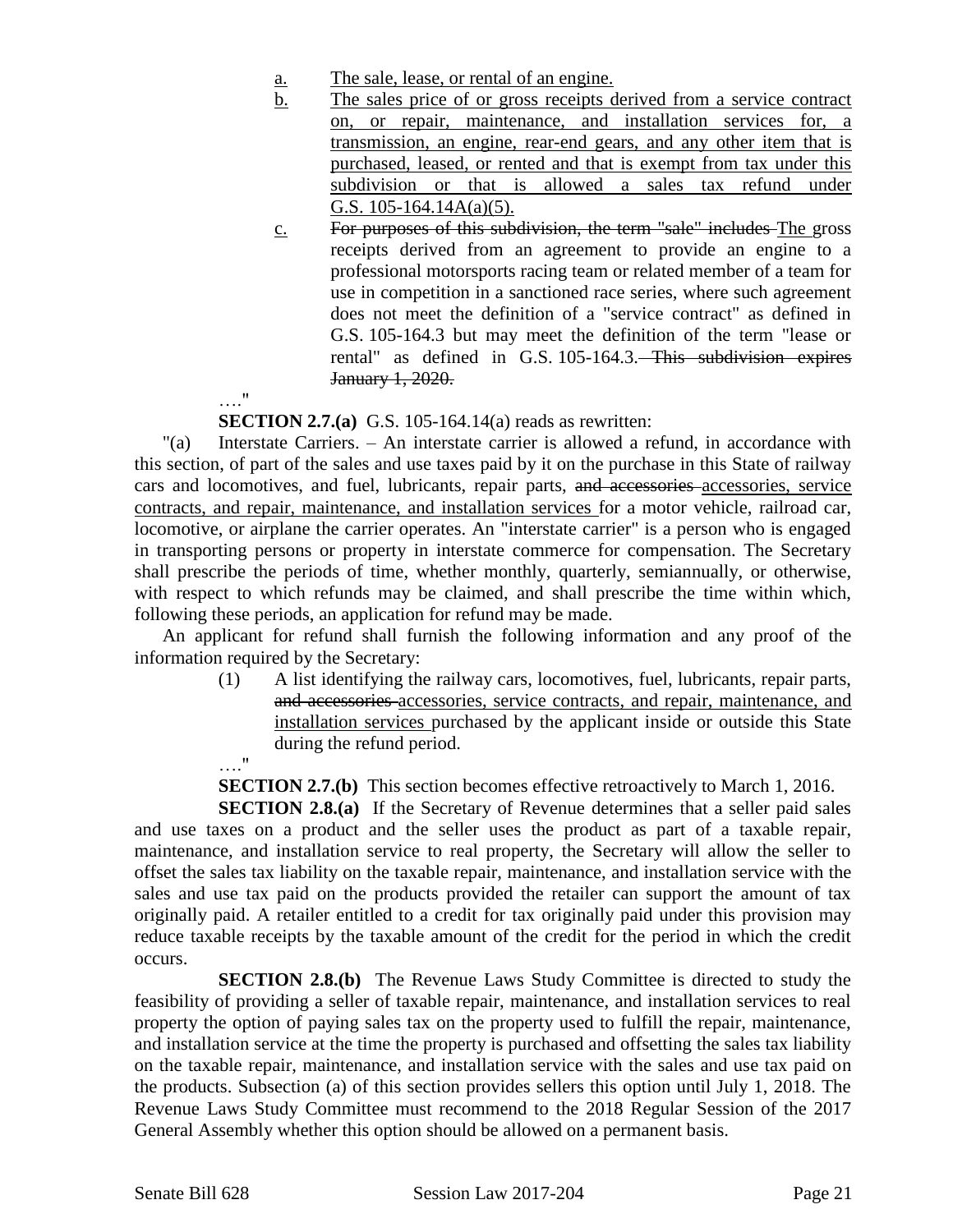**SECTION 2.8.(c)** Article 9 of Chapter 105 of the General Statutes is amended by adding a new section to read:

### "**§ 105-244.3. Sales tax base expansion protection act.**

(a) Grace Period. – The Department shall take no action to assess any tax due for a filing period beginning on or after March 1, 2016, and ending before January 1, 2018, if one or more of the conditions of this subsection apply and the retailer did not receive specific written advice from the Secretary for the transactions at issue for the laws in effect for the applicable periods. The conditions are as follows:

- (1) A retailer failed to charge sales tax due on separately stated installation charges that are part of the sales price of tangible personal property or digital property sold at retail.
- (2) A person failed to properly classify themselves as a retailer in retail trade for the period beginning March 1, 2016, and ending December 31, 2016, and did not charge sales tax on all retail transactions but rather treated some transactions as real property contracts in error for sales and use tax purposes. This subdivision does not prohibit the Secretary from assessing use tax on purchases used to fulfill a transaction erroneously treated as a real property contract.
- (3) A person treated a transaction as a real property contract in error and did not collect sales tax on the transaction as a retail sale. This subdivision does not prohibit the Secretary from assessing use tax on purchases used to fulfill a transaction erroneously treated as a real property contract.
- (4) A person failed to collect sales tax on the sales price of a service contract for one or more components, systems, or accessories for a motor vehicle on or after March 1, 2016, and prior to January 1, 2017, where the contract was sold by a motor vehicle dealer, a motor vehicle service agreement company, or a motor vehicle dealer on behalf of a motor vehicle service agreement company.
- (5) A person failed to collect sales tax on the retail sale of a service contract for tangible personal property that becomes a part of or is affixed to real property.
- (6) A person failed to collect sales tax on the retail sale of a service contract for a pool, a fish tank, or similar aquatic feature on or after January 1, 2017, and prior to January 1, 2018, provided the person paid tax on any purchases used to fulfill the service contract.
- (7) A person failed to collect sales tax on the sales price of or the gross receipts derived from the retail sale of a home warranty on or after January 1, 2017, and prior to January 1, 2018, provided the warranty includes coverage for real property.
- (8) A person failed to collect sales tax on the portion of a mixed contract for repair, maintenance, and installation services that exceeds ten percent (10%) for a transaction prior to January 1, 2017. This subdivision does not prohibit the Secretary from assessing use tax on purchases used to fulfill a mixed contract.
- (9) A person treats a transaction as a real property contract for remodeling instead of the retail sale of repair, maintenance, and installation services sold at retail prior to January 1, 2018. This subdivision does not prohibit the Secretary from assessing use tax on purchases used to fulfill the transaction.
- (b) Limitations. This section does not prohibit the following assessments:
	- (1) The assessment of tax collected by a person and not remitted to the Department.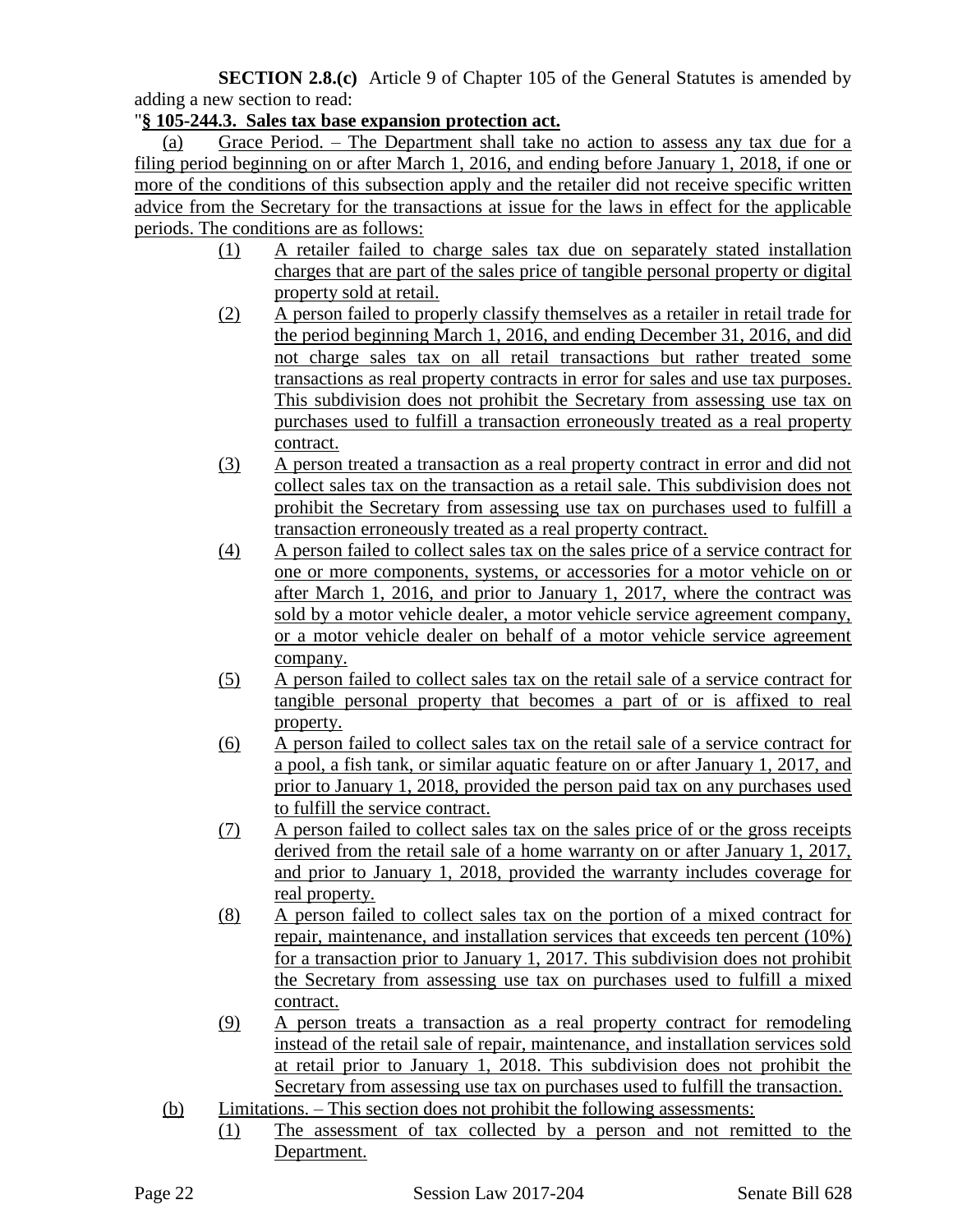- (2) The assessment of tax due on an amount included in the definition of sales price where a retailer failed to charge or remit the tax, except as allowed under subsection (a) of this section.
- (3) The assessment of use tax on purchases as provided in subsection (a) of this section."

**SECTION 2.8.(d)** Subsection (a) of this section becomes effective retroactively to January 1, 2017, and expires on July 1, 2018.

**SECTION 2.8A.** Article 9 of Chapter 105 of the General Statutes is amended by adding a new section to read:

# "**§ 105-244.4. Reduction of certain sales tax assessments.**

(a) Reduction – The Secretary may reduce an assessment against a taxpayer for State and local sales and use taxes in the amount as provided in this section and waive any penalties imposed as part of the assessment when the assessment is the result of an audit of the taxpayer by the Department and all of the following apply:

- (1) The taxpayer remitted to the Department all of the sales and use taxes it collected during the audit period.
- (2) The taxpayer had not been informed by the Department in a prior audit to collect sales and use taxes in the circumstance that is the basis of the assessment, as reflected in the written audit comments of the prior audit.
- (3) The taxpayer had not requested and received from the Department a private letter ruling advising to collect sales and use taxes in the circumstance that is the basis of the assessment.
- (4) The assessment is based on the incorrect application of one or both of the following areas of the sales and use tax statutes:
	- a. The failure to collect sales tax on separately stated linen charges where the linens are furnished by a facilitator, rental agent, or other person and the charges are part of the gross receipts derived from the rental of the accommodation taxed in accordance with G.S. 105-164.4F.
	- b. The failure to pay sales or use tax on the rental of linens used by a facilitator, rental agent, or other person in providing the rental of an accommodation taxed in accordance with G.S. 105-164.4F where the facilitator, rental agent, or other person issued a certificate of exemption or the required data elements per G.S. 105-164.28 to the lessor.
- (5) The taxpayer files a written request with the Secretary no later than 120 days following the receipt of a proposed assessment to request the amount of sales or use taxes be reduced as provided in this section citing the specific reasons therefor. A taxpayer who does not agree with a proposed assessment must also file a request for review within 120 days of the date of the notice of proposed assessment as provided in G.S. 105-241.11 in order for a request to reduce the amount of tax as allowed by this section to be considered by the Secretary.

(b) Amount. – A sales and use tax assessment against a taxpayer may be reduced by ninety percent (90%) of the total amount of sales and use tax assessed. The Secretary may also waive all penalties that were imposed as part of the assessment. A reduction of an assessment under this section and the waiver of penalties imposed as part of the assessment apply only to the amount of the assessment attributable to the incorrect application of one or both of the areas of the law listed in subdivision (a)(4) of this section.

(c) Application. – This section applies to the following for a tax period ending prior to January 1, 2018: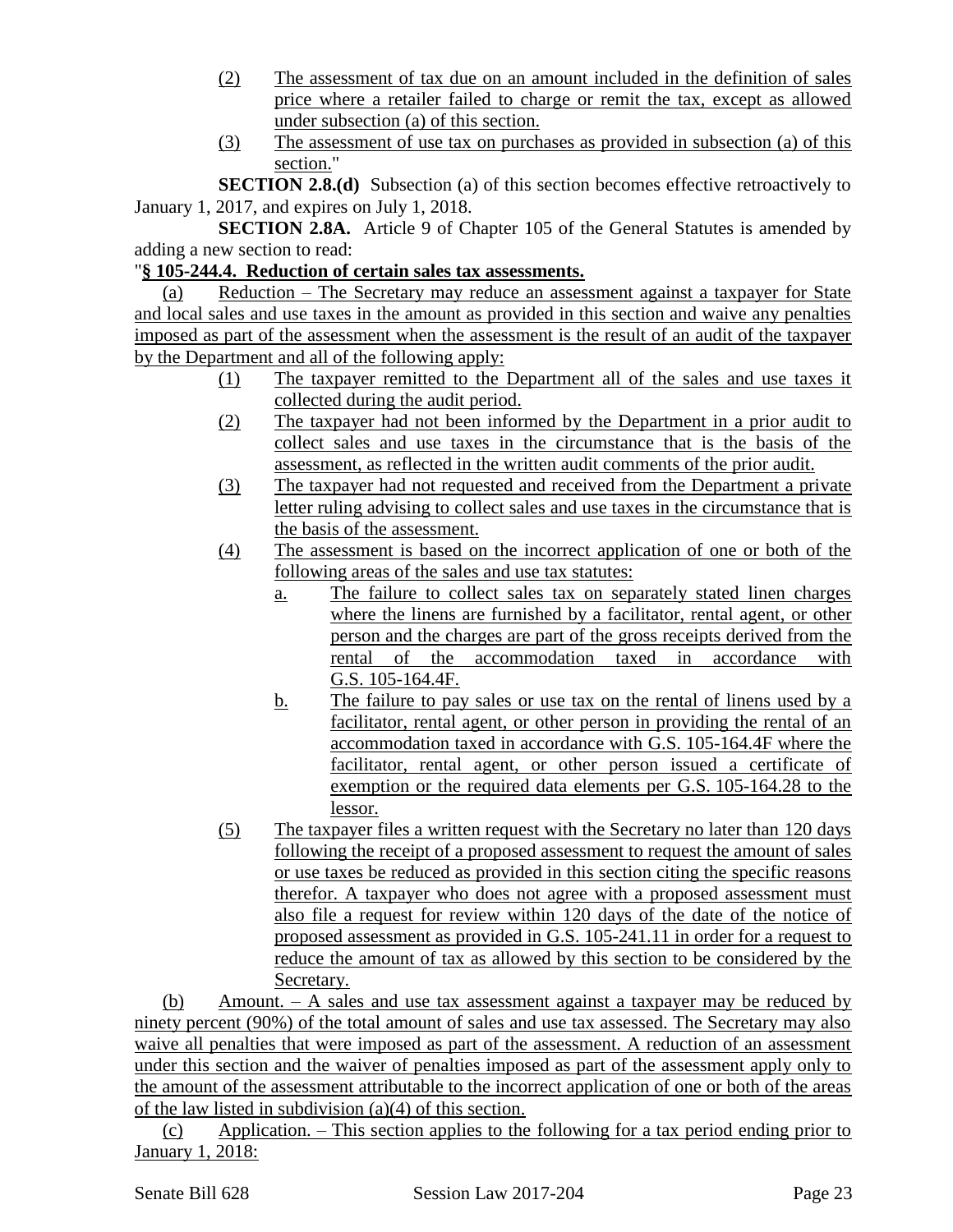- (1) A proposed assessment or portion of a proposed assessment.
- (2) An assessment that becomes collectible under G.S. 105-241.22.
- (3) A pending request for review case.
- (4) This section does not authorize a refund for sales or use taxes that were originally collected and remitted to the Department.

(d) Expiration. – This section is not applicable to an assessment attributable to the incorrect application of one or both areas listed in subdivision (a)(4) of this section for a period beginning on or after January 1, 2018."

**SECTION 2.9.(a)** G.S. 105-164.13 reads as rewritten:

# "**§ 105-164.13. Retail sales and use tax.**

…

The sale at retail and the use, storage, or consumption in this State of the following tangible personal property, digital property, and services are specifically exempted from the tax imposed by this Article:

- (1) Tangible personal property, digital property, and services for a farmer may be exempt as provided in G.S. 105-164.13E.
- (12) Sales of any of the following items:
	- a. Prosthetic devices for human use.
	- b. Mobility enhancing equipment sold on a prescription.
	- c. Durable medical equipment sold on prescription.
	- d. Durable medical supplies sold on prescription.
	- e. Human blood, including whole, plasma, and derivatives.
	- f. Human tissue, eyes, DNA, or an organ.
- … (43) Custom computer software. Custom computer software and the portion of prewritten computer software that is modified or enhanced if the modification or enhancement is designed and developed to the specifications of a specific purchaser and the charges for the modification or enhancement are separately stated.stated on the invoice or similar billing document given to the purchaser at the time of the sale.
- … (57a) Fuel, piped natural gas, and electricity sold to a secondary metals recycler person subject to tax on certain tangible personal property pursuant to G.S.  $105-187.51B(a)(6)$  for use in recycling at its facility at which the primary activity is recycling. …."

**SECTION 2.9.(b)** G.S. 105-164.14(b) reads as rewritten:

"(b) Nonprofit Entities and Hospital Drugs. – A nonprofit entity is allowed a semiannual refund of sales and use taxes paid by it under this Article on direct purchases of tangible personal property and services for use in carrying on the work of the nonprofit entity. Sales and use tax liability indirectly incurred by a nonprofit entity through reimbursement to an authorized person of the entity for the purchase of tangible personal property and services for use in carrying on the work of the nonprofit entity is considered a direct purchase by the entity. Sales and use tax liability indirectly incurred by a nonprofit entity on building materials, supplies, fixtures, and equipment that become a part of or annexed to any building or structure that is owned or leased by the nonprofit entity and is being erected, altered, or repaired for use by the nonprofit entity for carrying on its nonprofit activities is considered a sales or use tax liability incurred on direct purchases by the nonprofit entity. The refund allowed under this subsection does not apply to purchases of electricity, telecommunications service, ancillary service, piped natural gas, video programming, or a prepaid meal plan. A request for a refund must be in writing and must include any information and documentation required by the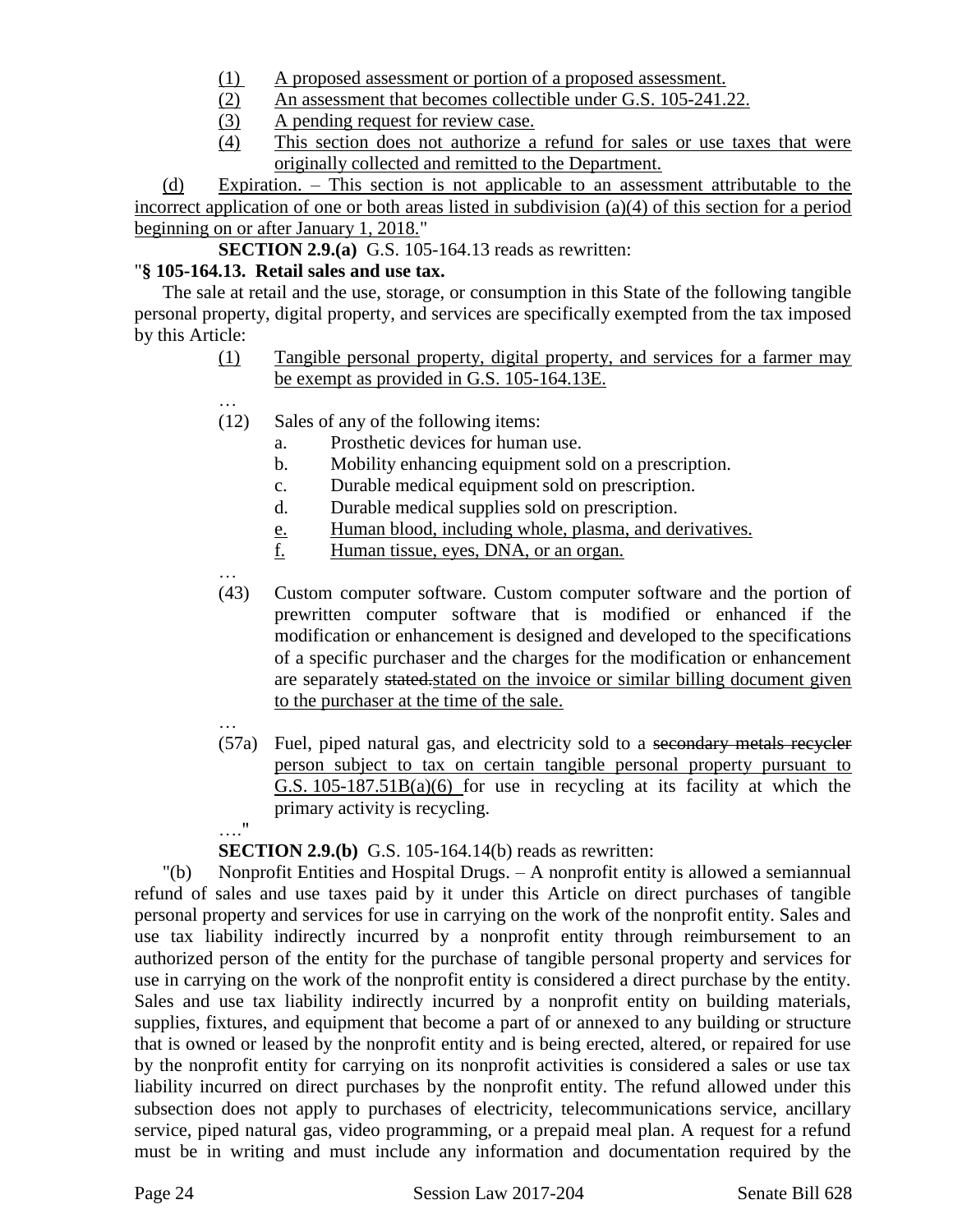Secretary. A request for a refund for the first six months of a calendar year is due the following October 15; a request for a refund for the second six months of a calendar year is due the following April 15. The aggregate annual refund amount allowed an entity under this subsection for a the State's fiscal year may not exceed thirty-one million seven hundred thousand dollars (\$31,700,000).

The refunds allowed under this subsection do not apply to an entity that is owned and controlled by the United States or to an entity that is owned or controlled by the State and is not listed in this subsection. A hospital that is not listed in this subsection is allowed a semiannual refund of sales and use taxes paid by it on over-the-counter drugs purchased for use in carrying out its work. The following nonprofit entities are allowed a refund under this subsection:

 $\mathbf{u}$ **SECTION 2.9.(c)** G.S. 105-467 reads as rewritten: "**§ 105-467. Scope of sales tax.**

…

(b) Exemptions and Refunds. – The State exemptions and exclusions contained in G.S. 105-164.13 and G.S. 105-164.27A Article 5 of Subchapter I of this Chapter, except for the exemption for food in G.S. 105-164.13B, apply to the local sales and use tax authorized to be levied and imposed under this Article. The State refund provisions contained in G.S. 105-164.14 through G.S. 105-164.14B and G.S. 105-164.14A apply to the local sales and use tax authorized to be levied and imposed under this Article. A refund of an excessive or erroneous State sales tax collection allowed under G.S. 105-164.11 and a refund of State sales tax paid on a rescinded sale or cancelled service contract under G.S. 105-164.11A apply to the local sales and use tax authorized to be levied and imposed under this Article. The aggregate annual local refund amount allowed an entity under G.S. 105-164.14(b) for a the State's fiscal year may not exceed thirteen million three hundred thousand dollars (\$13,300,000).

Except as provided in this subsection, a taxing county may not allow an exemption, exclusion, or refund that is not allowed under the State sales and use tax. A local school administrative unit and a joint agency created by interlocal agreement among local school administrative units pursuant to G.S. 160A-462 to jointly purchase food service-related materials, supplies, and equipment on their behalf is allowed an annual refund of sales and use taxes paid by it under this Article on direct purchases of tangible personal property and services. Sales and use tax liability indirectly incurred by the entity on building materials, supplies, fixtures, and equipment that become a part of or annexed to any building or structure as part of a real property contract for real property that is owned or leased by the entity and is being erected, altered, or repaired a capital improvement for use by the entity is considered a sales or use tax liability incurred on direct purchases by the entity for the purpose of this subsection. The refund allowed under this subsection does not apply to purchases of electricity, telecommunications service, ancillary service, piped natural gas, video programming, or a prepaid meal plan. A request for a refund is due in the same time and manner as provided in G.S. 105-164.14(c). Refunds applied for more than three years after the due date are barred.

(c) Sourcing. – The sourcing principles in  $G.S. 105-164.4B$  Article 5 of Subchapter I of this Chapter apply in determining whether the local sales tax applies to a transaction."

**SECTION 2.9.(d)** G.S. 105-468 reads as rewritten:

#### "**§ 105-468. Scope of use tax.**

The use tax authorized by this Article is a tax at the rate of one percent (1%) of the purchase price of each-an item or article of tangible personal property transaction that is not sold in the taxing county but is <del>used, consumed, or stored</del> for use-storage, use, or consumption in the taxing county and sourced in accordance with Article 5 of Subchapter I of this Chapter. The tax applies to the same items that are subject to tax under G.S. 105-467. The collection and administration of this tax shall be in accordance with Article 5 of Chapter 105 of the General Statutes.Subchapter I of this Chapter.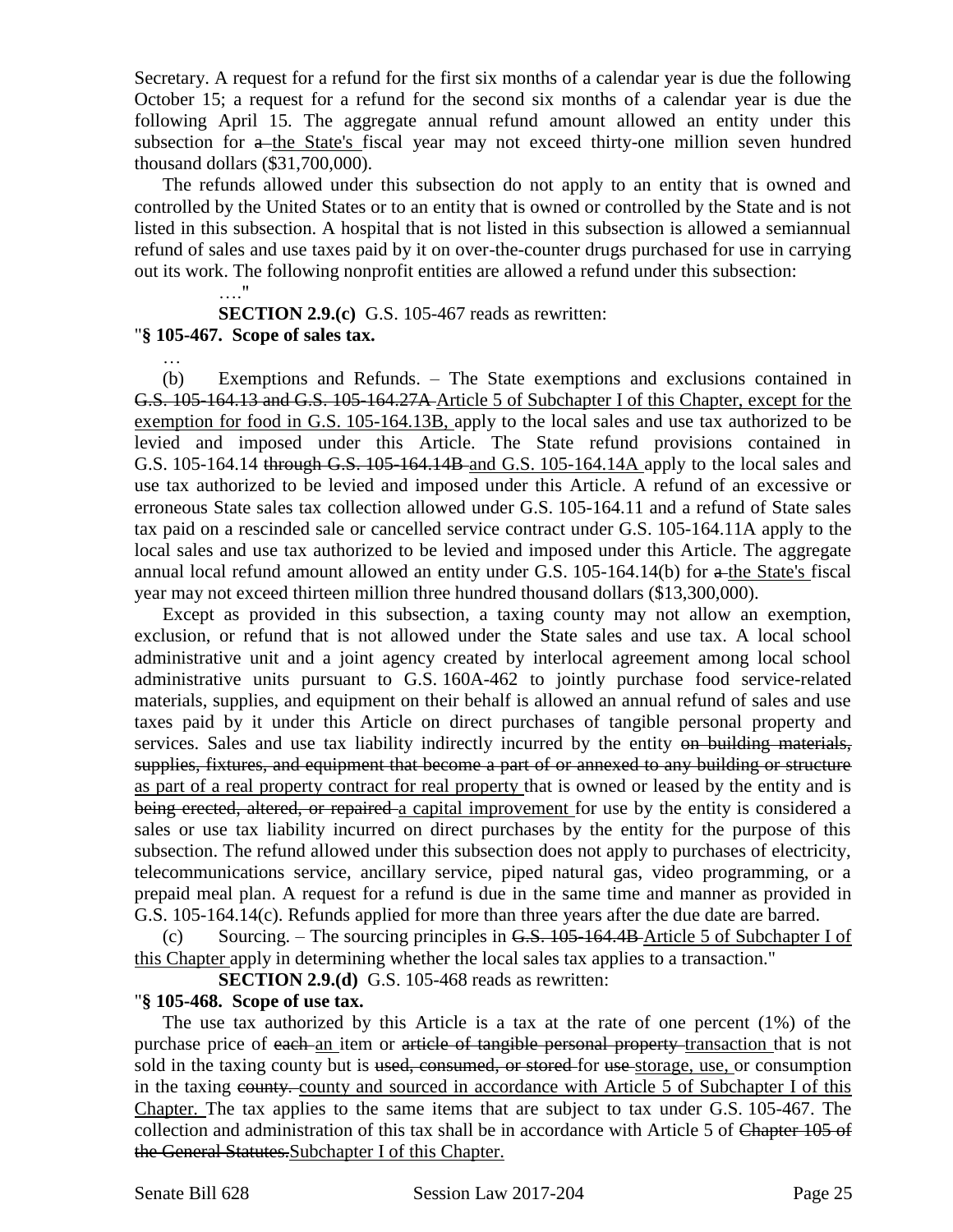Where a local sales or use tax was due and has been paid with respect to tangible personal property on an item or transaction by the purchaser in another taxing county within the State, or where a local sales or use tax was due and has been paid in a taxing jurisdiction outside the State where the purpose of the tax is similar in purpose and intent to the tax which may be imposed pursuant to this Article, the tax paid may be credited against the tax imposed under this section by a taxing county upon the same property. property or transaction. If the amount of sales or use tax so paid is less than the amount of the use tax due the taxing county under this section, the purchaser shall pay to the Secretary an amount equal to the difference between the amount so paid in the other taxing county or jurisdiction and the amount due in the taxing county. The Secretary may require such proof of payment in another taxing county or jurisdiction as is deemed to be necessary. The use tax levied under this Article is not subject to credit for payment of any State sales or use tax not imposed for the benefit and use of counties and municipalities. No credit shall be given under this section for sales or use taxes paid in a taxing jurisdiction outside this State if that taxing jurisdiction does not grant similar credit for sales taxes paid under this Article."

**SECTION 2.9.(e)** G.S. 105-471 reads as rewritten:

### "**§ 105-471. Retailer to collect sales tax.**

Every retailer whose place of business is in a taxing county shall on and after the levy of the tax herein authorized collect the one percent (1%) local sales tax provided by this Article. A retailer is required to collect a local use tax on a transaction if a local sales tax does not apply to the transaction in accordance with G.S. 105-164.8(c).

The tax to be collected under this Article shall be collected as a part of the sales price of the item of tangible personal property sold, the purchase price of the item of tangible personal property used, or as a part of the charge for the rendering of any services, renting or leasing of tangible personal property, or the furnishing of any accommodation taxable hereunder. of an item or transaction subject to tax in accordance with G.S. 105-467. The tax shall be stated and charged separately from the sales price or purchase price and shall be shown separately on the retailer's sales record and shall be paid by the purchaser to the retailer as trustee for and on account of the State or county wherein the tax is imposed. It is the intent and purpose of this Article that the local sales and use tax herein authorized to be imposed and levied by a taxing county shall be added to the sales price and that the tax shall be passed on to the purchaser instead of being borne by the retailer. The Secretary of Revenue shall design, print and furnish to all retailers in a taxing county in which he shall collect and administer the tax the necessary forms for filing returns and instructions to insure the full collection from retailers, and the Secretary may adapt the present form used for the reporting and collecting of the State sales and use tax to this purpose."

**SECTION 2.9.(f)** G.S. 105-474 reads as rewritten:

# "**§ 105-474. Definitions; construction of Article; remedies and penalties.**

The definitions set forth in G.S. 105-164.3 Article 5 of Subchapter I of this Chapter shall apply to this Article insofar as such definitions are not inconsistent with the provisions of this Article, and all other provisions of Article 5 and of Article 9 of Subchapter 1, Chapter 105 of the General Statutes, Articles 5 and 9 of Subchapter I of this Chapter as the same relate to the North Carolina Sales and Use Tax Act shall be applicable to this Article unless such provisions are inconsistent with the provisions of this Article. The administrative interpretations made by the Secretary of Revenue with respect to the North Carolina Sales and Use Tax Act, to the extent not inconsistent with the provisions of this Article, may be uniformly applied in the construction and interpretation of this Article. It is the intention of this Article that the provisions of this Article and the provisions of the North Carolina Sales and Use Tax Act, insofar as practicable, shall be harmonized.

The provisions with respect to remedies and penalties applicable to the North Carolina Sales and Use Tax Act, as contained in Article 5 and Article 9, Subchapter 1, Chapter 105 of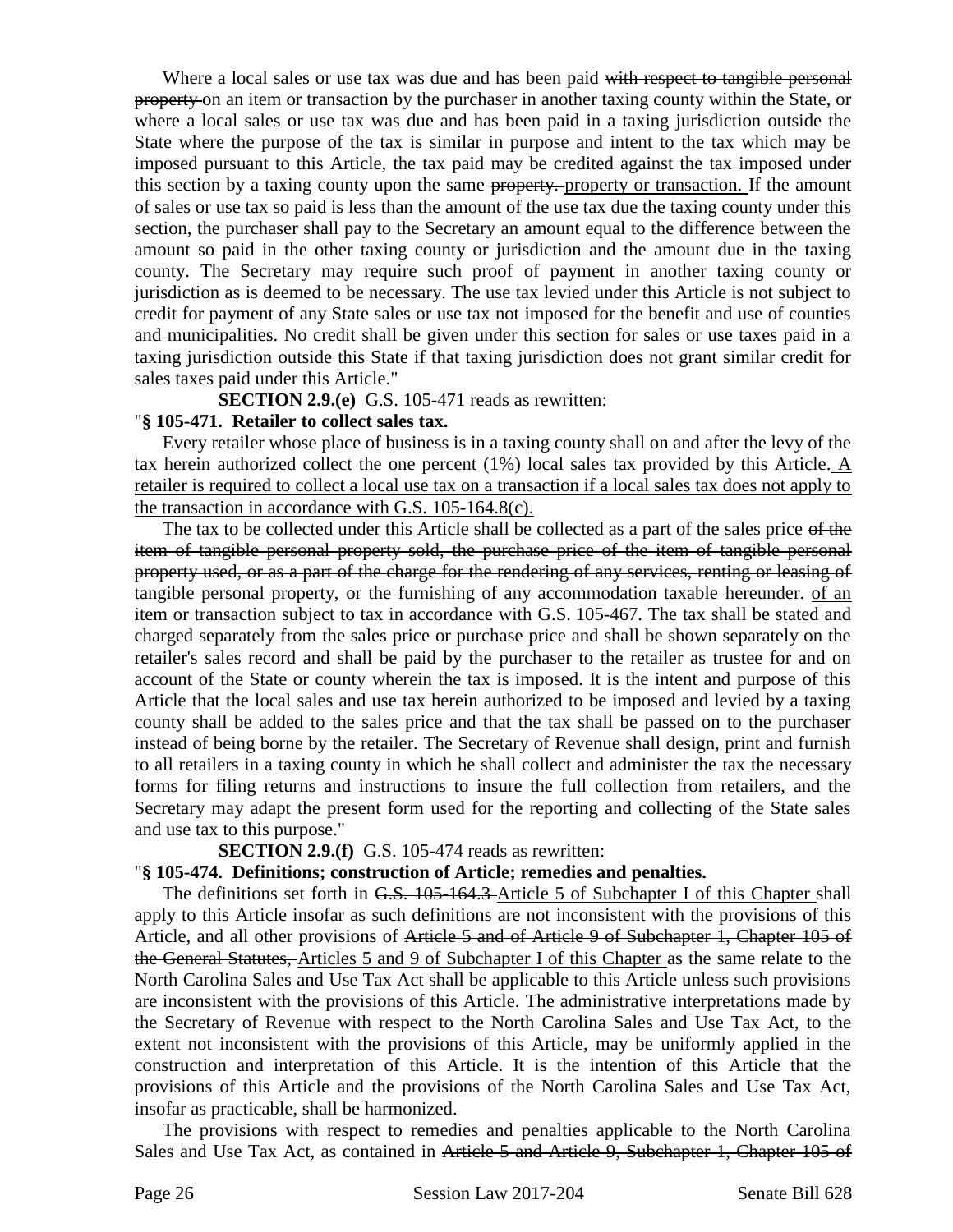the General Statutes, Articles 5 and 9 of Subchapter I of this Chapter, shall be applicable in like manner to the tax authorized to be levied and collected under this Article, to the extent that the same are not inconsistent with the provisions of this Article."

**SECTION 2.9.(g)** G.S. 105-187.31 reads as rewritten:

### "**§ 105-187.31. Tax imposed.**

A privilege tax is imposed on a dry-cleaning solvent retailer at a flat rate for each gallon of dry-cleaning solvent sold by the retailer to a dry-cleaning facility. An excise tax is imposed on dry-cleaning solvent purchased outside the State for storage, use, or consumption by a dry-cleaning facility in this State. The rate of the privilege tax and the excise tax is ten dollars (\$10.00) for each gallon of halogenated hydrocarbon-based dry-cleaning solvent and one dollar and thirty-five cents (\$1.35) for each gallon of hydrocarbon-based dry-cleaning solvent. These taxes are in addition to all other taxes."

**SECTION 2.9.(h)** G.S. 105-164.10 reads as rewritten:

### "**§ 105-164.10. Retail tax calculation.**

For the convenience of the retailer in collecting the tax due under this Article, the Secretary must prescribe tables that compute the tax due on sales by rounding off the amount of tax due to the nearest whole cent. sales. The Secretary must issue a separate table for each rate of tax that may apply to a sale. A retailer is not required to collect tax due under this Article based on a bracket system.

In computing tax due under this Article, the tax computation must be carried to the third decimal place and must round up to the next cent whenever the third decimal place is greater than four. A person liable for tax under this Article may elect to compute the tax due on a transaction on an item or invoice basis and the rounding rule is applied to the aggregate tax due."

**SECTION 2.9.(i)** If House Bill 59 of the 2017 Regular Session of the 2017 General Assembly becomes law, then G.S. 105-164.3(45a), as amended by Section 5 of House Bill 59, 2017 Regular Session of the 2017 General Assembly, reads as rewritten:

#### "**§ 105-164.3. Definitions.**

…

…

The following definitions apply in this Article:

(45a) Streamlined Agreement. – The Streamlined Sales and Use Tax Agreement as amended as of December 16, 2016. May 11, 2017.

…." **SECTION 2.10.(a)** G.S. 105-164.4G(f) is amended by adding a new subdivision to

read:

"(f) Exemptions. – The sale at retail and the use, storage, or consumption in this State of the following gross receipts derived from an admission charge to an entertainment activity are specifically exempt from the tax imposed by this Article:

> (6) An event sponsored by a farmer that takes place on farmland and is related to farming activities, such as a corn maze or a tutorial on raising crops or animals. For purposes of this exemption, a farmer is a person who holds a qualifying farmer sales tax exemption certificate and farmland is land that is enrolled in the present-use value program under G.S. 105-277.3."

> **SECTION 2.10.(b)** This section becomes effective retroactively to January 1,

2014.

#### **SECTION 2.11.(a)** G.S. 105-164.27A(a3) reads as rewritten:

"(a3) Boat and Aircraft. – A direct pay permit issued under this subsection authorizes its holder to purchase tangible personal property, digital property, or repair, maintenance, and installation services for a boat, an aircraft, or a qualified jet engine without paying tax to the seller and authorizes the seller to not collect any tax on the item or services from the permit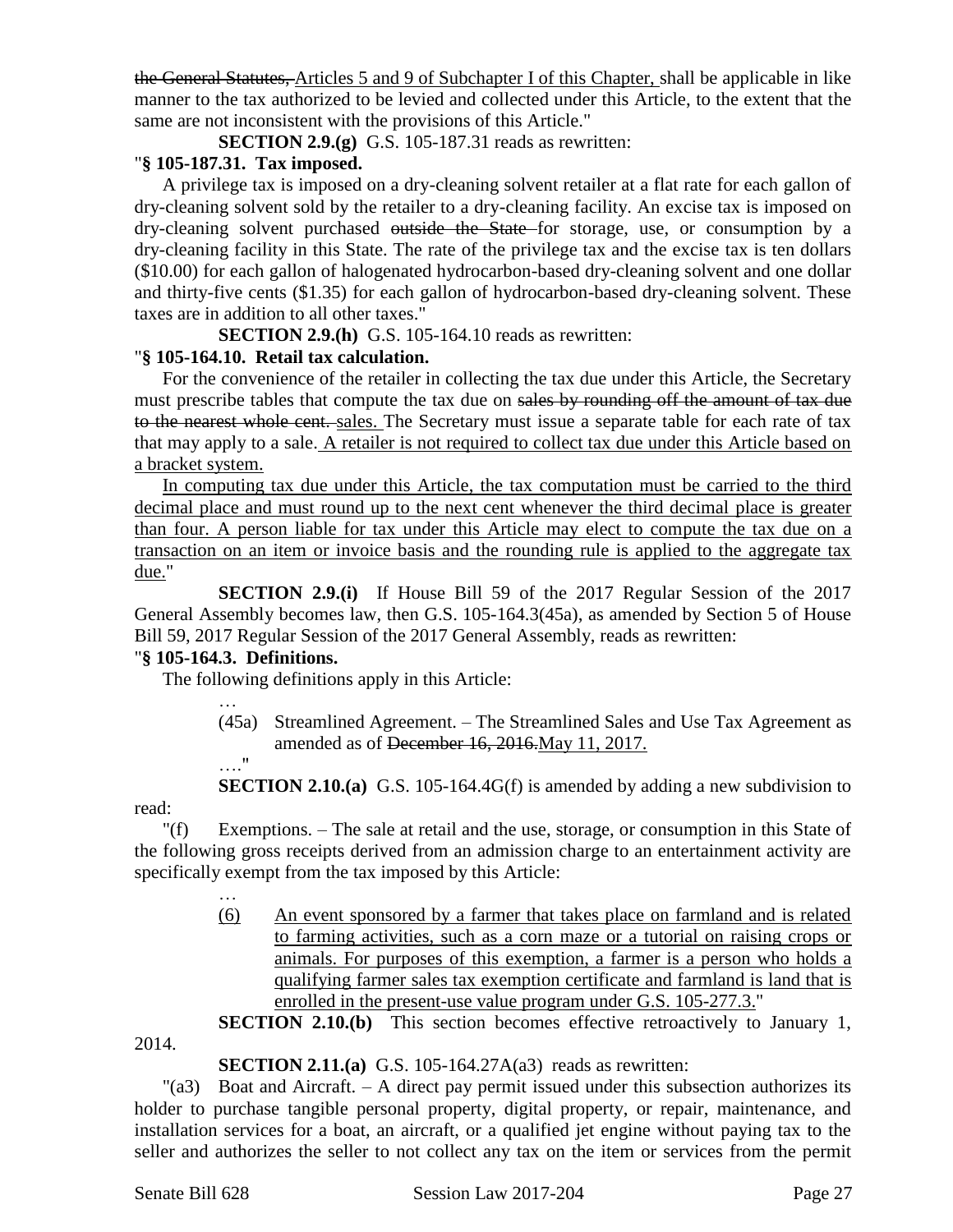holder. A person who purchases the property or services under a direct pay permit must file a return and pay the tax due to the Secretary by the end of the month following the month in which the property or services are purchased, in accordance with G.S. 105-164.14. A permit holder is allowed a use tax exemption on one or more of the following: (i) the installation charges that are a part of the sales price of tangible personal property or digital property purchased by the permit holder for a boat, an aircraft, or a qualified jet engine, provided the installation charges are separately stated and identified as such on the invoice or other documentation given to the permit holder at the time of the sale and (ii) the sales price of or gross receipts derived from repair, maintenance, and installation services provided for a boat, an aircraft, or a qualified jet engine.

The In lieu of purchasing under a direct pay permit pursuant to this subsection, a purchaser may elect to have the seller collect and remit the tax due on behalf of the purchaser. Where the purchaser elects for the seller to collect and remit the tax, an invoice given to the purchaser bearing the proper amount of tax on a retail transaction extinguishes the purchaser's liability for the tax on the transaction. Where a seller cannot or does not separately state installation charges that are a part of the sales price of tangible personal property or digital property for a boat, an aircraft, or a qualified jet engine on the invoice or other documentation given to the purchaser at the time of the sale, tax is due on the total purchase price.

The amount of the use tax exemption is the amount of the installation charges and sales price of or gross receipts derived from the repair, maintenance, and installation services that exceed twenty-five thousand dollars (\$25,000)."

**SECTION 2.11.(b)** G.S. 105-164.13 is amended by adding a new subdivision to read:

> "(62b) The amount of repair, maintenance, and installation services for a boat, an aircraft, or a qualified jet engine for which the purchaser elects for the seller to collect and remit the tax due under G.S. 105-164.27A(a3)."

**SECTION 2.12.(a)** G.S. 105-164.13.(61a)m., as amended by Section 2.6 of this act, reads as rewritten;

#### "**§ 105-164.13. Retail sales and use tax.**

…

…

The sale at retail and the use, storage, or consumption in this State of the following tangible personal property, digital property, and services are specifically exempted from the tax imposed by this Article:

- (61a) The sales price of or the gross receipts derived from the repair, maintenance, and installation services and service contracts listed in this subdivision are exempt from tax. Except as otherwise provided in this subdivision, property and services used to fulfill either a repair, maintenance, or installation service or a service contract exempt from tax under this subdivision are taxable. The list of repair, maintenance, and installation services and service contracts exempt from tax under this subdivision is as follows:
	- m. A Any of the following:
		- 1.  $A$  qualified aircraft or a aircraft.
		- 2. A qualified jet engine.
		- 3. An aircraft with a gross take-off weight of more than 2,000 pounds."

**SECTION 2.12.(b)** This section becomes effective July 1, 2019, and applies to sales made on or after that date.

**SECTION 2.13.** Except as otherwise provided, Sections 2.1 through 2.8 of this part become effective retroactively to January 1, 2017, and apply to sales and purchases made on or after that date. Any amendments made in Sections 2.1 through 2.8 of this part that increase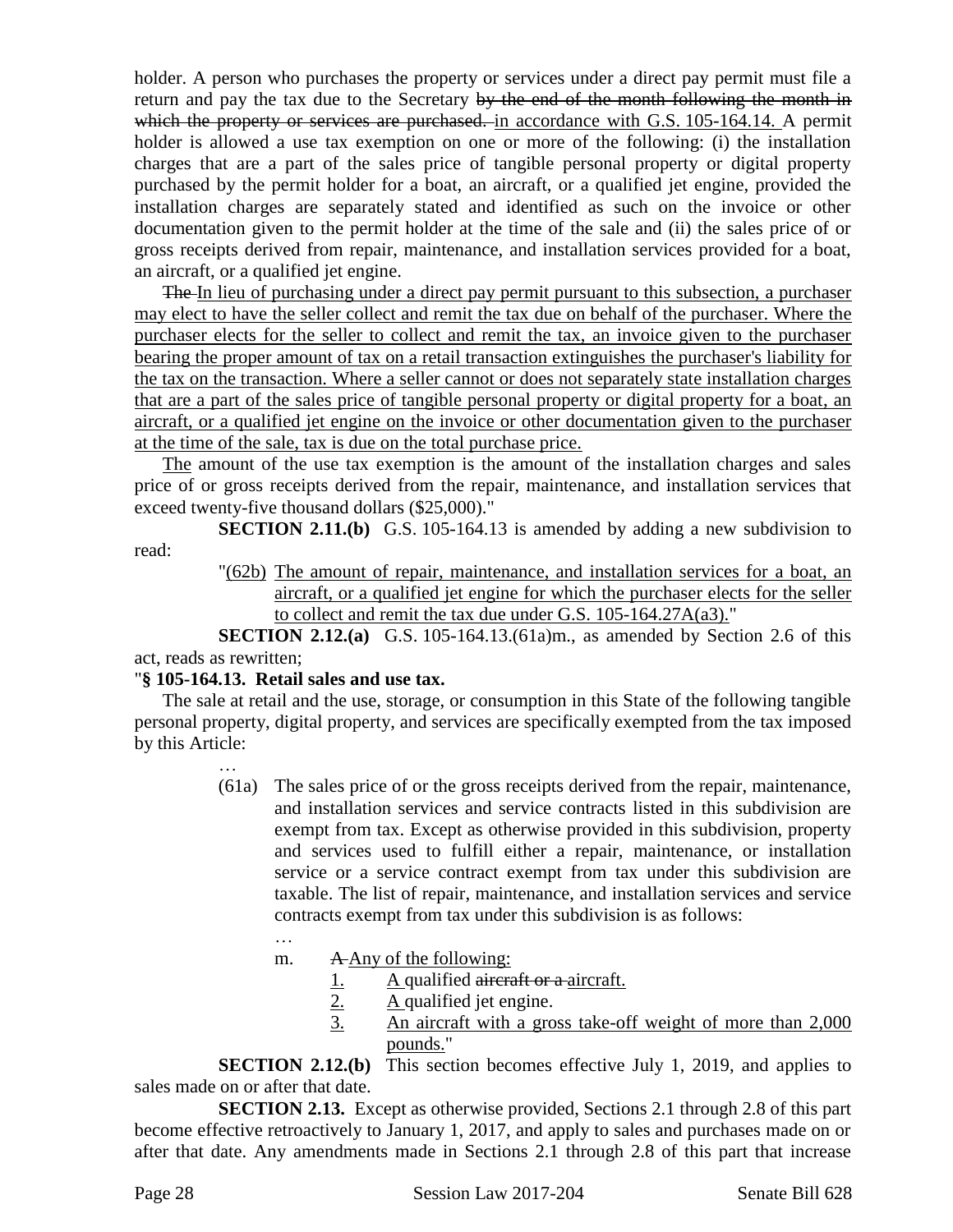sales or use tax liability are effective when this act becomes law. The remainder of this part is effective when it becomes law.

### **PART III. TAX COLLECTION AND ENFORCEMENT**

**SECTION 3.1.(a)** G.S. 105-236(a) is amended by adding a new subdivision to read:

- "(a) Penalties. The following civil penalties and criminal offenses apply:
	- … (9b) Identity Theft. – A person who knowingly obtains, possesses, or uses identifying information of another person, living or dead, with the intent to fraudulently utilize that information in a submission to the Department to obtain anything of value, benefit, or advantage for themselves or another is guilty of a Class G felony. If the person whose identifying information is obtained, possessed, or used by another in this manner suffers any adverse financial impact as a proximate result of the offense, then the person who obtained, possessed, or used the identifying information is guilty of a Class F felony. Each person's identity obtained, possessed, or used in this manner shall count as a separate offense. The term "identifying information" as used in this subdivision includes the following:
		- a. Legal name.
		- b. Date of birth.
		- c. Social Security Number.
		- d. Taxpayer Identification Number.
		- e. Federal Identification Number.
		- f. Bank account numbers.
		- g. Federal or State tax or tax return information.

…." **SECTION 3.1.(b)** This section becomes effective December 1, 2017, and applies to offenses committed on or after that date.

**SECTION 3.2.** G.S. 105-251.2 is amended by adding the following new subsections to read:

 $\frac{P}{C}$  Payment Settlement Entity. – For any year in which a payment settlement entity is required to make a return pursuant to section 6050W of the Code, the entity shall submit the information in the return to the Secretary at the time the return is made. For purposes of this subsection, the term "payment settlement entity" has the same meaning as provided in section 6050W of the Code.

(d) Electronic Format. – All reports submitted to the Department of Revenue under this section shall be in an electronic format as requested by the Secretary. Any report not timely filed under this section is subject to a penalty of one thousand dollars (\$1,000)."

**SECTION 3.3.(a)** G.S. 39-23.1 is amended by adding a new subdivision to read:

"(14) Voidable transaction. – The term does not include payment to the State or a political subdivision of the State of taxes, debts, fines, penalties, or other obligations or amounts."

**SECTION 3.3.(b)** G.S. 39-23.8(e) reads as rewritten:

 $\degree$  (e) A transfer is not voidable under G.S. 39-23.4(a)(2) or G.S. 39-23.5 if the transfer results from:one or more of the following:

- (1) Termination of a lease upon default by the debtor when the termination is pursuant to the lease and applicable law; orlaw.
- (2) Enforcement of a security interest in compliance with Article 9 of Chapter 25 of the General Statutes, the Uniform Commercial Code, other than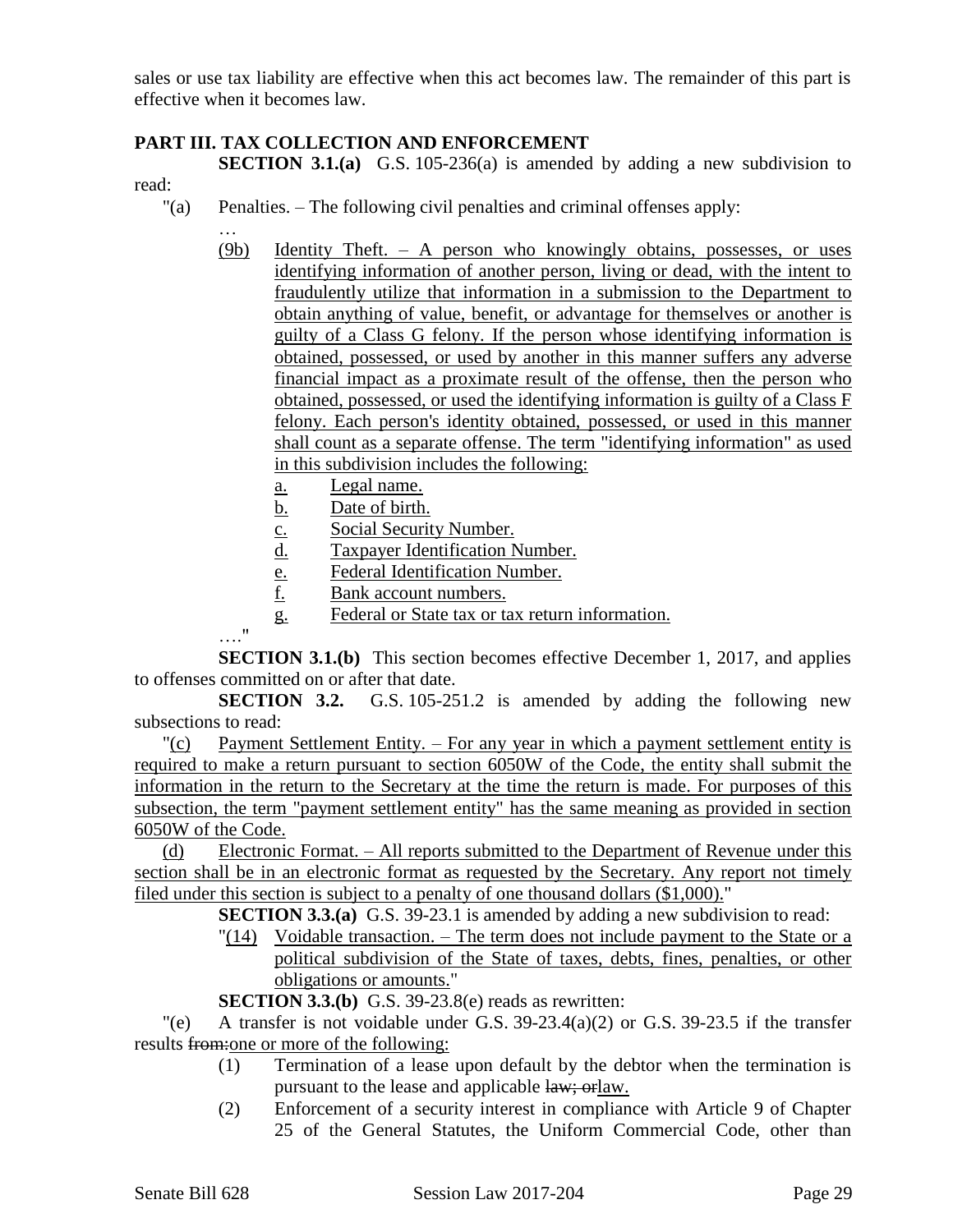acceptance of collateral in full or partial satisfaction of the obligation it secures.

(3) The payment of taxes, debts, fines, penalties, or other obligations or amounts to the State or to any political subdivision of the State."

# **PART IV. ADMINISTRATIVE CHANGES**

…

…

**SECTION 4.1.(a)** G.S. 105-241.7 reads as rewritten:

# "**§ 105-241.7. Procedure for obtaining a refund.**

(d) Notice. – A notice of a proposed denial of a request for refund issued pursuant to subsection (c) of this section and a notice of denial of a request for a refund issued pursuant to subsection (c1) of this section must contain the following information:

- (1) The basis for the denial or the proposed denial. The statement of the basis of the denial does not limit the Department from changing the basis.
- (2) The circumstances under which the a proposed denial will become final.

(f) Effect of Denial or Refund. – A proposed denial of a refund and a denial of a refund by the Secretary is are presumed to be correct. A refund does not absolve a taxpayer of a tax liability that may in fact exist. The Secretary may propose an assessment for any deficiency as provided in this Article."

**SECTION 4.1.(b)** G.S. 105-241.11 reads as rewritten:

# "**§ 105-241.11. Requesting review of a proposed denial of a refund or a proposed assessment.**

(a) Procedure. – A taxpayer who objects to a proposed denial of a refund or a proposed assessment of tax may request a Departmental review of the proposed action by filing a request for review. The request for review must be in the form prescribed by the Secretary and include an explanation for the request for review. The request must be filed with the Department as follows:

- (1) Within 45 days of the date the notice of the proposed denial of the refund or proposed assessment was mailed to the taxpayer, if the notice was delivered by mail.
- (2) Within 45 days of the date the notice of the proposed denial of the refund or proposed assessment was delivered to the taxpayer, if the notice was delivered in person.
- (3) At any time between the date that inaction by the Department on a request for refund is considered a proposed denial of the refund and the date the time periods set in the other subdivisions of this subsection expire.

(b) Filing. – A request for a Departmental review of a proposed denial of a refund or a proposed assessment is considered filed on the following dates:

- (1) For a request that is delivered in person, the date it is delivered.
- (2) For a request that is mailed, the date determined in accordance with G.S. 105-263.
- (3) For a request delivered by another method, the date the Department receives it.

(c) FTP Penalty. – A request for a Departmental review of a proposed assessment is considered a request for a Departmental review of a failure to pay penalty that is based on the assessment. A taxpayer who does not request a Departmental review of a proposed assessment may not request a Departmental review of a failure to pay penalty that is based on the assessment. assessment but is assessed on a subsequent date in another notice."

**SECTION 4.1.(c)** Article 9 of Chapter 105 of the General Statutes is amended by adding the following new section to read: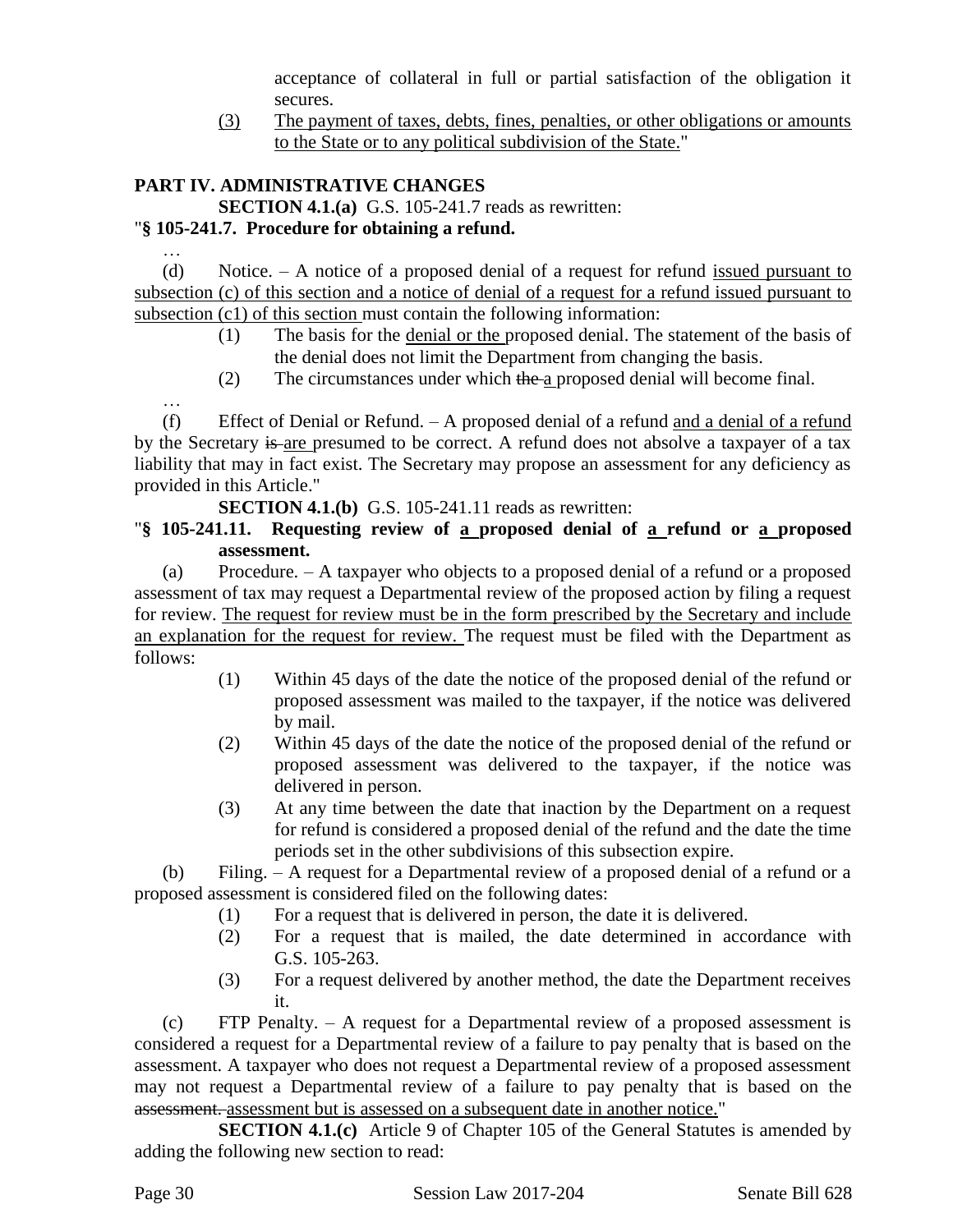### "**§ 105-241.13A. Taxpayer inaction.**

(a) Consequence of Inaction. – Inaction by a taxpayer after timely filing a request for review shall result in the proposed denial of a refund or the proposed assessment becoming final as provided in this section. As used in this section, "inaction" means that the taxpayer made no response to the Department's initial request for additional information or to the reissuance of the request by the requested response date as provided under G.S. 105-241.13(a). A partial response, a request for additional time, or any other contact by the taxpayer with the Department does not constitute inaction under this section. The Department must send the taxpayer a notice of inaction stating that the proposed denial of a refund or the proposed assessment becomes final 10 days from the date of the notice unless the taxpayer responds to the Department. A proposed denial of a refund or a proposed assessment that becomes final is not subject to further administrative or judicial review. A taxpayer may not file another amended return or claim for refund to obtain the denied refund. Upon payment of the tax, the taxpayer may request a refund of the tax.

(b) Notice of Collection. – Before the Department collects a proposed assessment that becomes final under this section, the Department must send the taxpayer a notice of collection containing the information required under G.S. 105-241.12.

(c) Determining Timely Response. – The provisions of G.S. 105-241.11(b) apply for purposes of determining whether a taxpayer has timely responded to the Department as required under this section."

**SECTION 4.1.(d)** G.S. 105-241.13 reads as rewritten:

### "**§ 105-241.13. Action on request for review.**

Action on Request.  $-$  If a taxpayer files a timely request for a Departmental review of a proposed denial of a refund or a proposed assessment, the Department must conduct a review of the proposed denial or proposed assessment and take do one or more of the following actions:following:

- (1) Grant the refund or remove the assessment.
- (2) Schedule a conference with the taxpayer.Adjust the amount of tax due or refund owed.
- (3) Request additional information from the taxpayer concerning the requested refund or proposed assessment. If a taxpayer makes no response to the Department's request for additional information by the requested response date, the Department must reissue the request. The Department must give a taxpayer at least 30 days to respond to a request for additional information and to respond to the reissuance of a request for additional information. If a taxpayer makes no response to the reissuance of the request for additional information by the requested response date, the refund or assessment is subject to the provisions of G.S. 105-241.13A.

(a1) Payment by Taxpayer. – If a taxpayer timely requests a Departmental review of a proposed assessment and thereafter pays the amount due or the amount due as adjusted by the Department, the Department may accept payment and take no further action on the request for Departmental review, unless the taxpayer states in writing that the taxpayer wishes to continue the Departmental review. If the review is not continued, the taxpayer may request a refund of taxes paid pursuant to G.S. 105-241.7(b).

(b) Conference. – When the Department and the taxpayer agree that an action taken under subsection (a) or (a1) of this section resolves the taxpayer's objection to the Department's proposed denial of a refund or a proposed assessment, the Department does not need to take further action on the request for review. When the Department reviews a proposed denial of a refund or a proposed assessment and does not grant the refund or remove the assessment, an action taken under subsection (a) or (a1) of this section does not resolve the taxpayer's objection to the Department's proposed denial of a refund or a proposed assessment, the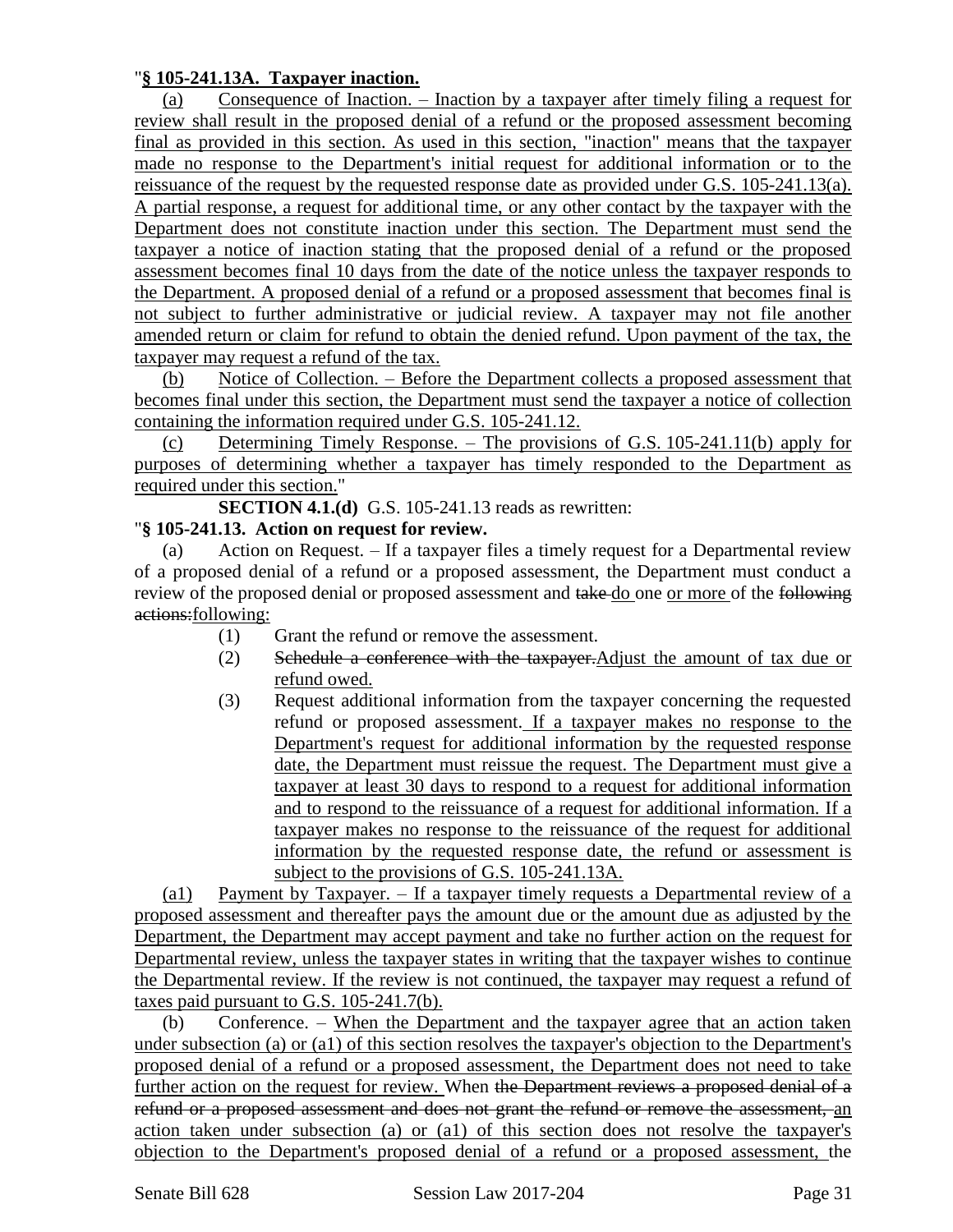Department must schedule a conference with the taxpayer. The Department must set the time and place for the conference, which may include a conference by telephone, and must send the taxpayer notice of the designated time and place. The Department must send the notice at least 30 days before the date of the conference or, if the Department and the taxpayer agree, within a shorter period.

The conference is an informal proceeding at which the taxpayer and the Department must attempt to resolve the case. Testimony under oath is not taken, and the rules of evidence do not apply. A taxpayer may designate a representative to act on the taxpayer's behalf. The taxpayer may present any objections to the proposed denial of refund or proposed assessment at the conference.conference and is not limited by the explanation set forth in the taxpayer's request for review.

(c) After Conference. – One of the following must occur after the Department conducts a conference on a proposed denial of a refund or a proposed assessment:

- (1) The Department and the taxpayer agree on a settlement.resolution.
- (2) The Department and the taxpayer agree that additional time is needed to resolve the taxpayer's objection to the proposed denial of the refund or proposed assessment.
- (3) The Department and the taxpayer are unable to resolve the taxpayer's objection to the proposed denial of the refund or proposed assessment. If a taxpayer fails to attend a scheduled conference on the proposed denial of a refund or a proposed assessment without prior notice to the Department, the Department and the taxpayer are considered to be unable to resolve the taxpayer's objection."
- **SECTION 4.1.(e)** G.S. 105-241.16 reads as rewritten:

# "**§ 105-241.16. Judicial review of decision after contested case hearing.**

A taxpayer party aggrieved by the final decision in a contested case commenced at the Office of Administrative Hearings may seek judicial review of the decision in accordance with Article 4 of Chapter 150B of the General Statutes. Notwithstanding G.S. 150B-45, a petition for judicial review must be filed in the Superior Court of Wake County and in accordance with the procedures for a mandatory business case set forth in G.S. 7A-45.4(b) through (f). Before filing a petition for judicial review, a taxpayer must pay the amount of tax, penalties, and interest the final decision states is due. A taxpayer party may appeal a decision of the Business Court to the appellate division in accordance with G.S. 150B-52."

**SECTION 4.2.** G.S. 105-241.22 reads as rewritten:

# "**§ 105-241.22. Collection of tax.**

The Department may collect a tax in the following circumstances:

… (2) When the Department sends a notice of collection after a taxpayer does not file a timely request for a Departmental review of a proposed assessment of tax.tax or based upon taxpayer inaction in accordance with G.S. 105-241.13A.

…." **SECTION 4.3.(a)** G.S. 105-113.4A reads as rewritten: "**§ 105-113.4A. Licenses.**

… (c) Denial. – The Secretary may investigate an applicant for a license required under this Article to determine if the information the applicant submits with the application is accurate and if the applicant is eligible to be licensed under this Article. The Secretary may refuse to issue a license to an applicant that has done any of the following: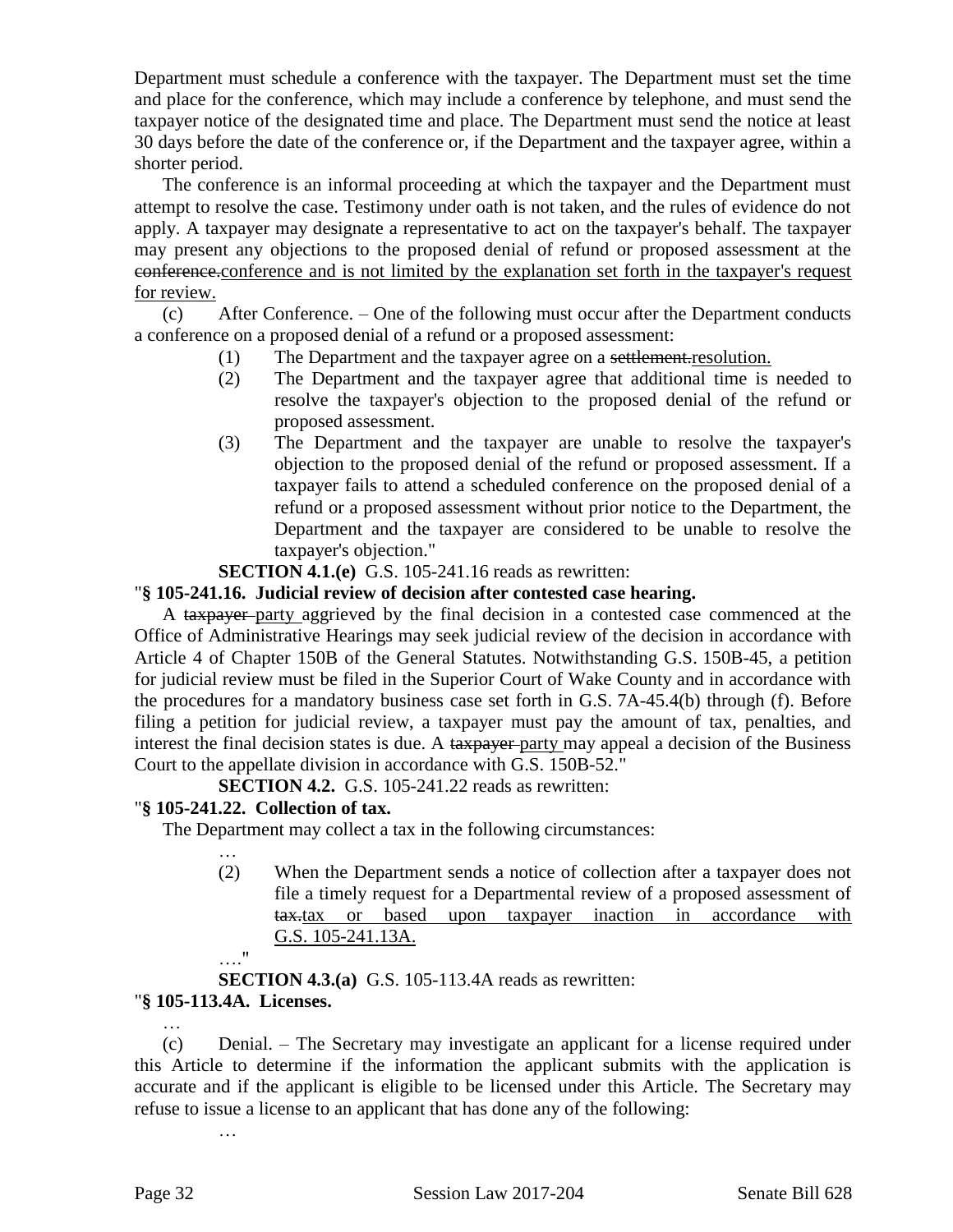- (2) Had a license issued under this Article eancelled-revoked by the Secretary for cause.Secretary.
- (3) Had a tobacco products license or registration issued by another state cancelled for cause.revoked.

(d) Refund. – A refund of a license tax is allowed only when the tax was collected or paid in error. No refund is allowed when a license holder licensee surrenders a license or the Secretary revokes a license.

(e) Duplicate or Amended License. – Upon application to the Secretary, a license holder-licensee may obtain without charge a duplicate or amended license as provided in this subsection. A duplicate or amended license must state that it is a duplicate or amended license, as appropriate:

- (1) A duplicate license, if the license holder licensee establishes that the original license has been lost, destroyed, or defaced.
- (2) An amended license, if the license holder licensee establishes that the location of the place of business for which the license was issued has changed.

(f) Information on License. – The Secretary must include the following information on each license required by this Article:

- (1) The legal name of the license holder.licensee.
- (2) The name under which the license holder licensee conducts business.
- (3) The physical address of the place of business of the license holder.licensee.
- (4) The account number assigned to the license by the Department.

(g) Records. – The Secretary must keep a record of the following:

- (1) Applicants for a license under this Article.
- (2) Persons to whom a license has been issued under this Article.
- (3) Persons that hold a current license issued under this Article, by license category.

(h) Lists. – The Secretary must provide the list required under subsection (g) of this section upon request of a manufacturer that is a license holder-licensee under this Article. The list must state the name, account number, and business address of each license holder-licensee on the list."

**SECTION 4.3.(b)** G.S. 105-113.4B reads as rewritten:

### "**§ 105-113.4B. Reasons why the Secretary can cancel a license.Cancellation or revocation of license.**

(a) Reasons. – The Secretary may cancel a license issued under this Article upon the written request of the license holder.licensee. The Secretary may summarily cancel the revoke a license of a license holder issued under this Article when the Secretary finds that the license holder-licensee is incurring liability for the tax imposed under this Article after failing to pay a tax when due under this Article. In addition, the Secretary may cancel the revoke the license of a license holder licensee that commits one or more of the following acts after holding a hearing on whether the license should be cancelled:revoked:

- (1) Fails to obtain a license in a timely manner or for all places of business as required by this Article.
- (2) Willfully fails to file a return required by this Article.
- (3) Willfully fails to pay a tax when due under this Article.
- (4) Makes a false statement in an application or return required under this Article.
- (5) Fails to keep records as required by this Article.
- (6) Refuses to allow the Secretary or a representative of the Secretary to examine the person's books, accounts, and records concerning tobacco product.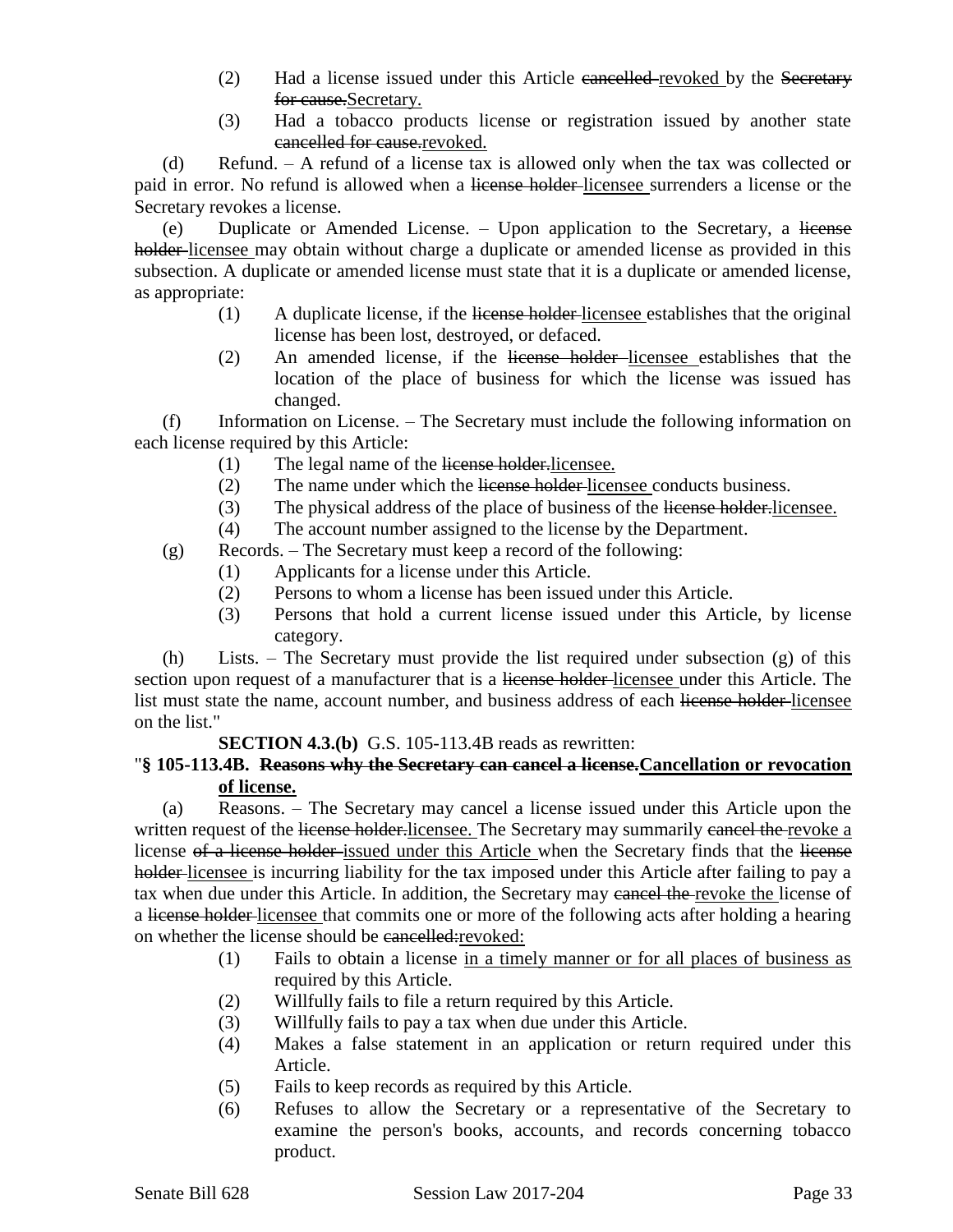- (7) Fails to disclose the correct amount of tobacco product taxable in this State.
- (8) Fails to file a replacement bond or an additional bond if required by the Secretary under this Article.
- (9) Violates G.S. 14-401.18.

(b) Procedure. – The Secretary must send a person whose license is summarily cancelled revoked a notice of the cancellation revocation and must give the person an opportunity to have a hearing on the cancellation revocation within 10 days after the cancellation. revocation. The Secretary must give a person whose license may be cancelled revoked after a hearing at least 10 days' written notice of the date, time, and place of the hearing. A notice of a summary license cancellation-revocation and a notice of hearing must be sent by registered mail to the last known address of the license holder-licensee.

(c) Release of Bond. – When the Secretary cancels or revokes a license and the license holder-licensee has paid all taxes and penalties due under this Article, the Secretary must take one of the following actions concerning a bond or an irrevocable letter of credit filed by the license holder:licensee:

- (1) Return an irrevocable letter of credit to the license holder.licensee.
- (2) Return a bond to the license holder licensee or notify the person liable on the bond and the license holderlicensee that the person is released from liability on the bond."

**SECTION 4.4.(a)** G.S. 105-449.44(c) reads as rewritten:

"(c) Vehicles. – The number of qualified motor vehicles of a motor carrier that is registered licensed under this Article is the number of sets of decals issued to the carrier. The number of qualified motor vehicles of a carrier that is not registered licensed under this Article is the number of qualified motor vehicles licensed or registered by the motor carrier in the carrier's base state under the International Registration Plan."

**SECTION 4.4.(b)** G.S. 105-449.45(b) reads as rewritten:

"(b) Exemptions. – A motor carrier is not required to file a quarterly return if any of the following applies:

- (1) All the motor carrier's operations during the quarter were made under a temporary permit issued under G.S. 105-449.49.
- (2) The motor carrier is an intrastate motor carrier, as indicated on the motor carrier's application for registration licensure with the Secretary."

**SECTION 4.4.(c)** G.S. 105-449.47 reads as rewritten:

# "**§ 105-449.47. Registration Licensure of vehicles.**

(a) Requirement. – A motor carrier may not operate or cause to be operated in this State a qualified motor vehicle unless both the motor carrier and at least one qualified motor vehicle are registered licensed as provided in this subsection. This subsection applies to a motor carrier that operates a recreational vehicle that is considered a qualified motor vehicle. used in connection with any business endeavor. A motor carrier that is subject to the International Fuel Tax Agreement must register be licensed with the motor carrier's base state jurisdiction. A motor carrier that is not subject to the International Fuel Tax Agreement must register be licensed with the Secretary for purposes of the tax imposed by this Article.

(a1) Registration License and Decal. – When the Secretary registers licenses a motor carrier, the Secretary must issue a registration cardlicense for the motor carrier and a set of decals for each qualified motor vehicle the motor carrier registers. vehicle. A motor carrier must keep records of decals issued to it and must be able to account for all decals it receives from the Secretary. Registrations Licenses and decals issued by the Secretary are for a calendar year. All decals issued by the Secretary remain the property of the State. The Secretary may revoke a registration license or a decal when a motor carrier fails to comply with this Article or Article 36C or 36D of this Subchapter.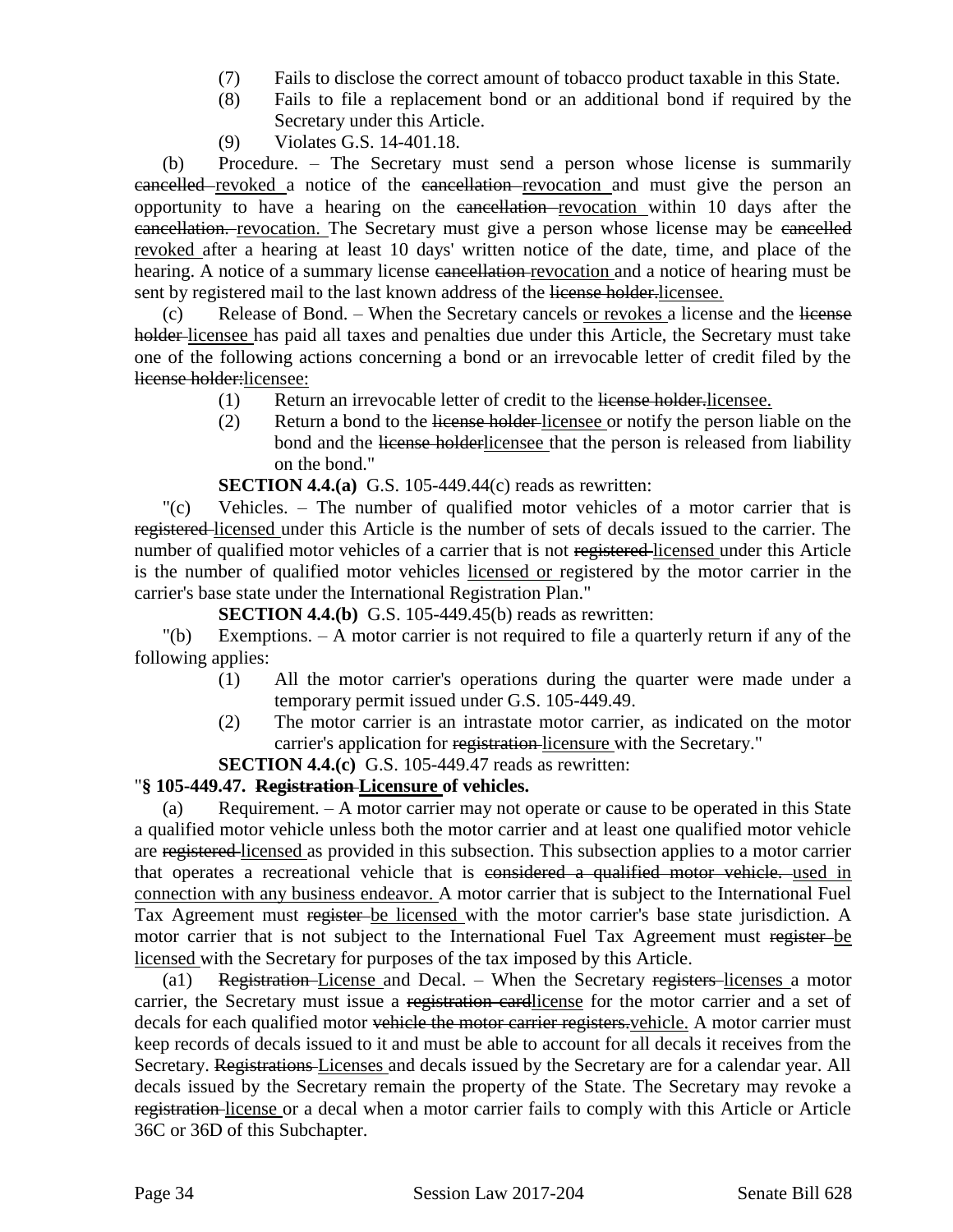A motor carrier must carry a copy of its registration-license in each motor vehicle operated by the motor carrier when the vehicle is in this State. A motor vehicle must clearly display one decal on each side of the vehicle at all times. A decal must be affixed to the qualified motor vehicle for which it was issued in the place and manner designated by the authority that issued it.

(b) Exemption. – This section does not apply to the operation of a qualified motor vehicle that is registered licensed in another state and is operated temporarily in this State by a public utility, a governmental or cooperative provider of utility services, or a contractor for one of these entities for the purpose of restoring utility services in an emergency outage."

**SECTION 4.4.(d)** G.S. 105-449.47A reads as rewritten:

### "**§ 105-449.47A. Reasons why the Secretary can deny an application for a registration and decals.Denial of license application and decal issuance.**

The Secretary may refuse to register-license and issue a decal to an applicant that does not meet the requirements set out in G.S. 105-449.69(b) or that has done any of the following:

- (1) Had a registration license issued under Chapter 105 or Chapter 119 of the General Statutes cancelled by the Secretary for cause.revoked by the Secretary.
- (2) Had a registration license issued by another jurisdiction, pursuant to the International Fuel Tax Agreement, cancelled for cause revoked.
- (3) Been convicted of fraud or misrepresentation.
- (4) Been convicted of any other offense that indicates that the applicant may not comply with this Article if registered licensed and issued a decal.
- (5) Failed to remit payment for a tax debt under Chapter 105 or Chapter 119 of the General Statutes. The term "tax debt" has the same meaning as defined in G.S. 105-243.1.
- (6) Failed to file a return due under Chapter 105 or Chapter 119 of the General Statutes."

#### **SECTION 4.4.(e)** G.S. 105-449.49(a) reads as rewritten:

"(a) Issuance. – Upon application to the Secretary and payment of a fee of fifty dollars (\$50.00), a permitting service may obtain a temporary permit authorizing a motor carrier to operate a vehicle in the State for three days without registering licensing the vehicle in accordance with G.S. 105-449.47. The permitting service may sell the temporary permit to a motor carrier. A motor carrier to whom a temporary permit has been issued may elect not to report its operation of the vehicle during the three-day period. Fees collected under this subsection are credited to the Highway Fund."

**SECTION 4.4.(f)** G.S. 105-449.51 reads as rewritten:

# "**§ 105-449.51. Violations declared to be misdemeanors.**

Any A person who operates or causes to be operated on a highway in this State a qualified motor vehicle that does not carry a registration card-license as required by this Article, does not properly display a decal as required by this Article, or is not registered licensed in accordance with this Article commits a Class 3 misdemeanor and is punishable by a fine of two hundred dollars (\$200.00). Each day's operation in violation of this section constitutes a separate offense."

**SECTION 4.4.(g)** G.S. 105-449.52 reads as rewritten:

#### "**§ 105-449.52. Civil penalties applicable to motor carriers.**

(a) Penalty. – A motor carrier who does any of the following is subject to a civil penalty:

> (1) Operates in this State or causes to be operated in this State a qualified motor vehicle that either fails to carry the registration card license required by this Article or fails to display a decal in accordance with this Article. The amount of the penalty is one hundred dollars (\$100.00).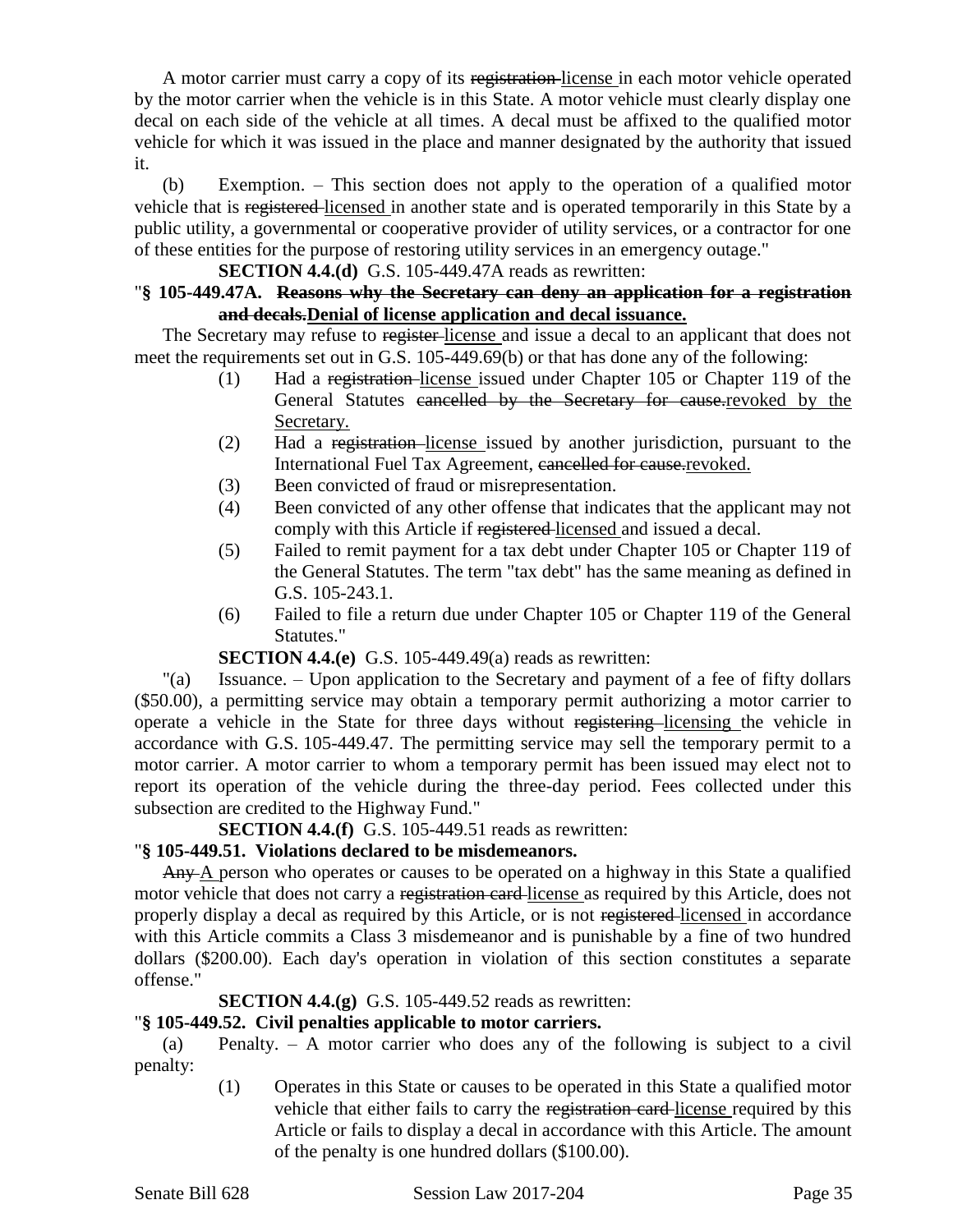- (2) Is unable to account for a decal the Secretary issues the motor carrier, as required by G.S. 105-449.47. The amount of the penalty is one hundred dollars (\$100.00) for each decal for which the carrier is unable to account.
- (3) Displays a decal on a qualified motor vehicle operated by a motor carrier that was not issued to the carrier by the Secretary under G.S. 105-449.47. The amount of the penalty is one thousand dollars (\$1,000) for each decal unlawfully obtained. Both the licensed motor carrier to whom the Secretary issued the decal and the motor carrier displaying the unlawfully obtained decal are jointly and severally liable for the penalty under this subdivision.

(a1) Payment. – A penalty imposed under this section is payable to the agency that assessed the penalty. When a qualified motor vehicle is found to be operating without a registration card license or a decal or with a decal the Secretary did not issue for the vehicle, the qualified motor vehicle may not be driven for a purpose other than to park it until the penalty imposed under this section is paid unless the officer that imposes the penalty determines that operating it will not jeopardize collection of the penalty.

(b) Penalty.Penalty Reduction. – The Secretary may reduce or waive the penalty as provided under G.S. 105-449.119."

**SECTION 4.5.(a)** G.S. 105-449.68 reads as rewritten:

### "**§ 105-449.68. Restrictions on who can get a license as a distributor.**

A bulk end-user of motor fuel may not be licensed as a distributor unless the bulk end-user also acquires motor fuel from a supplier or from another distributor for subsequent sale. This restriction does not apply to a bulk end-user that was licensed as a distributor on January 1, 1996. If a distributor license held by a bulk end-user on January 1, 1996, is subsequently revoked or cancelled, the bulk end-user is subject to the restriction set in this section."

**SECTION 4.5.(b)** G.S. 105-449.72 reads as rewritten:

# "**§ 105-449.72. Bond or letter of credit required as a condition of obtaining and keeping certain licenses or of applying for certain refunds.**

(c) Adjustment to Bond. – When notified to do so by the Secretary, a person that has filed a bond or an irrevocable letter of credit and that holds a license listed in subdivision (a)(2) of this section must file an additional bond or irrevocable letter of credit in the amount requested by the Secretary. The person must file the additional bond or irrevocable letter of credit within 30 days after receiving the notice from the Secretary. The amount of the initial bond or irrevocable letter of credit and any additional bond or irrevocable letter of credit filed by the license holder, licensee, however, may not exceed the limits set in subdivision (a)(2) of this section.

(d) Replacements. – When a license holder-licensee files a bond or an irrevocable letter of credit as a replacement for a previously filed bond or letter of credit and the license holder licensee has paid all taxes and penalties due under this Article, the Secretary must take one of the following actions:

- (1) Return the previously filed bond or letter of credit.
- (2) Notify the person liable on the previously filed bond that the person is released from liability on the bond.
- …."

…

# **SECTION 4.5.(c)** G.S. 105-449.73 reads as rewritten:

# "**§ 105-449.73. Reasons why the Secretary can deny an application for a license.Denial of license application.**

The Secretary may refuse to issue a license to an applicant that has done any of the following:

> (1) Had a license or registration issued under this Article or former Article 36 or 36A of this Chapter cancelled revoked by the Secretary for cause. Secretary.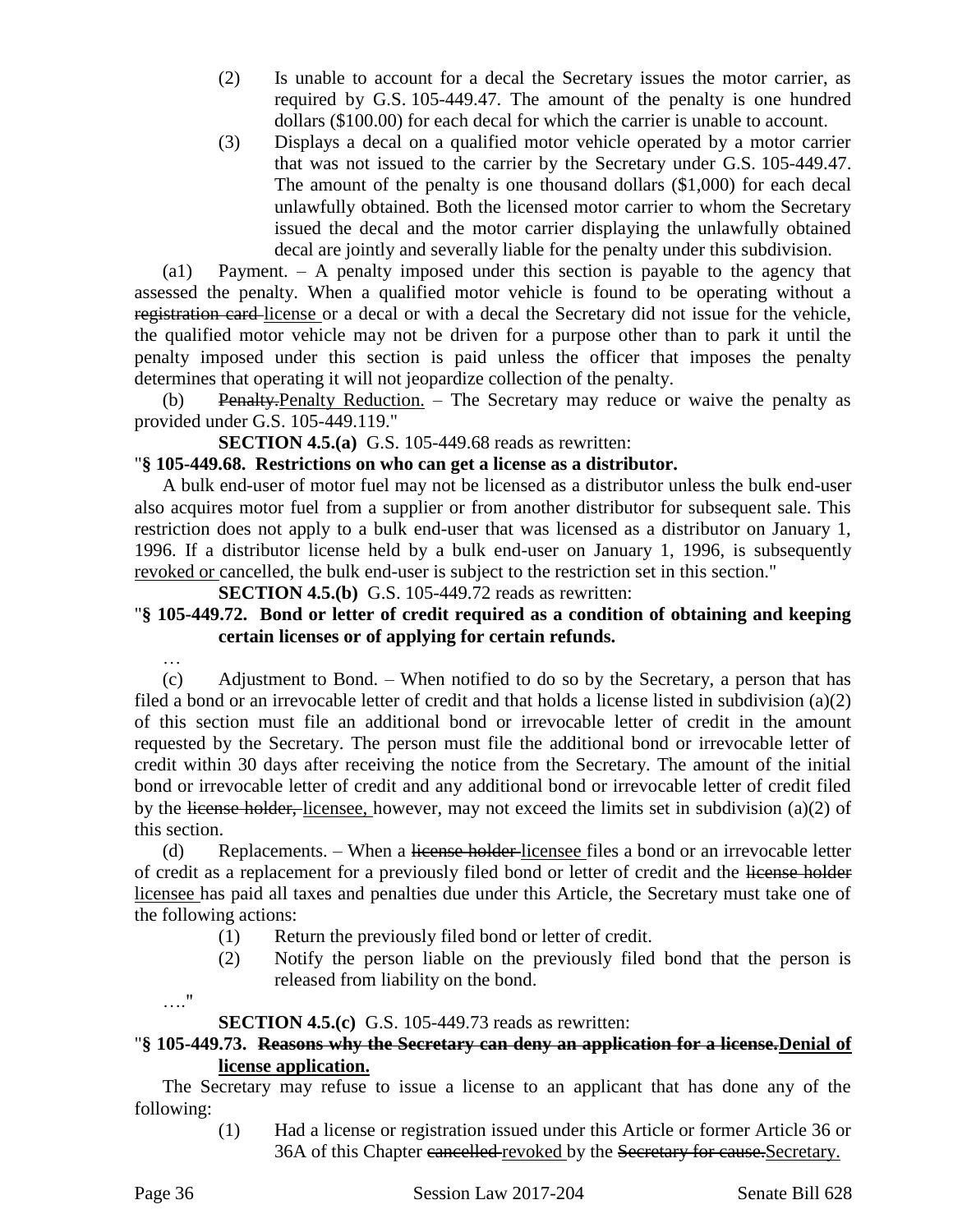(1a) Had a motor fuel license or registration issued by another state cancelled for eause.revoked. …."

**SECTION 4.5.(d)** G.S. 105-449.74 reads as rewritten:

### "**§ 105-449.74. Issuance of license.**

Upon approval of an application, the Secretary must issue a license to the applicant. A supplier's license must indicate the category of the supplier. An importer's license must indicate the category of the importer. A license holder-licensee must maintain and display a copy of the license issued under this Part in a conspicuous place at each place of business of the license holder. licensee. A license is not transferable and remains in effect until surrendered revoked or cancelled."

#### **SECTION 4.5.(e)** G.S. 105-449.75 reads as rewritten:

### "**§ 105-449.75. License holder Licensee must notify the Secretary of discontinuance of business.**

A license holder licensee that stops engaging in this State in the business for which the license was issued must give the Secretary written notice of the change and must surrender the license to the Secretary. The notice must give the date the change takes effect and, if the license holder-licensee has transferred the business to another by sale or otherwise, the date of the transfer and the name and address of the person to whom the business is transferred.

The license holder-licensee is responsible for all taxes for which the license holder-licensee is liable under this Article but are not yet due. If the license holder-licensee has transferred the business to another and does not give the notice required by this section, the person to whom the license holder licensee has transferred the business is liable for the amount of any tax the license holder licensee owed the State on the date the business was transferred. The liability of the person to whom the business is transferred is limited to the value of the property acquired from the license holder.licensee."

**SECTION 4.5.(f)** G.S. 105-449.76 reads as rewritten:

### "**§ 105-449.76. Reasons why the Secretary can cancel a license.Cancellation or revocation of license.**

(a) Reasons. – The Secretary may cancel a license issued under this Article upon the written request of the license holder.licensee. The Secretary may summarily cancel the revoke a license of a license holder issued under this Article when the Secretary finds that the license holder-licensee is incurring liability for the tax imposed under this Article after failing to pay a tax when due under this Article. In addition, the Secretary may cancel the revoke the license of a license holder licensee that commits one or more of the acts listed in G.S. 105-449.120 after holding a hearing on whether the license should be cancelled.revoked.

(b) Procedure. – The Secretary must send a person whose license is summarily cancelled revoked a notice of the cancellation revocation and must give the person an opportunity to have a hearing on the cancellation revocation within 10 days after the cancellation.revocation. The Secretary must give a person whose license may be cancelled revoked after a hearing at least 10 days' written notice of the date, time, and place of the hearing. A notice of a summary license cancellation revocation and a notice of hearing must be sent by registered mail to the last known address of the license holder.licensee.

(c) Release of Bond. – When the Secretary cancels or revokes a license and the license holder licensee has paid all taxes and penalties due under this Article, the Secretary must take one of the following actions concerning a bond or an irrevocable letter of credit filed by the license holder:licensee:

- (1) Return an irrevocable letter of credit to the license holder.licensee.
- (2) Return a bond to the license holder licensee or notify the person liable on the bond and the license holder-licensee that the person is released from liability on the bond."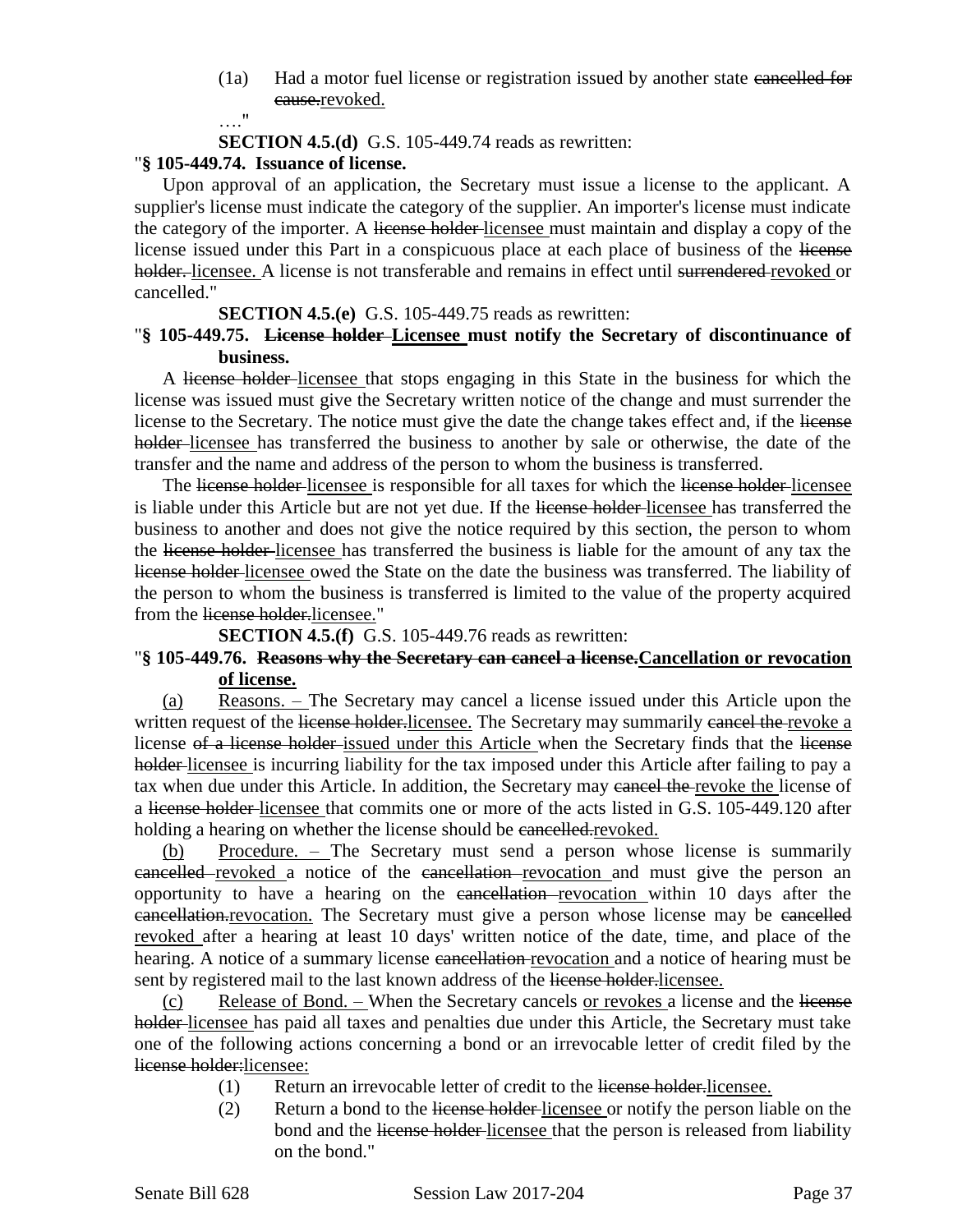**SECTION 4.5.(g)** G.S. 105-449.77(b) reads as rewritten:

"(b) Lists. – The Secretary must annually give a list to each license holder-licensee of all the license holders licensees under this Article. The list must state the name, account number, and business address of each license holder-licensee on the list. The Secretary must send a monthly update of the list to each licensed refiner or licensed supplier and to any other license holder-licensee that requests a copy of the list."

**SECTION 4.5.(h)** G.S. 105-449.92 reads as rewritten:

### "**§ 105-449.92. Notice to suppliers of cancellation cancellation, revocation, or reissuance of certain licenses; effect of notice.**

(a) Notice to Suppliers. – If the Secretary cancels or revokes a distributor's license, an exporter's license, or an importer's license, the Secretary must notify all suppliers of the cancellation.cancellation or revocation. If the Secretary issues a license to a distributor, an exporter, or an importer whose license was cancelled, cancelled or revoked, the Secretary must notify all suppliers of the issuance.

(b) Effect of Notice.  $- A$  supplier that sells motor fuel to a distributor after receiving notice from the Secretary that the Secretary has cancelled or revoked the distributor's license is jointly and severally liable with the distributor for any tax due on motor fuel the supplier sells to the distributor after receiving the notice. This joint and several liability does not apply to excise tax due on motor fuel sold to a previously unlicensed distributor after the supplier receives notice from the Secretary that the Secretary has issued another license to the distributor."

# **SECTION 4.5.(i)** G.S. 105-449.97(a) reads as rewritten:

"(a) Taxes Not Remitted. – When a supplier files a return, the supplier may deduct from the amount of tax payable with the return the amount of tax any of the following license holders-licensees owes the supplier but failed to remit to the supplier:

- (1) A licensed distributor.
- (2) A licensed importer that removed the motor fuel on which the tax is due from a terminal of an elective or a permissive supplier.
- (3) Repealed by Session Laws 1995, c. 647, s. 32.

A supplier is not liable for tax a license holder-licensee listed in this subsection owes the supplier but fails to pay. If a listed license holder licensee pays tax owed to a supplier after the supplier deducts the amount on a return, the supplier must promptly remit the payment to the Secretary."

# **SECTION 4.5.(j)** G.S. 105-449.98(b) reads as rewritten:

"(b) Notice of Fuel Received. – A supplier must notify a licensed distributor, a licensed exporter, or a licensed importer that received motor fuel from the supplier during a reporting period of the number of taxable gallons received. The supplier must give this notice after the end of each reporting period and before the license holder-licensee must remit to the supplier the amount of tax due on the fuel."

**SECTION 4.5.(k)** G.S. 105-449.104 reads as rewritten:

# "**§ 105-449.104. Use of name and account number on return.**

When a transaction with a person licensed under this Article is required to be reported on a return, the return must state the license holder's licensee's name and the account number used by the Department to identify the license holder-licensee. The name of a license holder-licensee and the license holder's licensee's account number is stated on the lists compiled under G.S. 105-449.77."

**SECTION 4.5.(***l***)** G.S. 105-449.110(a) reads as rewritten:

"(a) Decision. – Upon determining that an application for refund is correct, the Secretary must issue the applicant a warrant upon the State Treasurer for the amount of the refund. If the Secretary determines that an application for refund is incorrect, the Secretary must send the applicant a written notice of the determination to the applicant. The notice must advise the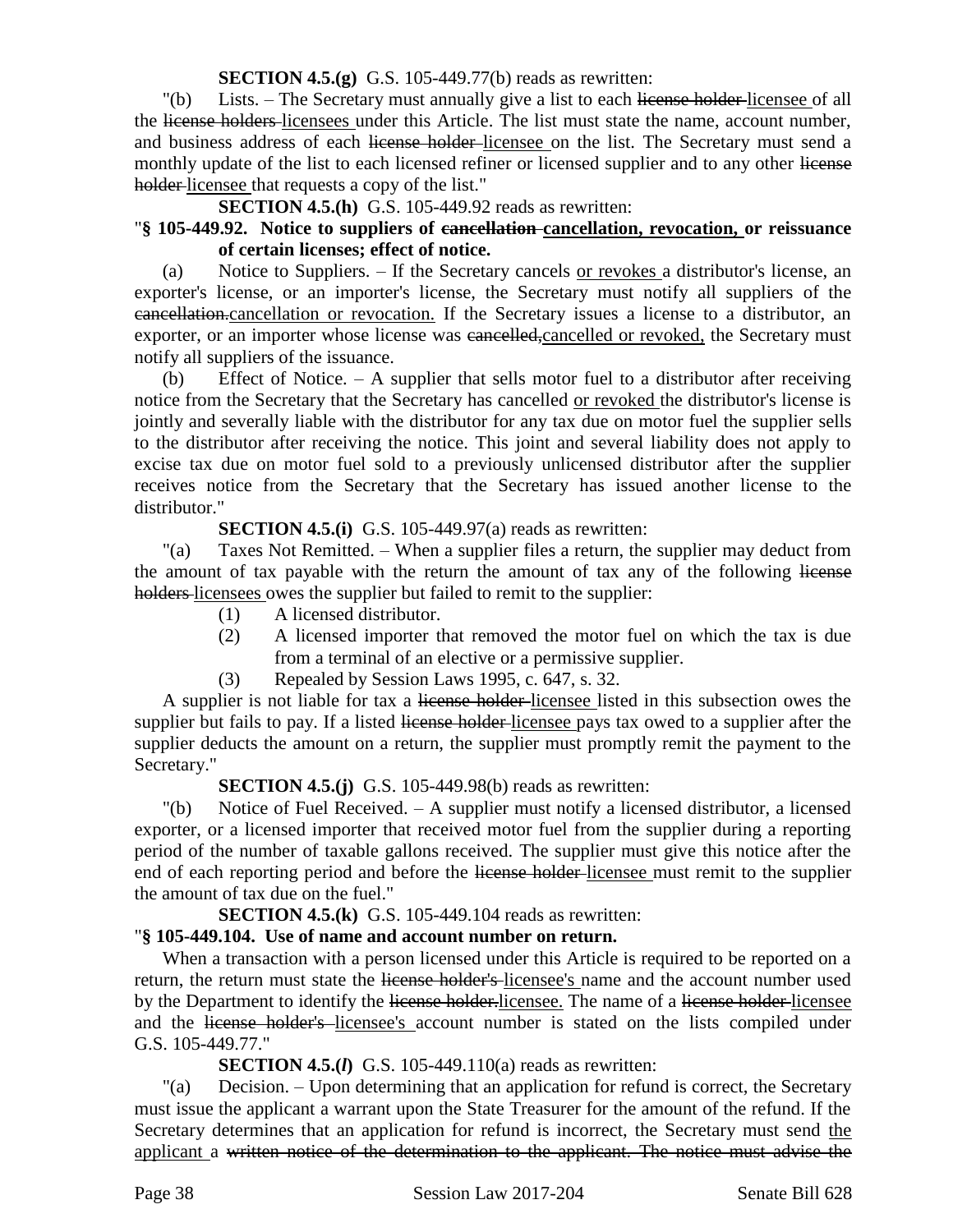applicant that the applicant may request a hearing on the matter in accordance with Article 9 of this Chapter.proposed denial of the request for a refund. The provisions of Article 9 of this Chapter apply to the procedure for requesting a review of proposed denial of a refund sought under this Article."

**SECTION 4.6.(a)** G.S. 105-449.134 reads as rewritten:

# "**§ 105-449.134. Denial or cancellationDenial, revocation, or cancellation of license.**

The Secretary may deny an application for a license or cancel or revoke a license under this Article for the same reasons that the Secretary may deny an application for a license or cancel or revoke a license under Article 36C of this Chapter. The procedure in Article 36C for **eancelling**-revoking a license applies to the cancellation-revocation of a license under this Article."

#### **SECTION 4.6.(b)** G.S. 105-449.135 reads as rewritten:

### "**§ 105-449.135. Issuance of license; notification of changes.**

(a) Issuance. – The Secretary must issue a license to each applicant whose application is approved. A license is not transferable and remains in effect until surrendered revoked or cancelled.

(b) Notice.  $-$  A license holder-licensee that stops engaging in this State in the business for which the license was issued must give the Secretary written notice of the change and must surrender the license. The notice must give the date the change takes effect and, if the license holder-licensee has transferred the business to another by sale or otherwise, the date of the transfer and the name and address of the person to whom the business is transferred.

All taxes for which the license holder-licensee is liable under this Article but are not yet due become due on the date of the change. If the license holder-licensee transfers the business to another and does not give the notice required by this section, the person to whom the business was transferred is liable for the amount of any tax the license holder-licensee owed the State on the date the business was transferred. The liability of the person to whom the business is transferred is limited to the value of the property acquired from the license holder. licensee."

**SECTION 4.6.(c)** G.S. 105-449.139 reads as rewritten:

# "**§ 105-449.139. Miscellaneous provisions.**

(a) Records. – A license holder licensee must keep a record of all documents used to determine the information provided in a return filed under this Article. The records must be kept for three years from the due date of the return to which the records apply. The records are open to inspection during business hours by the Secretary or a person designated by the Secretary.

(c) Lists. – The Secretary must give a list of licensed alternative fuel providers to each licensed bulk end-user and licensed retailer. The Secretary must also give a list of licensed bulk end-users and licensed retailers to each licensed alternative fuel provider. A list must state the name, account number, and business address of each license holder-licensee on the list. The Secretary must send an annual update of a list to each license holder, licensee, as appropriate."

# **SECTION 4.6.(d)** G.S. 119-19 reads as rewritten:

# "**§ 119-19. Authority of Secretary to cancel or revoke a license.**

(a) Reasons. – The Secretary of Revenue may cancel a license issued under this Article upon the written request of the license holder. licensee. The Secretary may summarily eaneel revoke a license issued under this Article or under Article 36C or 36D of Chapter 105 of the General Statutes when the Secretary finds that the license holder-licensee is incurring liability for the tax imposed by this Article after failing to pay a tax when due under this Article. The Secretary may cancel revoke the license of a license holder-licensee who files a false report under this Article or fails to file a report required under this Article after holding a hearing on whether the license should be cancelled.revoked.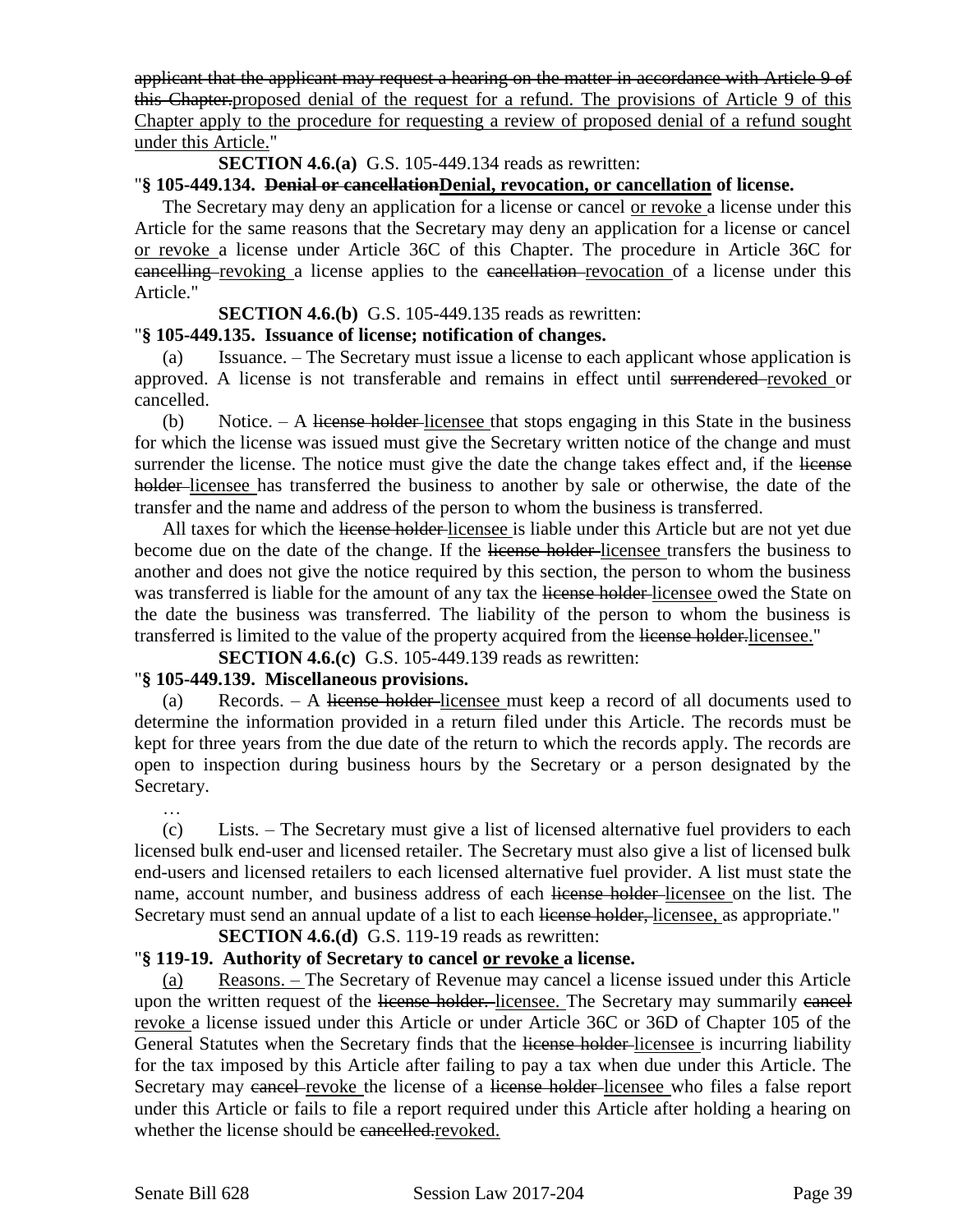(b) Procedure. – The Secretary must send a person whose license is summarily cancelled revoked a notice of the cancellation revocation and must give the person an opportunity to have a hearing on the cancellation revocation within 10 days after the cancellation. revocation. The Secretary must give a person whose license may be cancelled revoked after a hearing at least 10 days' written notice of the date, time, and place of the hearing. A notice of a summary license cancellation revocation and a notice of hearing must be sent by registered mail to the last known address of the license holder. licensee.

(c) Release of Bond. – When the Secretary cancels or revokes a license and the license holder licensee has paid all taxes and penalties due under this Article, the Secretary must either return to the license holder-licensee the bond filed by the license holder-licensee or notify the person liable on the bond and the license holder licensee that the person is released from liability on the bond."

**SECTION 4.7.** G.S. 105-259(b) reads as rewritten:

 $"$ …

- (45) To furnish tax information to the State Chief Information Officer pursuant to G.S. 143B-1381.143B-1385. The use and reporting of individual data may be restricted to only those activities specifically allowed by law when potential fraud or other illegal activity is indicated.
- … (53) To provide to the Office of Child Support and Enforcement of the Department of Health and Human Services State tax information that relates to noncustodial parent location information as required under 45 C.F.R. § 303.3 and Title IV-D of the Social Security Act."

**SECTION 4.8.** G.S. 143B-1325(d), as amended by S.L. 2017-57, reads as rewritten:

"(d) Report on Transition Planning. – The Community College System Office, the Department of Public Instruction, the Department of Revenue, and the State Board of Elections shall work with the State CIO to plan their transition to the Department. The information technology transfer and consolidation from the Department of Revenue to the Department may not take place until the system and data security of the Department meets the heightened security standards required by the federal government for purposes of sharing taxpayer information. By October 1, 2018, these agencies, in conjunction with the State CIO, shall report to the Joint Legislative Oversight Committee on Information Technology and the Fiscal Research Division on their respective transition plans."

**SECTION 4.9.** Section 4.1(e) of this part becomes effective retroactively to January 1, 2012, and applies to contested cases commenced on or after that date. The remainder of this part is effective when it becomes law and applies to requests for review filed on or after that date and to requests for review pending on that date for which the Department reissues a request for additional information, allows the taxpayer time to respond by the requested response date, and provides notification to the taxpayer that failure to timely respond to the request will result in the request for review being subject to the provisions of G.S. 105-241.13A.

# **PART V. PROPERTY TAX**

**SECTION 5.1.(a)** G.S. 105-330.3(a1) reads as rewritten:

"(a1) Unregistered Vehicles. – The owner of an unregistered classified motor vehicle must list the vehicle for taxes by filing an abstract with the assessor of the county in which the vehicle is located on or before January 31 following the date the owner acquired the unregistered vehicle or, in the case of a registration that is not renewed, January 31 following the date the registration expires, and on or before January 31 of each succeeding year that the vehicle is unregistered. If a classified motor vehicle required to be listed pursuant to this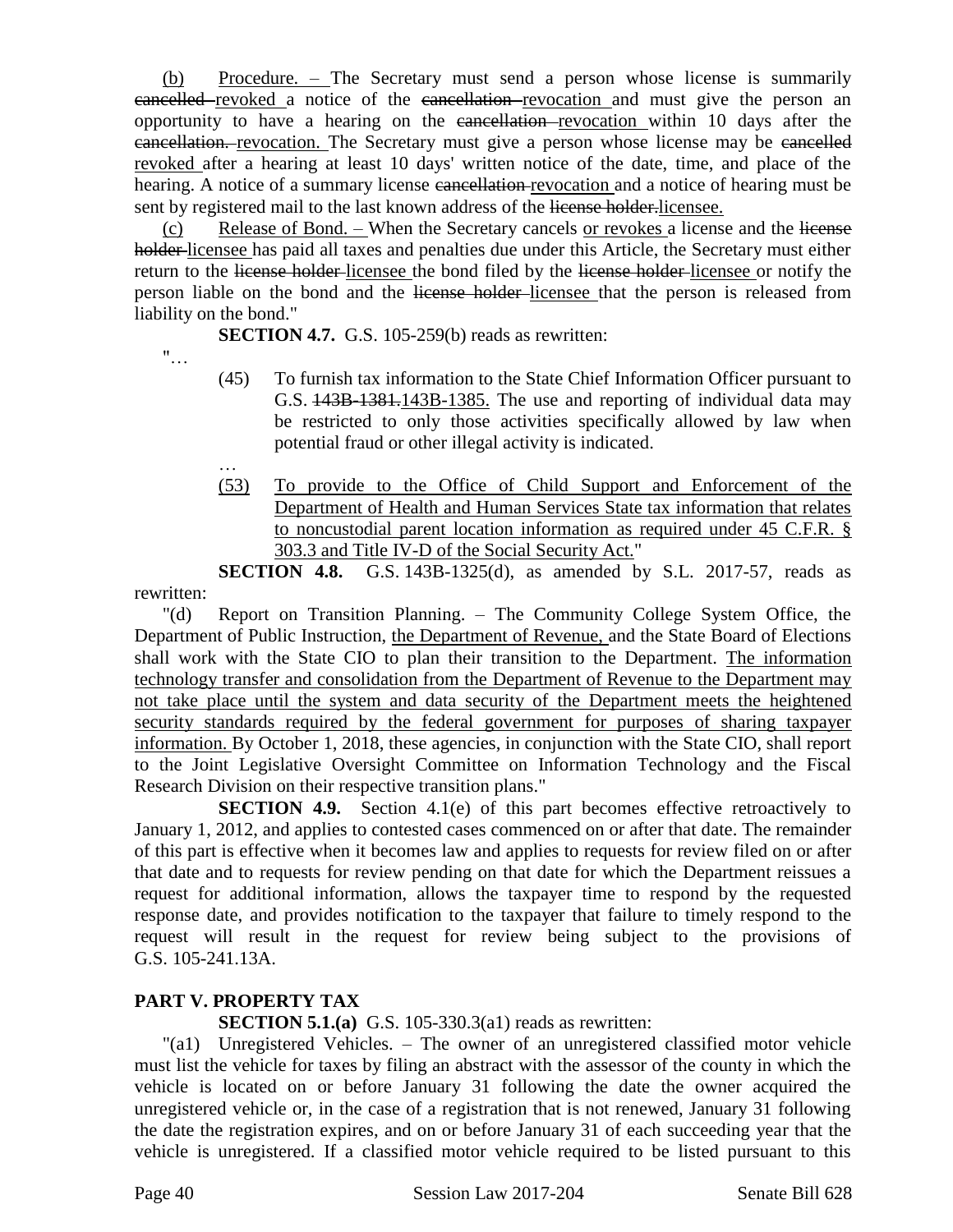subsection is registered before the end of the fiscal year for which it was required to be listed, the following applies:

- (2) For any months for which the vehicle was not taxed between the date the registration expired and the start of the current registered vehicle tax year, the vehicle is taxed as an unregistered vehicle as follows:
	- a. The value of the motor vehicle is determined as of January 1 of the year in which the registration of the motor vehicle expires the taxes are computed.
	- … d. The taxes are due on the first day of the second month-September 1 following the month date the notice was prepared. Taxes are payable at par or face amount if paid before January 6 following the due date. Taxes paid on or after January 6 following the due date are subject to interest charges. Interest accrues on taxes paid on or after January 6 pursuant to G.S. 105-360.
	- e. Interest accrues on unpaid taxes for these unregistered classified motor vehicles at the rate of five percent (5%) for the remainder of the month following the month the taxes are due. Interest accrues at the rate of three-fourths percent  $(3/4%)$  for each following month until the taxes are paid, unless the notice is prepared after the date the taxes are due. In that circumstance, the interest accrues beginning the second month following the date of the notice until the taxes are paid.

…."

…

**SECTION 5.1.(b)** This section is effective for taxes imposed for taxable years beginning on or after July 1, 2017.

**SECTION 5.2.** G.S. 105-330.6(c) reads as rewritten:

 $\Gamma(c)$  Surrender of Plates. – If the owner of a classified motor vehicle listed pursuant to G.S.  $105-330.3(a)(1)$  vehicle, who pays the tax as required by G.S. 105-330.4(a), either transfers the motor vehicle to a new owner or moves out-of-state and registers the vehicle in another jurisdiction, and the owner surrenders the registration plates from the listed vehicle to the Division of Motor Vehicles, then the owner may apply for a release or refund of taxes on the vehicle for any full calendar months remaining in the vehicle's tax year after the date of surrender. To apply for a release or refund, the owner must present to the county tax collector within one year after surrendering the plates the receipt received from the Division of Motor Vehicles accepting surrender of the registration plates. The county tax collector shall then multiply the amount of the taxes for the tax year on the vehicle by a fraction, the denominator of which is the number of months in the tax year and the numerator of which is the number of full calendar months remaining in the vehicle's tax year after the date of surrender of the registration plates. The product of the multiplication is the amount of taxes to be released or refunded. If the taxes have not been paid at the date of application, the county tax collector shall make a release of the prorated taxes and credit the owner's tax notice with the amount of the release. If the taxes have been paid at the date of application, the county tax collector shall direct an order for a refund of the prorated taxes to the county finance officer, and the finance officer shall issue a refund to the vehicle owner."

**SECTION 5.3.** G.S. 105-338 reads as rewritten:

# "**§ 105-338. Allocation of appraised valuation of public service property among local taxing units.**

(a) State Board's Duty. – For purposes of taxation by local taxing units in this State, the Department of Revenue shall allocate the valuations of public service company property among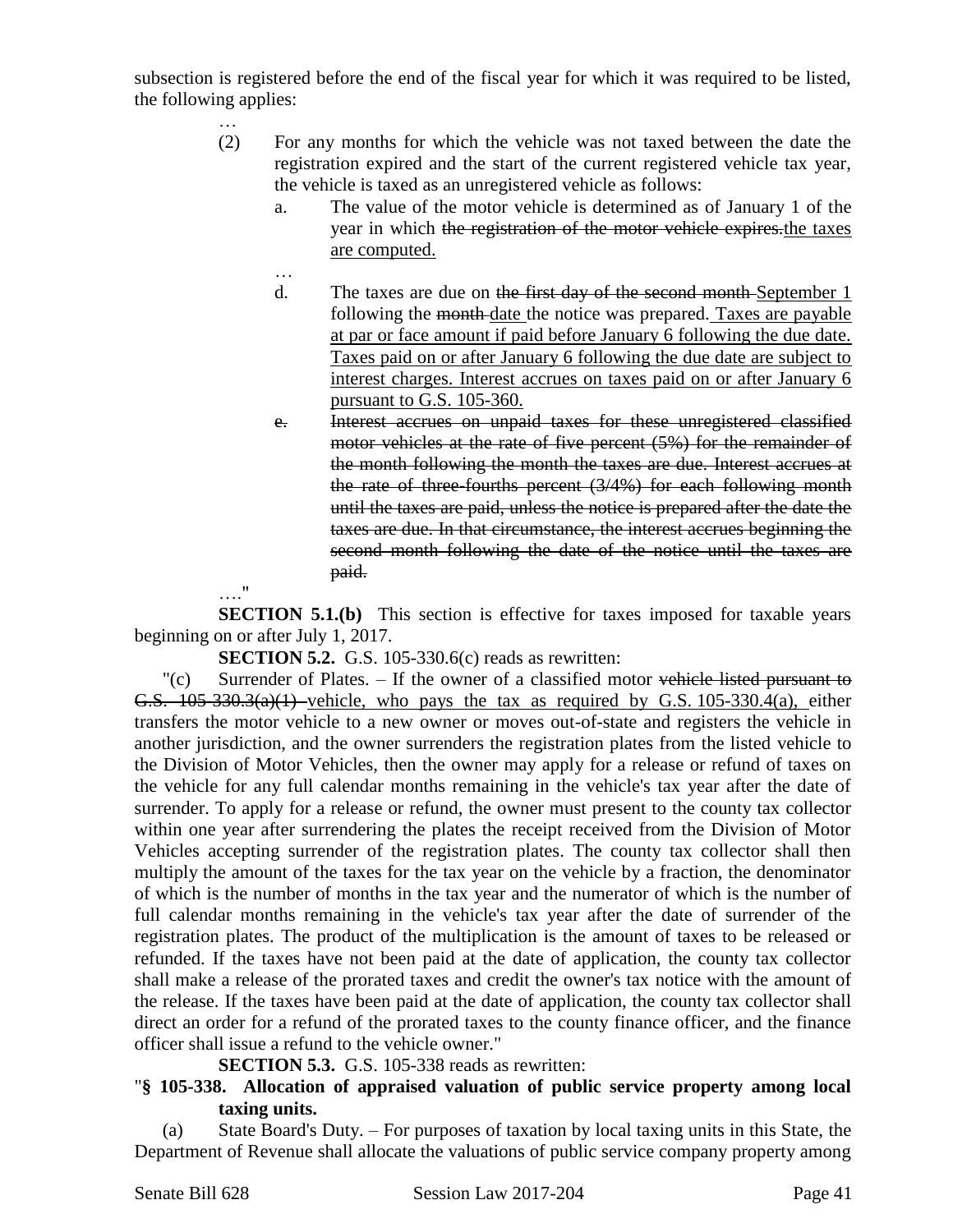the local taxing units in accordance with the provisions of this section. In no event, however, shall the State Board make an allocation to a taxing unit if, when computed, the valuation for that taxing unit amounts to less than five hundred dollars (\$500.00).

- … (c) Certain Property of Bus Line, Motor Freight Carrier, and Airline Companies. –
	- (1) The appraised valuation of a bus line company's rolling stock is allocated for taxation to each local taxing unit according to the ratio of the company's scheduled miles during the calendar year preceding January 1 in each unit to the company's total scheduled miles in this State for the same period. In no event, however, shall the State Board make an allocation to a taxing unit if, when computed, the valuation for that taxing unit amounts to less than five hundred dollars (\$500.00).
	- …."

…

**SECTION 5.4.(a)** G.S. 105-275 is amended by adding a new subdivision to read:

# "**§ 105-275. Property classified and excluded from the tax base.**

The following classes of property are designated special classes under Article V, Sec. 2(2), of the North Carolina Constitution and are excluded from tax:

> (49) A mobile classroom or modular unit that is occupied by a school and is wholly and exclusively used for educational purposes, as defined in G.S. 105-278.4(f), regardless of the ownership of the property. For the purposes of this subdivision, the term "school" means a public school, including any school operated by a local board of education in a local school administrative unit; a nonprofit charter school; a regional school; a nonprofit nonpublic school regulated under Article 39 of Chapter 115C of the General Statutes; or a community college established under Article 2 of Chapter 115D of the General Statutes."

**SECTION 5.4.(b)** This section is effective for taxes imposed for taxable years beginning on or after July 1, 2018.

# **PART VI. OTHER CHANGES**

**SECTION 6.1.(a)** G.S. 159-32 reads as rewritten:

# "**§ 159-32. Daily deposits.**

Except as otherwise provided by law, all taxes and other moneys collected or received by an officer or employee of a local government or public authority shall be deposited in accordance with this section. Each officer and employee of a local government or public authority whose duty it is to collect or receive any taxes or other moneys shall-shall, on a daily basis, deposit his or submit to a properly licensed and recognized cash collection service all collections and receipts daily. If receipts. However, if the governing board gives its approval, deposits or submissions to a properly licensed and recognized cash collection service shall be required only when the moneys on hand amount to as much as two hundred fifty dollars (\$250.00), but in any event a deposit shall be made on the last business day of the month. five hundred dollars (\$500.00) or greater. Until deposited or officially submitted to a properly licensed and recognized cash collection service, all moneys must be maintained in a secure location. All deposits shall be made with the finance officer or in an official depository. Deposits in an official depository shall be immediately reported to the finance officer by means of a duplicate deposit ticket. The finance officer may at any time audit the accounts of any officer or employee collecting or receiving taxes or other moneys, and may prescribe the form and detail of these accounts. The accounts of such an officer or employee shall be audited at least annually."

**SECTION 6.1.(b)** This section becomes effective October 1, 2017.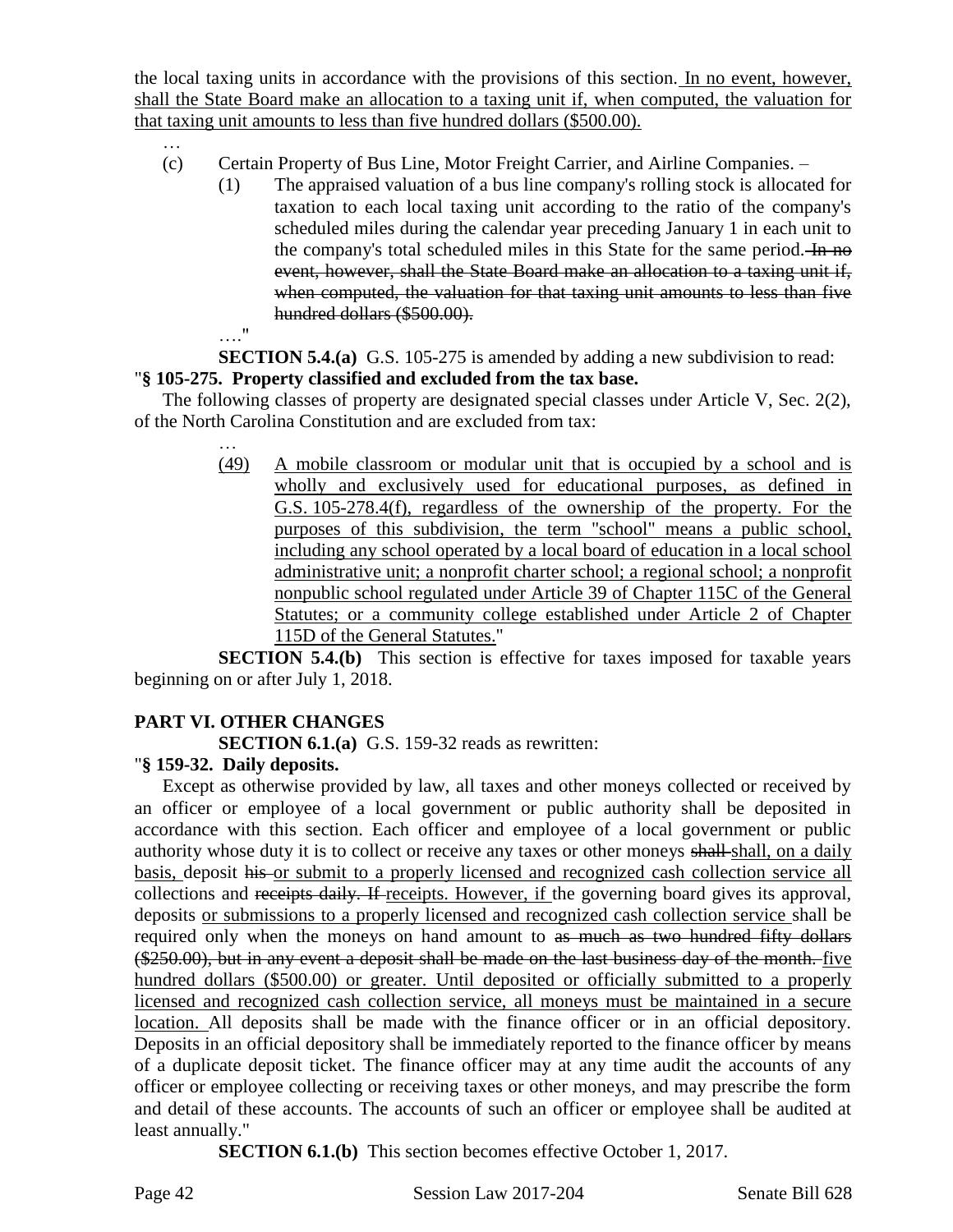**SECTION 6.2.(a)** Article 9 of Chapter 105 of the General Statutes is amended by adding a new section to read:

#### "**§ 105-269.8. Contribution by individual for early detection of breast and cervical cancer.**

(a) Contribution. – An individual entitled to a refund of income taxes under Part 2 of Article 4 of this Chapter may elect to contribute all or part of the refund to be used for early detection of breast and cervical cancer at the Cancer Prevention and Control Branch of the Division of Public Health of the Department of Health and Human Services. The Secretary shall provide appropriate language and space on the individual income tax form in which to make the election. The Secretary shall include in the income tax instructions an explanation that the contributions will be used for early detection of breast and cervical cancer only. The election becomes irrevocable upon filing the individual's income tax return for the taxable year.

(b) Distribution. – The Secretary shall transmit the contributions made pursuant to this section to the State Treasurer to be distributed for early detection of breast and cervical cancer. The State Treasurer shall distribute the contributions to the Cancer Prevention and Control Branch of the Division of Public Health of the Department of Health and Human Services. Funds distributed pursuant to this section shall be used only for early detection of breast and cervical cancer and shall be used in accordance with North Carolina's Breast and Cervical Cancer Control Program's policies and procedures.

(c) Sunset. – This section expires for taxable years beginning on or after January 1, 2021."

**SECTION 6.2.(b)** The General Assembly finds that the funds generated by this section are intended to be additional funding for early detection of breast and cervical cancer and are not intended to replace current appropriations for early detection of breast and cervical cancer.

**SECTION 6.2.(c)** This section is effective for taxable years beginning on or after January 1, 2017.

**SECTION 6.3.(a)** G.S. 105-449.81, as amended by S.L. 2017-39, reads as rewritten:

#### "**§ 105-449.81. Excise tax on motor fuel.**

An excise tax at the motor fuel rate is imposed on motor fuel that is:

...

...."

- (3b) Fuel grade ethanol or biodiesel fuel if the fuel meets at least one of the following descriptions:
	- a. Is produced in this State and is removed from the storage facility at the production location.
	- b. Is imported to this State by means of a transport truck, a railroad tank car, a tank wagon, or a marine vessel-vessel where ethanol or biodiesel from the vessel is not delivered to a terminal that has been assigned a terminal control number by the Internal Revenue Service.
	- c. Repealed by Session Laws 2009-445, s. 34(a), effective January 1, 2010.

**SECTION 6.3.(b)** The Department of Revenue is directed to notify taxpayers impacted by this section within 15 days of the legislation being enacted into law that motor fuel tax is not due at the time of importation when that fuel is delivered to a terminal that has been assigned a terminal control number by the Internal Revenue Service.

#### **PART VII. SEVERABILITY AND EFFECTIVE DATE**

**SECTION 7.1.** If any provision of this act or its application is held invalid, the invalidity does not affect other provisions or applications of this act that can be given effect